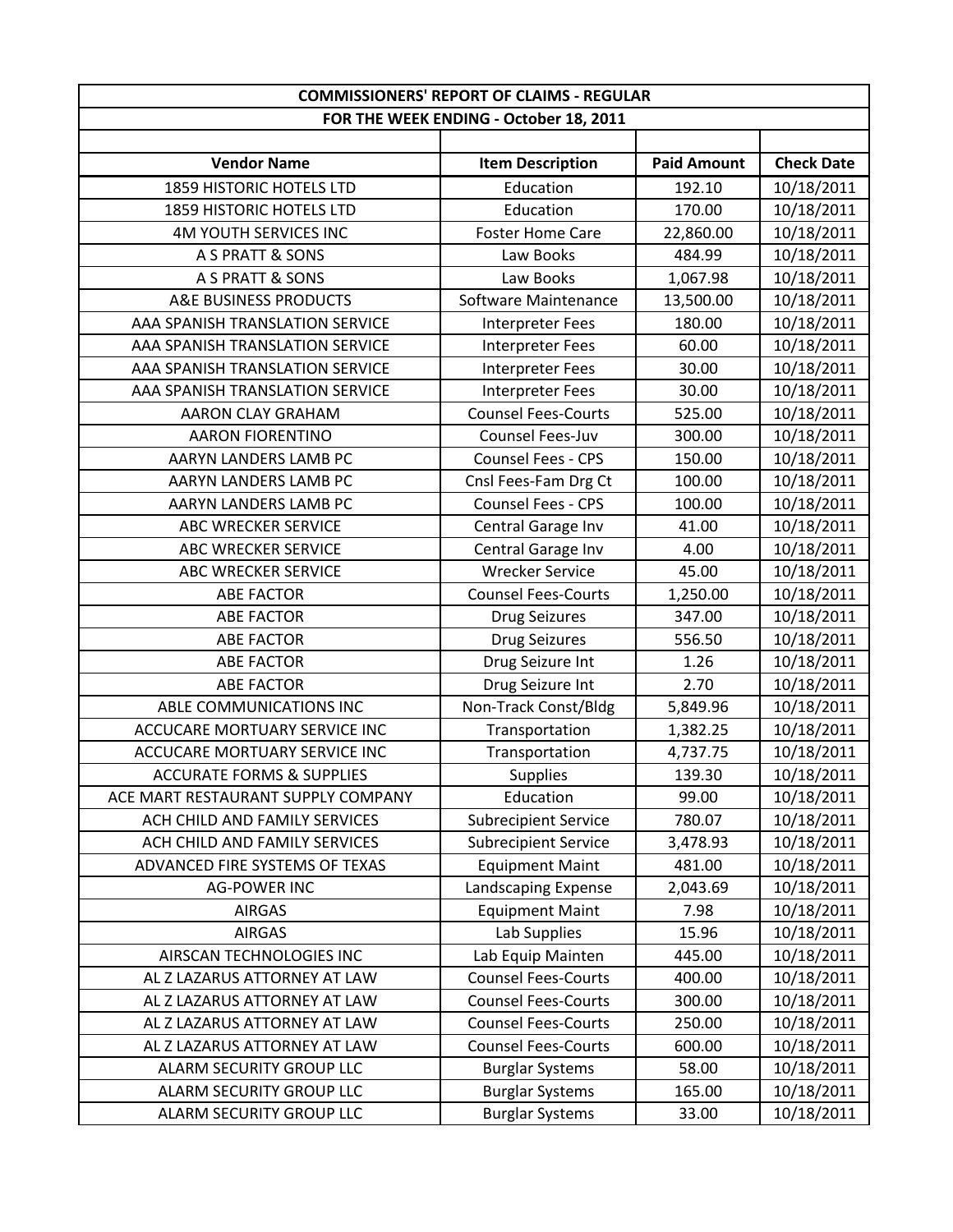| ALARM SECURITY GROUP LLC          | <b>Burglar Systems</b>      | 33.00     | 10/18/2011 |
|-----------------------------------|-----------------------------|-----------|------------|
| ALARM SECURITY GROUP LLC          | <b>Burglar Systems</b>      | 33.00     | 10/18/2011 |
| ALARM SECURITY GROUP LLC          | <b>Burglar Systems</b>      | 33.00     | 10/18/2011 |
| ALBERTSONS #4277                  | Food/Hygiene Assist         | 14.96     | 10/18/2011 |
| ALI OLIVER HASSIBI                | <b>Counsel Fees-Courts</b>  | 350.00    | 10/18/2011 |
| ALI OLIVER HASSIBI                | <b>Counsel Fees-Courts</b>  | 2,125.00  | 10/18/2011 |
| ALI OLIVER HASSIBI                | <b>Counsel Fees-Courts</b>  | 140.00    | 10/18/2011 |
| ALI OLIVER HASSIBI                | <b>Counsel Fees-Courts</b>  | 137.50    | 10/18/2011 |
| ALL AMERICA TITLE SERVICES INC    | <b>Professional Service</b> | 75.00     | 10/18/2011 |
| ALL AMERICA TITLE SERVICES INC    | <b>Professional Service</b> | 300.00    | 10/18/2011 |
| ALL CITIES SERVICE                | <b>Building Maintenance</b> | 124.00    | 10/18/2011 |
| <b>ALL CITIES SERVICE</b>         | Kitchen Maintenance         | 398.00    | 10/18/2011 |
| ALL CITIES SERVICE                | Kitchen Maintenance         | 353.65    | 10/18/2011 |
| <b>ALLIED COURT REPORTERS</b>     | <b>Professional Service</b> | 1,362.24  | 10/18/2011 |
| <b>ALLIED COURT REPORTERS</b>     | <b>Professional Service</b> | 2,894.76  | 10/18/2011 |
| <b>ALLIED COURT REPORTERS</b>     | Reporter's Records          | 496.00    | 10/18/2011 |
| ALLMARK IMPRESSIONS LTD           | <b>Supplies</b>             | 25.00     | 10/18/2011 |
| <b>ALLMARK IMPRESSIONS LTD</b>    | <b>Building Maintenance</b> | 2,345.00  | 10/18/2011 |
| <b>ALLMARK IMPRESSIONS LTD</b>    | <b>Supplies</b>             | 305.95    | 10/18/2011 |
| <b>AMANDA POWERS</b>              | Clothing                    | 400.00    | 10/18/2011 |
| AMBERLY A JOHNSON                 | Reporter's Records          | 125.00    | 10/18/2011 |
| <b>AMBIT ENERGY LP</b>            | <b>Utility Assistance</b>   | 196.79    | 10/18/2011 |
| <b>AMBIT ENERGY LP</b>            | <b>Utility Assistance</b>   | 662.24    | 10/18/2011 |
| AMERICAN CANVAS PRODUCTS          | Parts and Supplies          | 143.05    | 10/18/2011 |
| <b>AMERICAN HYDRAULICS</b>        | Parts and Supplies          | 225.00    | 10/18/2011 |
| AMERICAN LEGAL PUBLISHING CORP    | Law Books                   | 199.00    | 10/18/2011 |
| AMERICAN MESSAGING SERVICES LLC   | Pager / Blackberry          | 25.50     | 10/18/2011 |
| AMERICAN RESIDENTIAL SERVICES LLC | Kitchen Maintenance         | 440.00    | 10/18/2011 |
| <b>AMERICAN SIGNWORKS</b>         | <b>Building Maintenance</b> | 502.00    | 10/18/2011 |
| AMERIGROUP                        | Hlth Dept Immu Fees         | 30.40     | 10/18/2011 |
| AMFAX BUSINESS COMMUNICATIONS INC | <b>Supplies</b>             | 335.00    | 10/18/2011 |
| AMFAX BUSINESS COMMUNICATIONS INC | <b>Supplies</b>             | 468.00    | 10/18/2011 |
| ANDELER CORPORATION               | <b>Utility Assistance</b>   | 168.32    | 10/18/2011 |
| ANGELICA TAYLOR                   | Reporter's Records          | 316.00    | 10/18/2011 |
| <b>ANGIE FRIDDLE</b>              | Clothing                    | 400.00    | 10/18/2011 |
| Anita K Kurian                    | Education                   | 10.00     | 10/18/2011 |
| <b>ANIXTER INC</b>                | <b>Supplies</b>             | 235.00    | 10/18/2011 |
| <b>ANTHONY GREEN</b>              | Counsel Fees - CPS          | 100.00    | 10/18/2011 |
| <b>ANTHONY GREEN</b>              | Counsel Fees-Juv            | 470.00    | 10/18/2011 |
| ANTOINETTE R MCGARRAHAN           | Cap Murder-Othr Cost        | 11,340.00 | 10/18/2011 |
| <b>APPLIED BIOSYSTEMS</b>         | <b>Moving Costs</b>         | 3,235.00  | 10/18/2011 |
| ARAMARK UNIFORM SERVICES INC      | <b>Custodian Services</b>   | 52.55     | 10/18/2011 |
| ARAMARK UNIFORM SERVICES INC      | <b>Custodian Services</b>   | 21.00     | 10/18/2011 |
| ARAMARK UNIFORM SERVICES INC      | <b>Building Maintenance</b> | 22.75     | 10/18/2011 |
| ARAMARK UNIFORM SERVICES INC      | <b>Laundry Services</b>     | 2.75      | 10/18/2011 |
| ARC/ AUSTIN RIBBON & COMPUTER     | <b>Computer Maintenance</b> | 107.84    | 10/18/2011 |
| ARC/ AUSTIN RIBBON & COMPUTER     | <b>Computer Maintenance</b> | 172.12    | 10/18/2011 |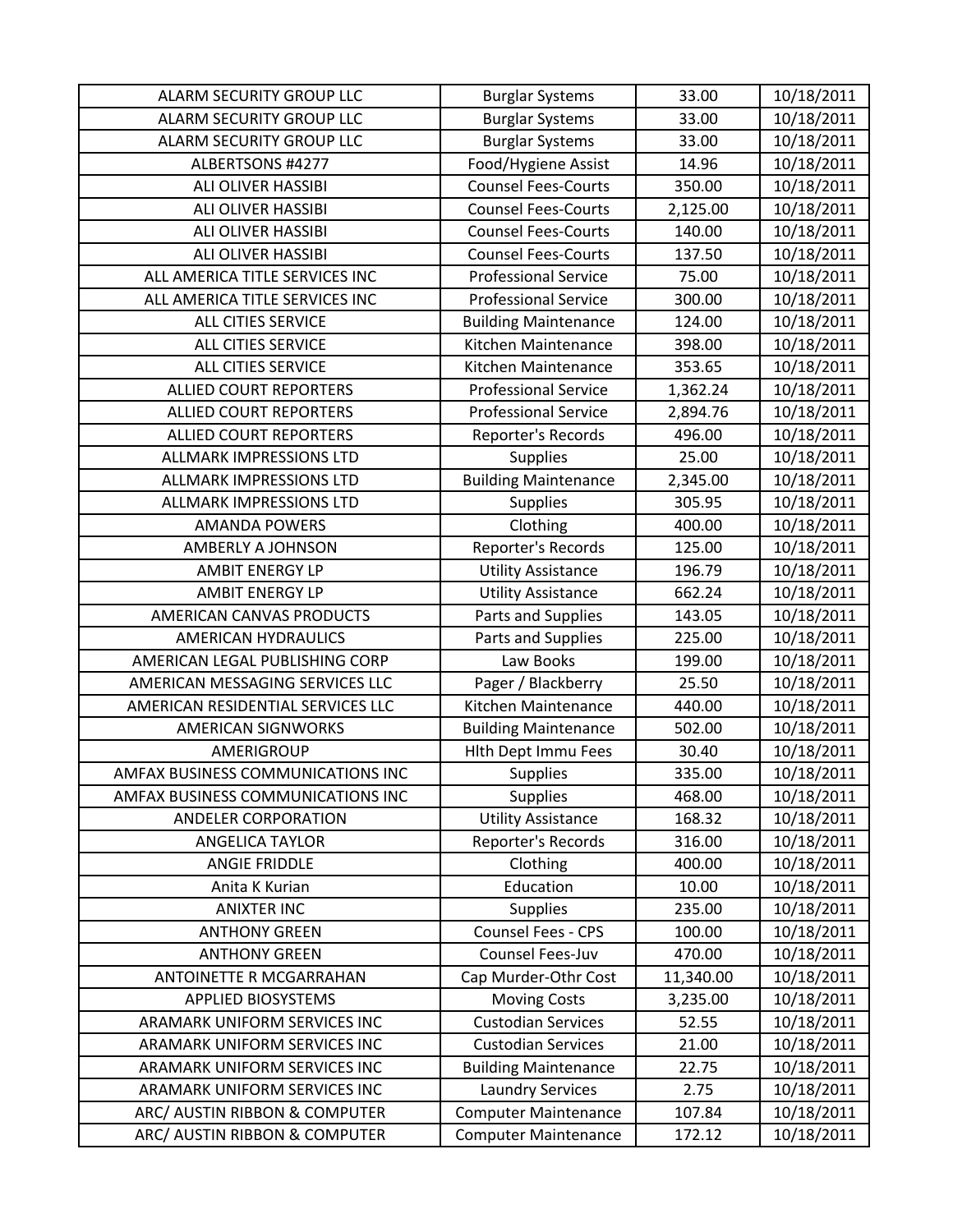| <b>ARCHIVE SUPPLIES INC</b>   | Graphics Inventory          | 13.90     | 10/18/2011 |
|-------------------------------|-----------------------------|-----------|------------|
| <b>ARLINGTON CAMERA</b>       | Photo Processing Inv        | 598.50    | 10/18/2011 |
| ARLINGTON POLICE DEPT.        | <b>Drug Seizures</b>        | 500.00    | 10/18/2011 |
| ARLINGTON POLICE DEPT.        | <b>Drug Seizures</b>        | 4,641.50  | 10/18/2011 |
| ARLINGTON POLICE DEPT.        | <b>Drug Seizures</b>        | 183.76    | 10/18/2011 |
| ARLINGTON POLICE DEPT.        | <b>Drug Seizures</b>        | 1,989.00  | 10/18/2011 |
| ARLINGTON POLICE DEPT.        | <b>Drug Seizures</b>        | 145.00    | 10/18/2011 |
| ARLINGTON POLICE DEPT.        | Drug Seizure Int            | 1.15      | 10/18/2011 |
| ARLINGTON POLICE DEPT.        | Drug Seizure Int            | 11.88     | 10/18/2011 |
| ARLINGTON POLICE DEPT.        | Drug Seizure Int            | 0.30      | 10/18/2011 |
| ARLINGTON POLICE DEPT.        | Drug Seizure Int            | 4.96      | 10/18/2011 |
| ARLINGTON POLICE DEPT.        | Drug Seizure Int            | 0.14      | 10/18/2011 |
| <b>ASCENSION SERVICE</b>      | <b>County Burials</b>       | 700.00    | 10/18/2011 |
| ASH GROVE TEXAS LP            | <b>Cement and Concrete</b>  | 7,610.38  | 10/18/2011 |
| <b>ASHLEY L BUTLER</b>        | <b>Utility Allowance</b>    | 186.50    | 10/18/2011 |
| AT&T                          | Telephone-Basic             | 65.34     | 10/18/2011 |
| AT&T                          | <b>Data Transmiss Line</b>  | 644.68    | 10/18/2011 |
| AT&T                          | Data Transmiss Line         | 114.07    | 10/18/2011 |
| AT&T                          | Telephone-Basic             | 634.64    | 10/18/2011 |
| AT&T                          | Data Transmiss Line         | 267.77    | 10/18/2011 |
| AT&T                          | Telephone-Basic             | 62.45     | 10/18/2011 |
| AT&T                          | Telephone-Basic             | 55,932.83 | 10/18/2011 |
| AT&T                          | Telephone-Basic             | 105.67    | 10/18/2011 |
| AT&T                          | Data Transmiss Line         | 19,948.13 | 10/18/2011 |
| AT&T                          | Telephone-Texan             | 32.84     | 10/18/2011 |
| AT&T                          | Telephone-Basic             | 158.60    | 10/18/2011 |
| AT&T                          | Data Transmiss Line         | 239.41    | 10/18/2011 |
| AT&T                          | Data Transmiss Line         | 1,177.61  | 10/18/2011 |
| <b>AT&amp;T MOBILITY</b>      | <b>Wireless Data Access</b> | 24.99     | 10/18/2011 |
| <b>AT&amp;T MOBILITY</b>      | <b>Wireless Data Access</b> | 35.94     | 10/18/2011 |
| <b>AT&amp;T MOBILITY</b>      | <b>Wireless Data Access</b> | 392.70    | 10/18/2011 |
| <b>AT&amp;T MOBILITY</b>      | <b>Wireless Data Access</b> | 2,767.26  | 10/18/2011 |
| <b>AT&amp;T MOBILITY</b>      | <b>Wireless Data Access</b> | 266.13    | 10/18/2011 |
| <b>AT&amp;T MOBILITY</b>      | <b>Wireless Data Access</b> | 266.33    | 10/18/2011 |
| <b>AT&amp;T MOBILITY</b>      | <b>Wireless Data Access</b> | 266.93    | 10/18/2011 |
| <b>AT&amp;T MOBILITY</b>      | <b>Wireless Data Access</b> | 189.95    | 10/18/2011 |
| <b>AT&amp;T MOBILITY</b>      | <b>Wireless Data Access</b> | 190.15    | 10/18/2011 |
| <b>AT&amp;T MOBILITY</b>      | <b>Wireless Data Access</b> | 228.34    | 10/18/2011 |
| <b>AT&amp;T MOBILITY</b>      | <b>Wireless Data Access</b> | 342.91    | 10/18/2011 |
| <b>AT&amp;T MOBILITY</b>      | <b>Wireless Data Access</b> | 228.14    | 10/18/2011 |
| <b>AT&amp;T MOBILITY</b>      | <b>Wireless Data Access</b> | 158.56    | 10/18/2011 |
| <b>AT&amp;T MOBILITY</b>      | Pager / Blackberry          | 29.60     | 10/18/2011 |
| <b>AT&amp;T MOBILITY</b>      | Telephone - Mobile          | 60.93     | 10/18/2011 |
| <b>AT&amp;T MOBILITY</b>      | Telephone - Mobile          | 155.38    | 10/18/2011 |
| <b>AT&amp;T MOBILITY</b>      | Telephone - Mobile          | 226.02    | 10/18/2011 |
| <b>ATC FREIGHTLINER GROUP</b> | Parts and Supplies          | 62.15     | 10/18/2011 |
| <b>ATMOS ENERGY CORP</b>      | Gas                         | 16.41     | 10/18/2011 |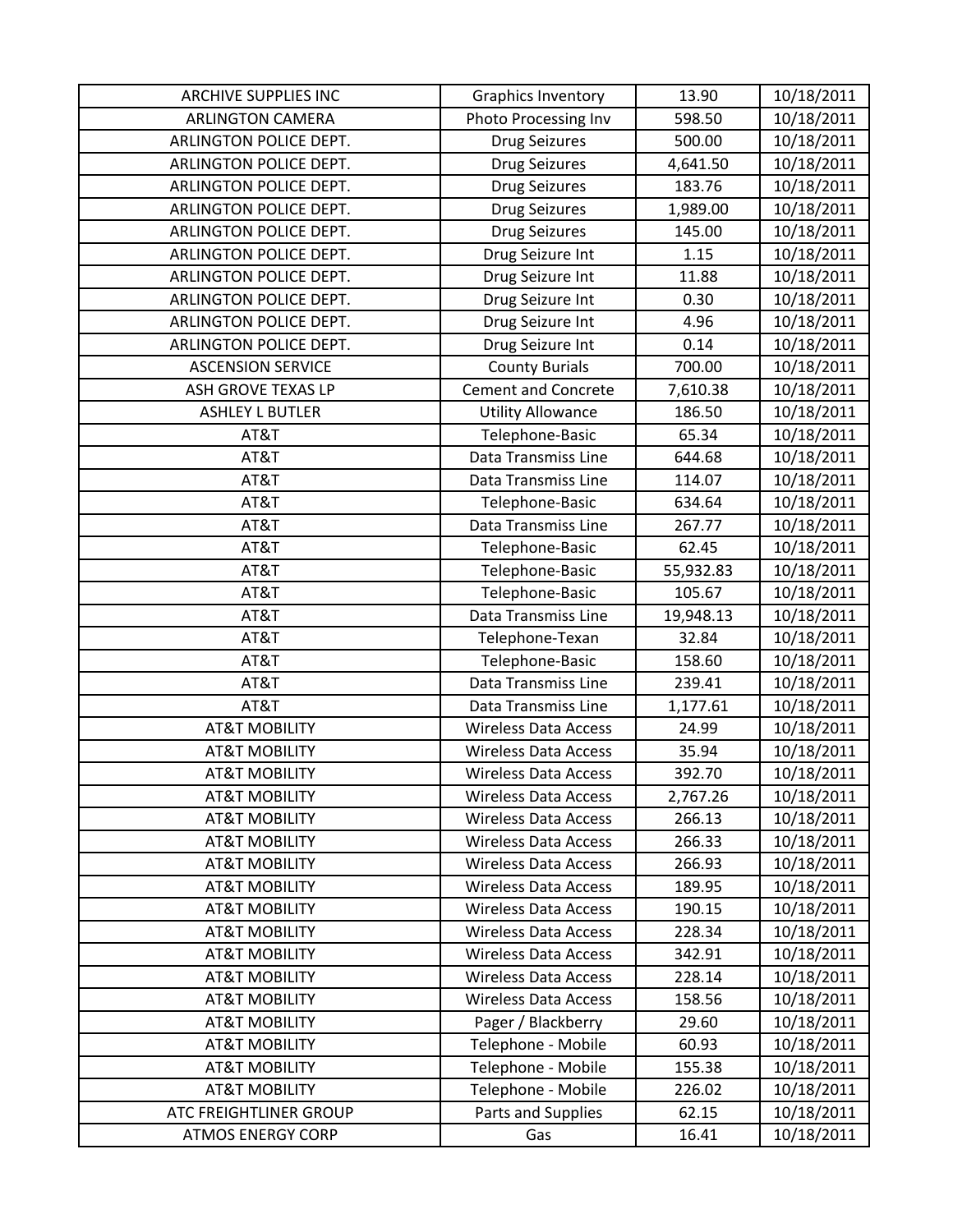| <b>ATMOS ENERGY CORP</b>                                                   | <b>Utility Assistance</b>                                  | 117.80           | 10/18/2011               |
|----------------------------------------------------------------------------|------------------------------------------------------------|------------------|--------------------------|
| <b>AUBREY A SEABOURN</b>                                                   | <b>Professional Service</b>                                | 1,624.69         | 10/18/2011               |
| AUTO DAMAGE APPRAISERS OF TEXAS                                            | <b>Professional Service</b>                                | 95.00            | 10/18/2011               |
| AUTOMATIC SPRINKLER OF TEXAS                                               | <b>Building Maintenance</b>                                | 2,500.00         | 10/18/2011               |
| <b>AUTOMATIC SPRINKLER OF TEXAS</b>                                        | <b>Building Maintenance</b>                                | 3,563.00         | 10/18/2011               |
| <b>AUTOMATIC SPRINKLER OF TEXAS</b>                                        | Kitchen Maintenance                                        | 525.00           | 10/18/2011               |
| <b>AUTONATION FORT WORTH MOTORS</b>                                        | Central Garage Inv                                         | 94.00            | 10/18/2011               |
| AUTO-SAN                                                                   | <b>Custodian Services</b>                                  | 64.50            | 10/18/2011               |
| <b>BAILEY &amp; GALYEN</b>                                                 | <b>Counsel Fees-Courts</b>                                 | 3,400.00         | 10/18/2011               |
| <b>BAILEY &amp; GALYEN</b>                                                 | <b>Counsel Fees-Courts</b>                                 | 800.00           | 10/18/2011               |
| <b>BAILEY &amp; GALYEN</b>                                                 | <b>Counsel Fees-Courts</b>                                 | 100.00           | 10/18/2011               |
| <b>BAKER AND DAMERON LLC</b>                                               | <b>Counsel Fees-Courts</b>                                 | 500.00           | 10/18/2011               |
| BAKER AND DAMERON LLC                                                      | <b>Counsel Fees-Courts</b>                                 | 800.00           | 10/18/2011               |
| <b>BAKER AND DAMERON LLC</b>                                               | <b>Counsel Fees-Courts</b>                                 | 525.00           | 10/18/2011               |
| <b>BAKER AND DAMERON LLC</b>                                               | <b>Counsel Fees-Courts</b>                                 | 375.00           | 10/18/2011               |
| BAKER AND DAMERON LLC                                                      | <b>Counsel Fees-Courts</b>                                 | 100.00           | 10/18/2011               |
| BAKER AND DAMERON LLC                                                      | <b>Counsel Fees-Courts</b>                                 | 100.00           | 10/18/2011               |
| BAKER AND DAMERON LLC                                                      | <b>Counsel Fees-Courts</b>                                 | 600.00           | 10/18/2011               |
| <b>BAKER AND DAMERON LLC</b>                                               | <b>Counsel Fees-Courts</b>                                 | 100.00           | 10/18/2011               |
| <b>BALANCE FORENSIC &amp; GENERAL</b>                                      | Psych Exam/Testimony                                       | 300.00           | 10/18/2011               |
| <b>BALANCE FORENSIC &amp; GENERAL</b>                                      | Psych Exam/Testimony                                       | 240.00           | 10/18/2011               |
| <b>BALANCE FORENSIC &amp; GENERAL</b>                                      | Psych Exam/Testimony                                       | 370.00           | 10/18/2011               |
| <b>BALANCE FORENSIC &amp; GENERAL</b>                                      | Psych Exam/Testimony                                       | 400.00           | 10/18/2011               |
| <b>BALL &amp; HASE PC</b>                                                  | <b>Counsel Fees-Courts</b>                                 | 1,550.00         | 10/18/2011               |
| <b>BALL &amp; HASE PC</b>                                                  | Cnsl Fees-Crim Appls                                       | 2,175.00         | 10/18/2011               |
| <b>BANKSTON FORD OF SOUTH FORT WORTH</b>                                   | Central Garage Inv                                         | 16.08            | 10/18/2011               |
| <b>BANKSTON FORD OF SOUTH FORT WORTH</b>                                   | Parts and Supplies                                         | 224.13           | 10/18/2011               |
| BANKSTON FORD OF SOUTH FORT WORTH                                          | Parts and Supplies                                         | 233.64           | 10/18/2011               |
| BANKSTON FORD OF SOUTH FORT WORTH                                          | Parts and Supplies                                         | 48.58            | 10/18/2011               |
| <b>BANKSTON FORD OF SOUTH FORT WORTH</b>                                   | Parts and Supplies                                         | 285.00           | 10/18/2011               |
| BANKSTON FORD OF SOUTH FORT WORTH                                          | Parts and Supplies                                         | 190.04           | 10/18/2011               |
| <b>BAO NGUYEN</b>                                                          | <b>Professional Service</b>                                | 1,828.56         | 10/18/2011               |
| <b>BARBARA BUSH</b>                                                        | Clothing                                                   | 200.00           | 10/18/2011               |
| <b>BARNES AND NOBLE BOOKSELLERS</b><br><b>BARNES AND NOBLE BOOKSELLERS</b> | <b>Educational Material</b><br><b>Educational Material</b> | 53.40            | 10/18/2011               |
| <b>BARNES AND NOBLE BOOKSELLERS</b>                                        | <b>Educational Material</b>                                | 131.97<br>940.03 | 10/18/2011<br>10/18/2011 |
| <b>BARNES AND NOBLE BOOKSELLERS</b>                                        | Education                                                  | 2,409.50         | 10/18/2011               |
| BARNEY HOLLAND OIL COMPANY                                                 | Fuel                                                       | 355.13           | 10/18/2011               |
| BARNEY HOLLAND OIL COMPANY                                                 | Fuel                                                       | 1,700.22         | 10/18/2011               |
| <b>BARNEY HOLLAND OIL COMPANY</b>                                          | Fuel                                                       | 609.04           | 10/18/2011               |
| <b>BARNEY HOLLAND OIL COMPANY</b>                                          | Fuel                                                       | 1,580.47         | 10/18/2011               |
| BARNEY HOLLAND OIL COMPANY                                                 | Fuel                                                       | 271.89           | 10/18/2011               |
| <b>BARRY ALFORD</b>                                                        | <b>Counsel Fees-Courts</b>                                 | 1,300.00         | 10/18/2011               |
| <b>BARRY ALFORD</b>                                                        | <b>Counsel Fees-Courts</b>                                 | 150.00           | 10/18/2011               |
| <b>BARRY ALFORD</b>                                                        | <b>Counsel Fees-Courts</b>                                 | 100.00           | 10/18/2011               |
| <b>BARRY ALFORD</b>                                                        | <b>Counsel Fees-Courts</b>                                 | 750.00           | 10/18/2011               |
| <b>BASECOM INC</b>                                                         | <b>Building Maintenance</b>                                | 518.66           | 10/18/2011               |
|                                                                            |                                                            |                  |                          |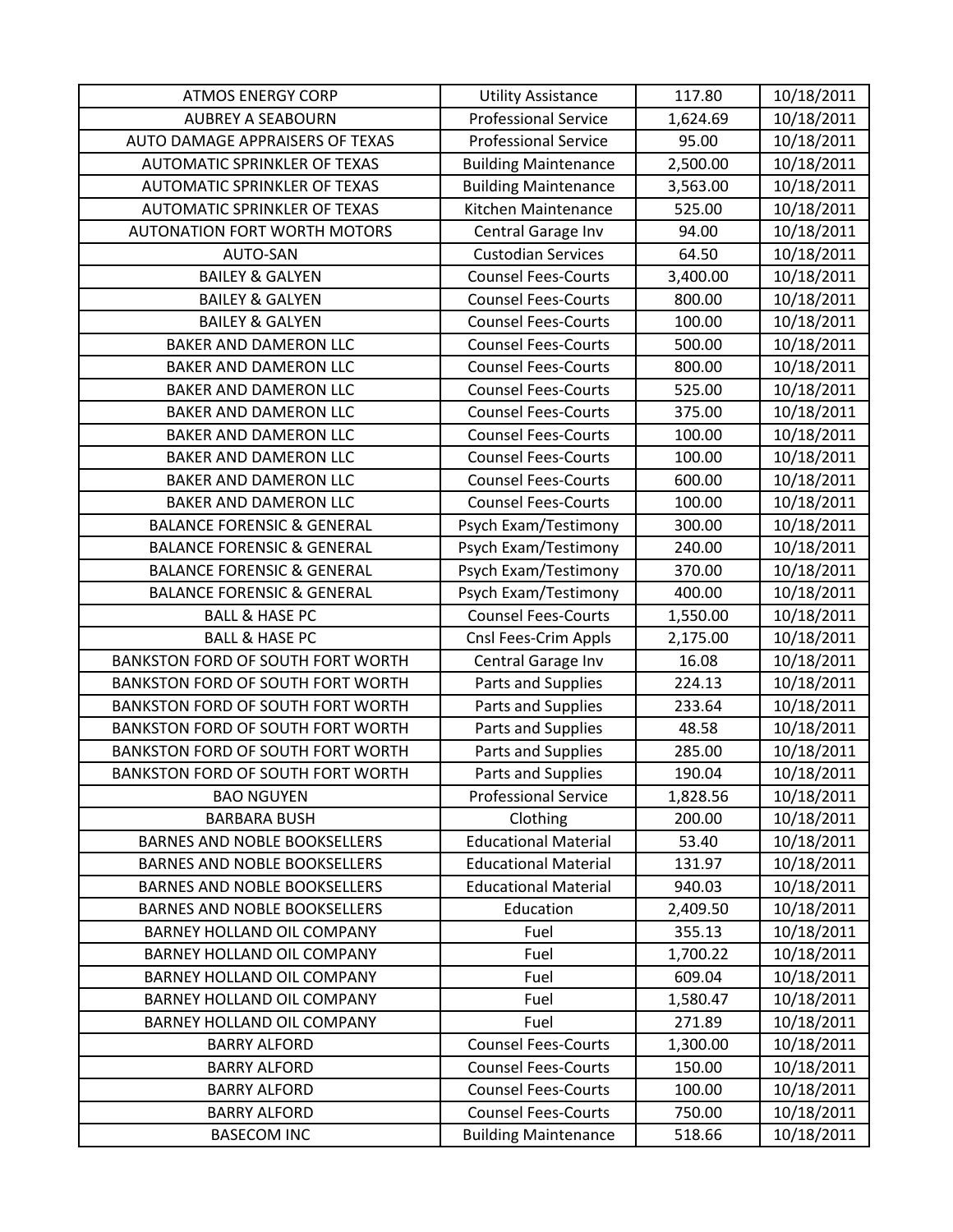| <b>BASECOM INC</b>                     | <b>Building Maintenance</b> | 542.20   | 10/18/2011 |
|----------------------------------------|-----------------------------|----------|------------|
| <b>BASECOM INC</b>                     | <b>Building Maintenance</b> | 1,125.57 | 10/18/2011 |
| <b>BASECOM INC</b>                     | <b>Building Maintenance</b> | 36.26    | 10/18/2011 |
| <b>BEARDEN CHILDREN'S TRUST</b>        | Rent                        | 436.81   | 10/18/2011 |
| <b>BEARDEN CHILDREN'S TRUST</b>        | Rent                        | 3,443.76 | 10/18/2011 |
| <b>BEARDEN CHILDREN'S TRUST</b>        | Rent                        | 304.36   | 10/18/2011 |
| <b>BEARDEN CHILDREN'S TRUST</b>        | Rent                        | 25.36    | 10/18/2011 |
| <b>BEARDEN CHILDREN'S TRUST</b>        | Rent                        | 16.91    | 10/18/2011 |
| BEARDEN INVESTIGATIVE AGENCY           | Investigative               | 464.00   | 10/18/2011 |
| <b>BECKY J HARRIS LPC</b>              | <b>Court Costs</b>          | 450.00   | 10/18/2011 |
| <b>BEN DYESS &amp; ASSOCIATES</b>      | <b>County Projects</b>      | 1,500.00 | 10/18/2011 |
| <b>BEN DYESS &amp; ASSOCIATES</b>      | State Right of Way          | 6,000.00 | 10/18/2011 |
| <b>BEN E KEITH COMPANY</b>             | Food                        | 139.50   | 10/18/2011 |
| <b>BEN LEONARD PLLC</b>                | <b>Counsel Fees-Courts</b>  | 2,530.00 | 10/18/2011 |
| <b>BEN LEONARD PLLC</b>                | <b>Counsel Fees-Courts</b>  | 1,450.00 | 10/18/2011 |
| <b>BEN LEONARD PLLC</b>                | <b>Counsel Fees-Courts</b>  | 283.00   | 10/18/2011 |
| <b>BEST BUY GOV LLC</b>                | <b>Computer Supplies</b>    | 196.04   | 10/18/2011 |
| <b>BEST BUY GOV LLC</b>                | Non-Track Equipment         | 499.25   | 10/18/2011 |
| BICKERSTAFF, HEATH, DELGADO, ACOSTA LL | <b>Professional Service</b> | 8,023.94 | 10/18/2011 |
| <b>BIG COUNTRY SUPPLY</b>              | Parts and Supplies          | 89.95    | 10/18/2011 |
| <b>BIO-TEKSEVICES INC</b>              | <b>Equipment Maint</b>      | 330.00   | 10/18/2011 |
| <b>BLAGG TIRE AND SERVICE</b>          | <b>Tires and Tubes</b>      | 2,768.00 | 10/18/2011 |
| <b>BLAKE BURNS</b>                     | <b>Counsel Fees-Courts</b>  | 400.00   | 10/18/2011 |
| <b>BOB BARKER</b>                      | Personal Hygiene            | 597.30   | 10/18/2011 |
| <b>BOB LEONARD LAW GROUP PLLC</b>      | <b>Counsel Fees-Courts</b>  | 2,500.00 | 10/18/2011 |
| <b>BOBBY WALTON</b>                    | Cap Murder-Othr Cost        | 3,202.55 | 10/18/2011 |
| <b>BONNIE C WELLS</b>                  | Investigative               | 584.25   | 10/18/2011 |
| <b>BONNY MCMURROUGH LINK</b>           | <b>Counsel Fees-Probate</b> | 1,800.00 | 10/18/2011 |
| <b>BOTACH TACTICAL</b>                 | Safety/Tact Supplies        | 199.95   | 10/18/2011 |
| <b>BOUNCE ENERGY</b>                   | <b>Utility Assistance</b>   | 187.30   | 10/18/2011 |
| <b>BOYD MOONEY</b>                     | Counsel Fees-Juv            | 400.00   | 10/18/2011 |
| <b>BRADFORD SHAW</b>                   | <b>Counsel Fees-Courts</b>  | 850.00   | 10/18/2011 |
| <b>BRENDA HANSEN</b>                   | <b>Counsel Fees-Courts</b>  | 750.00   | 10/18/2011 |
| <b>BRENDA HANSEN</b>                   | <b>Counsel Fees-Courts</b>  | 7,210.00 | 10/18/2011 |
| <b>BRENDA HANSEN</b>                   | Counsel Fees-Juv            | 100.00   | 10/18/2011 |
| <b>BRENDA HANSEN</b>                   | <b>Counsel Fees-Courts</b>  | 400.00   | 10/18/2011 |
| <b>BRENDA R VONJOE</b>                 | <b>Counsel Fees-Courts</b>  | 2,075.00 | 10/18/2011 |
| <b>BRENDA R VONJOE</b>                 | <b>Counsel Fees-Courts</b>  | 700.00   | 10/18/2011 |
| <b>BRENDA R VONJOE</b>                 | <b>Counsel Fees-Courts</b>  | 512.50   | 10/18/2011 |
| <b>BRENDA R VONJOE</b>                 | <b>Counsel Fees-Courts</b>  | 100.00   | 10/18/2011 |
| <b>BRENDA R VONJOE</b>                 | <b>Counsel Fees-Courts</b>  | 175.00   | 10/18/2011 |
| <b>BRETT BOONE</b>                     | <b>Counsel Fees-Courts</b>  | 1,180.00 | 10/18/2011 |
| <b>BRETT BOONE</b>                     | <b>Counsel Fees-Courts</b>  | 6,800.00 | 10/18/2011 |
| <b>BRETT BOONE</b>                     | <b>Counsel Fees-Courts</b>  | 412.50   | 10/18/2011 |
| <b>BRIAN C SIMPSON</b>                 | <b>Counsel Fees - CPS</b>   | 200.00   | 10/18/2011 |
| <b>BRIAN C SIMPSON</b>                 | <b>Counsel Fees - CPS</b>   | 6,865.00 | 10/18/2011 |
| <b>BRIAN J WILLETT</b>                 | <b>Counsel Fees-Courts</b>  | 1,250.00 | 10/18/2011 |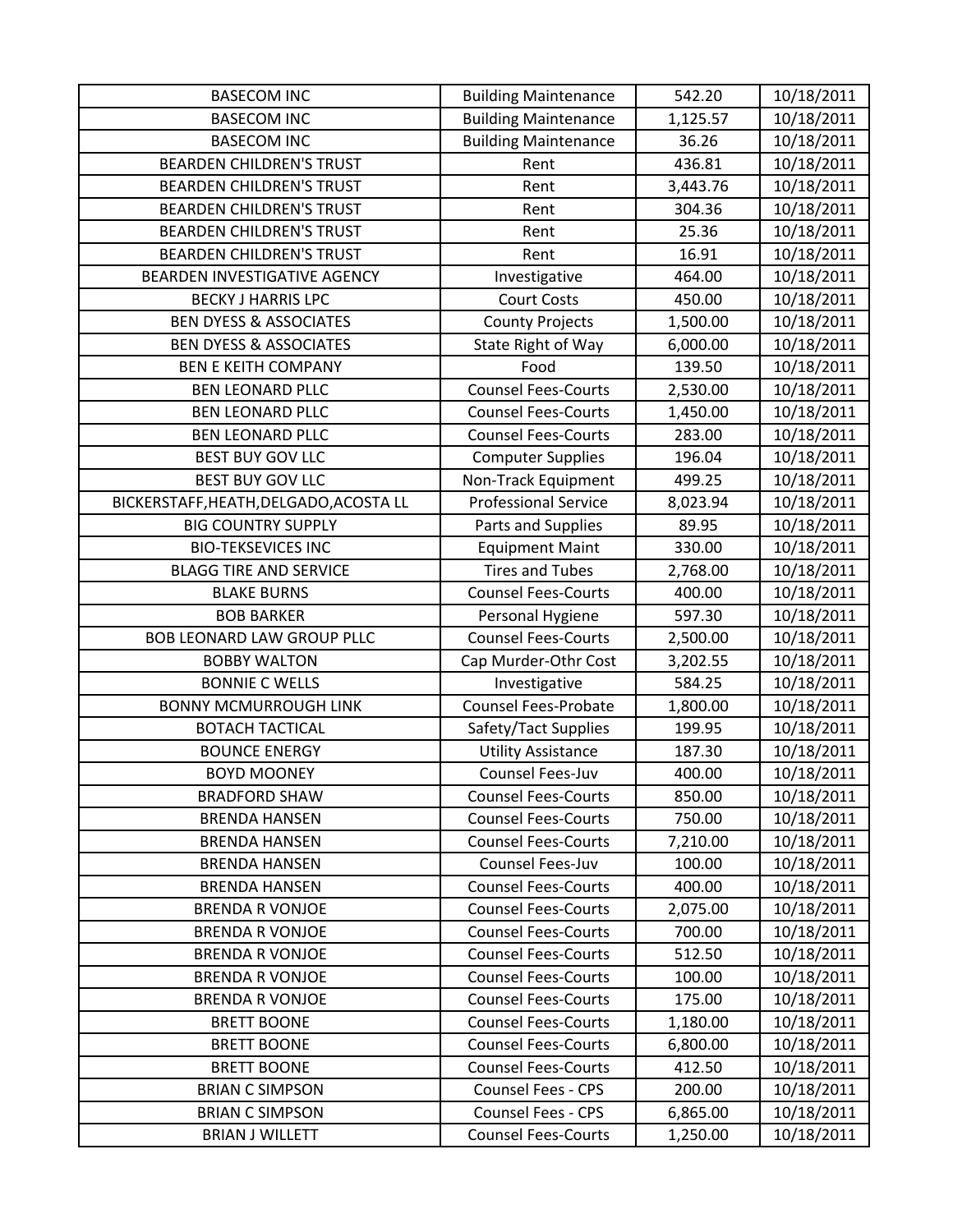| <b>BRIAN J WILLETT</b>               | <b>Counsel Fees-Courts</b>  | 100.00    | 10/18/2011 |
|--------------------------------------|-----------------------------|-----------|------------|
| <b>BRIAN J WILLETT</b>               | <b>Counsel Fees-Courts</b>  | 1,425.00  | 10/18/2011 |
| <b>BRIAN J WILLETT</b>               | <b>Counsel Fees-Courts</b>  | 100.00    | 10/18/2011 |
| <b>BRIAN K WALKER</b>                | <b>Counsel Fees-Courts</b>  | 550.00    | 10/18/2011 |
| <b>BRIAN SALVANT</b>                 | <b>Counsel Fees-Courts</b>  | 950.00    | 10/18/2011 |
| <b>BRIAN SALVANT</b>                 | <b>Counsel Fees-Courts</b>  | 600.00    | 10/18/2011 |
| <b>BRIAN SALVANT</b>                 | <b>Counsel Fees-Courts</b>  | 375.00    | 10/18/2011 |
| <b>BRIAN SALVANT</b>                 | <b>Counsel Fees-Courts</b>  | 412.50    | 10/18/2011 |
| <b>BRIAN SALVANT</b>                 | <b>Counsel Fees-Courts</b>  | 400.00    | 10/18/2011 |
| <b>BROADDUS &amp; ASSOCIATES INC</b> | <b>Professional Service</b> | 15,050.00 | 10/18/2011 |
| <b>BROADDUS &amp; ASSOCIATES INC</b> | <b>Professional Service</b> | 3,761.00  | 10/18/2011 |
| <b>BROOKE BUTTLER</b>                | <b>Witness Travel</b>       | 52.54     | 10/18/2011 |
| <b>BROOKHAVEN YOUTH RANCH</b>        | <b>Residential Servc</b>    | 12,442.50 | 10/18/2011 |
| BROWN, OWENS AND BRUMLEY             | <b>County Burials</b>       | 990.00    | 10/18/2011 |
| BUREAU OF NATIONAL AFFAIRS INC       | Law Books                   | 7,428.00  | 10/18/2011 |
| <b>BUSH RUDNICKI SHELTON PC</b>      | <b>Counsel Fees-Courts</b>  | 560.00    | 10/18/2011 |
| <b>BUSH RUDNICKI SHELTON PC</b>      | <b>Counsel Fees-Courts</b>  | 160.00    | 10/18/2011 |
| <b>BUSH RUDNICKI SHELTON PC</b>      | <b>Counsel Fees-Courts</b>  | 116.00    | 10/18/2011 |
| C A ADVANCED ENTERPRISES INC         | <b>Custodian Services</b>   | 875.60    | 10/18/2011 |
| C A ADVANCED ENTERPRISES INC         | <b>Custodian Services</b>   | 2,283.00  | 10/18/2011 |
| C A ADVANCED ENTERPRISES INC         | <b>Custodian Services</b>   | 61.60     | 10/18/2011 |
| C GREEN SCAPING LP                   | ROW/Rd Maint Materls        | 360.00    | 10/18/2011 |
| C.D. HARTNETT CO                     | Food                        | 96.48     | 10/18/2011 |
| <b>CAD &amp; GRAPHIC SUPPLY INC</b>  | Capital Outlay-Furni        | 9,865.00  | 10/18/2011 |
| CALEB I MOORE                        | Cnsl Fees-Fam Drg Ct        | 100.00    | 10/18/2011 |
| <b>CANAS &amp; FLORES</b>            | <b>Counsel Fees-Courts</b>  | 600.00    | 10/18/2011 |
| <b>CANAS &amp; FLORES</b>            | <b>Counsel Fees-Courts</b>  | 400.00    | 10/18/2011 |
| <b>CANAS &amp; FLORES</b>            | <b>Counsel Fees-Courts</b>  | 250.00    | 10/18/2011 |
| <b>CANAS &amp; FLORES</b>            | <b>Counsel Fees-Courts</b>  | 650.00    | 10/18/2011 |
| <b>CANAS &amp; FLORES</b>            | <b>Counsel Fees-Courts</b>  | 500.00    | 10/18/2011 |
| <b>CANAS &amp; FLORES</b>            | <b>Counsel Fees-Courts</b>  | 300.00    | 10/18/2011 |
| <b>CANAS &amp; FLORES</b>            | <b>Counsel Fees-Courts</b>  | 450.00    | 10/18/2011 |
| <b>CANAS &amp; FLORES</b>            | <b>Counsel Fees-Courts</b>  | 300.00    | 10/18/2011 |
| <b>CAREY WALKER</b>                  | <b>Counsel Fees-Courts</b>  | 175.00    | 10/18/2011 |
| <b>CAREY WALKER</b>                  | <b>Counsel Fees-Courts</b>  | 1,850.00  | 10/18/2011 |
| <b>CARLOS GUILLERMO GALLIANI</b>     | Counsel Fees-Juv            | 100.00    | 10/18/2011 |
| <b>CARLOS GUILLERMO GALLIANI</b>     | <b>Counsel Fees - CPS</b>   | 100.00    | 10/18/2011 |
| <b>CAROL A BIRDWELL</b>              | <b>Counsel Fees-Courts</b>  | 250.00    | 10/18/2011 |
| <b>CAROL A BIRDWELL</b>              | <b>Counsel Fees - CPS</b>   | 1,040.00  | 10/18/2011 |
| <b>CAROL A BIRDWELL</b>              | Counsel Fees - CPS          | 100.00    | 10/18/2011 |
| <b>CAROLE KERR</b>                   | <b>Counsel Fees-Courts</b>  | 300.00    | 10/18/2011 |
| <b>CAROLE KERR</b>                   | <b>Counsel Fees-Courts</b>  | 900.00    | 10/18/2011 |
| <b>CAROLYN JONES</b>                 | <b>Restitution Payable</b>  | 64.29     | 10/18/2011 |
| <b>CASEY COLE</b>                    | <b>Counsel Fees-Courts</b>  | 100.00    | 10/18/2011 |
| <b>CASEY COLE</b>                    | <b>Counsel Fees-Courts</b>  | 1,000.00  | 10/18/2011 |
| <b>CASS ROBERT CALLAWAY</b>          | <b>Counsel Fees-Courts</b>  | 700.00    | 10/18/2011 |
| <b>CASS ROBERT CALLAWAY</b>          | <b>Counsel Fees-Courts</b>  | 175.00    | 10/18/2011 |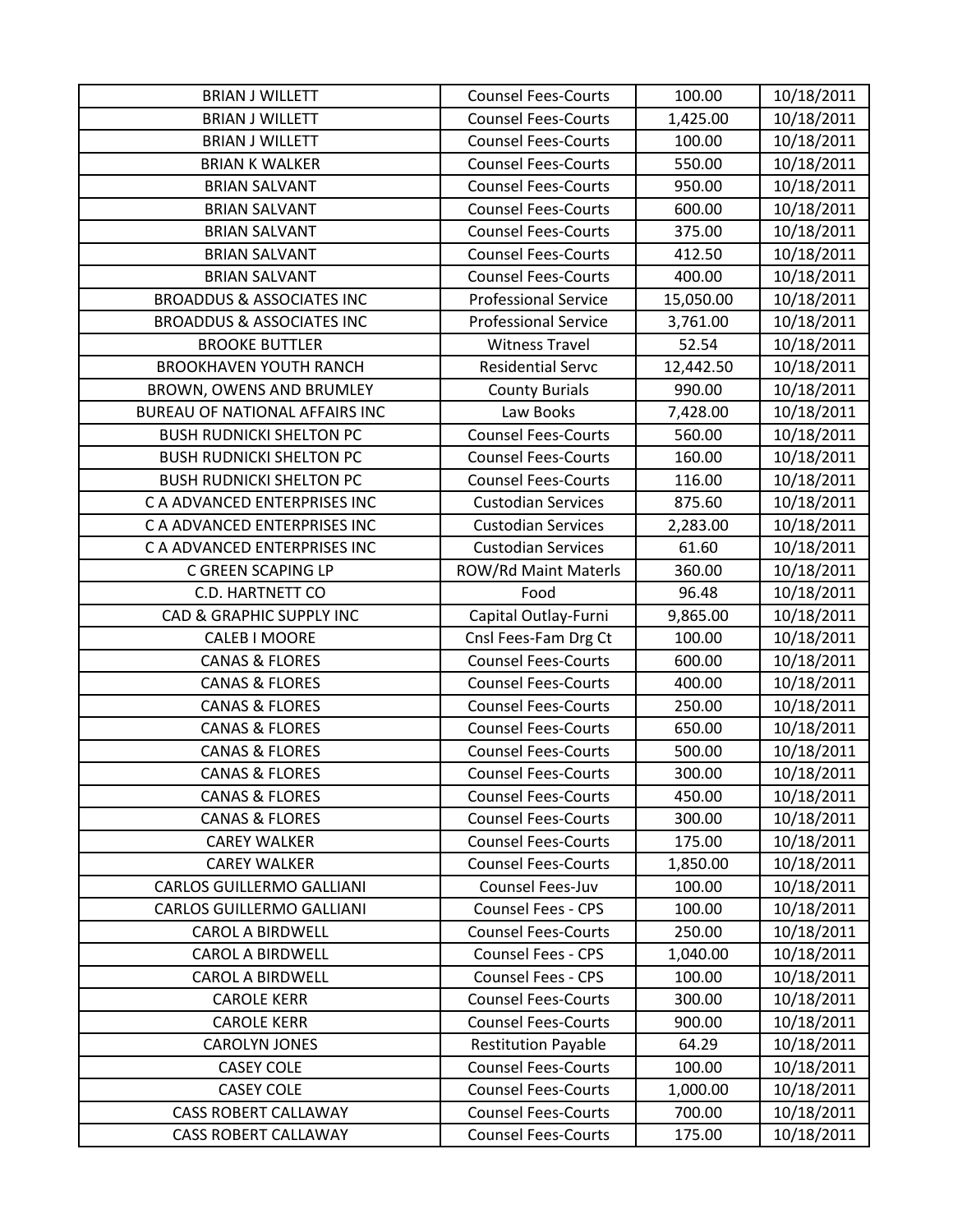| <b>CASS ROBERT CALLAWAY</b>         | <b>Counsel Fees-Courts</b>  | 675.00    | 10/18/2011 |
|-------------------------------------|-----------------------------|-----------|------------|
| <b>CASS ROBERT CALLAWAY</b>         | <b>Counsel Fees-Courts</b>  | 300.00    | 10/18/2011 |
| <b>CATHERINE DUNNAVANT</b>          | <b>Counsel Fees-Courts</b>  | 100.00    | 10/18/2011 |
| CATHOLIC CHARITIES DIOCESE OF FTW   | Interpreter Fees            | 480.00    | 10/18/2011 |
| CATHOLIC CHARITIES DIOCESE OF FTW   | Interpreter Fees            | 480.00    | 10/18/2011 |
| CATHOLIC CHARITIES DIOCESE OF FTW   | Interpreter Fees            | 292.50    | 10/18/2011 |
| CATHOLIC CHARITIES DIOCESE OF FTW   | <b>Interpreter Fees</b>     | 140.00    | 10/18/2011 |
| <b>CDC &amp; ASSOCIATES LLP</b>     | <b>Utility Assistance</b>   | 30.75     | 10/18/2011 |
| <b>CDC &amp; ASSOCIATES LLP</b>     | <b>Rental Assistance</b>    | 585.00    | 10/18/2011 |
| <b>CDW GOVERNMENT INC</b>           | <b>Computer Maintenance</b> | 14.96     | 10/18/2011 |
| <b>CDW GOVERNMENT INC</b>           | <b>Computer Supplies</b>    | 42.56     | 10/18/2011 |
| CEDAR HILL MEMORIAL PARK            | <b>County Burials</b>       | 3,669.45  | 10/18/2011 |
| CENTER FOR THERAPEUTIC CHANGE LTD   | O/P Group Counseling        | 105.00    | 10/18/2011 |
| CENTER FOR THERAPEUTIC CHANGE LTD   | O/P Group Counseling        | 7,095.00  | 10/18/2011 |
| <b>CENTRAL POLY CORP</b>            | <b>Custodian Supplies</b>   | 74.40     | 10/18/2011 |
| CENTRAL RESTAURANT PRODUCTS         | <b>Custodian Supplies</b>   | 128.26    | 10/18/2011 |
| <b>CHAD LEE</b>                     | <b>Counsel Fees-Courts</b>  | 300.00    | 10/18/2011 |
| <b>CHARLES BURGESS</b>              | <b>Counsel Fees-Courts</b>  | 200.00    | 10/18/2011 |
| <b>CHARLES ROACH</b>                | <b>Counsel Fees-Courts</b>  | 500.00    | 10/18/2011 |
| <b>CHARLES ROACH</b>                | <b>Counsel Fees-Courts</b>  | 100.00    | 10/18/2011 |
| <b>CHARM-TEX</b>                    | <b>Bedding and Clothing</b> | 1,715.00  | 10/18/2011 |
| <b>CHECKPOINT SERVICES INC</b>      | <b>Computer Maintenance</b> | 159.00    | 10/18/2011 |
| <b>CHECKPOINT SERVICES INC</b>      | <b>Computer Maintenance</b> | 118.80    | 10/18/2011 |
| <b>CHESTER GRABOWSKI</b>            | Clothing                    | 179.73    | 10/18/2011 |
| <b>CHOICES ADOLESCENT</b>           | <b>Residential Servc</b>    | 2,656.29  | 10/18/2011 |
| <b>CHRISTINA JOANNE WHIPPLE</b>     | <b>Counsel Fees-Courts</b>  | 100.00    | 10/18/2011 |
| <b>CHRISTOPHER LEO CASTANON</b>     | <b>Counsel Fees-Courts</b>  | 1,000.00  | 10/18/2011 |
| <b>CHRISTOPHER LEO CASTANON</b>     | <b>Counsel Fees-Courts</b>  | 450.00    | 10/18/2011 |
| <b>CHRISTOPHER LEO CASTANON</b>     | <b>Counsel Fees-Courts</b>  | 800.00    | 10/18/2011 |
| <b>CISCO SYSTEMS INC</b>            | Subscriptions               | 69.00     | 10/18/2011 |
| <b>CITIBANK</b>                     | Travel                      | 958.56    | 10/18/2011 |
| <b>CITIBANK</b>                     | Travel                      | 564.79    | 10/18/2011 |
| <b>CITIBANK</b>                     | Travel                      | 299.39    | 10/18/2011 |
| <b>CITIBANK</b>                     | <b>Other Payable</b>        | 14,035.18 | 10/18/2011 |
| <b>CITIBANK</b>                     | Education                   | 418.39    | 10/18/2011 |
| <b>CITIBANK</b>                     | <b>Other Payable</b>        | 362.39    | 10/18/2011 |
| <b>CITIBANK</b>                     | Other Payable               | 336.39    | 10/18/2011 |
| <b>CITY OF EVERMAN</b>              | <b>Utility Assistance</b>   | 84.95     | 10/18/2011 |
| <b>CITY OF HURST</b>                | <b>Restitution Payable</b>  | 105.00    | 10/18/2011 |
| <b>CITY OF KENNEDALE</b>            | Water                       | 902.95    | 10/18/2011 |
| <b>CITY OF KENNEDALE</b>            | Water                       | 700.46    | 10/18/2011 |
| <b>CITY OF WICHITA FALLS</b>        | <b>Subrecipient Service</b> | 787.47    | 10/18/2011 |
| <b>CITY OF WICHITA FALLS</b>        | <b>Subrecipient Service</b> | 13,467.06 | 10/18/2011 |
| CK DFW PARTNERS LTD                 | <b>County Projects</b>      | 770.00    | 10/18/2011 |
| <b>CLAYTON KYLE HODGES</b>          | <b>Counsel Fees-Courts</b>  | 1,620.00  | 10/18/2011 |
| <b>CLEMENTE DE LA CRUZ</b>          | <b>Counsel Fees-Courts</b>  | 175.00    | 10/18/2011 |
| CLERK OF THE DISTRICT COURT POLK CT | Cert Copies/Trans           | 73.50     | 10/18/2011 |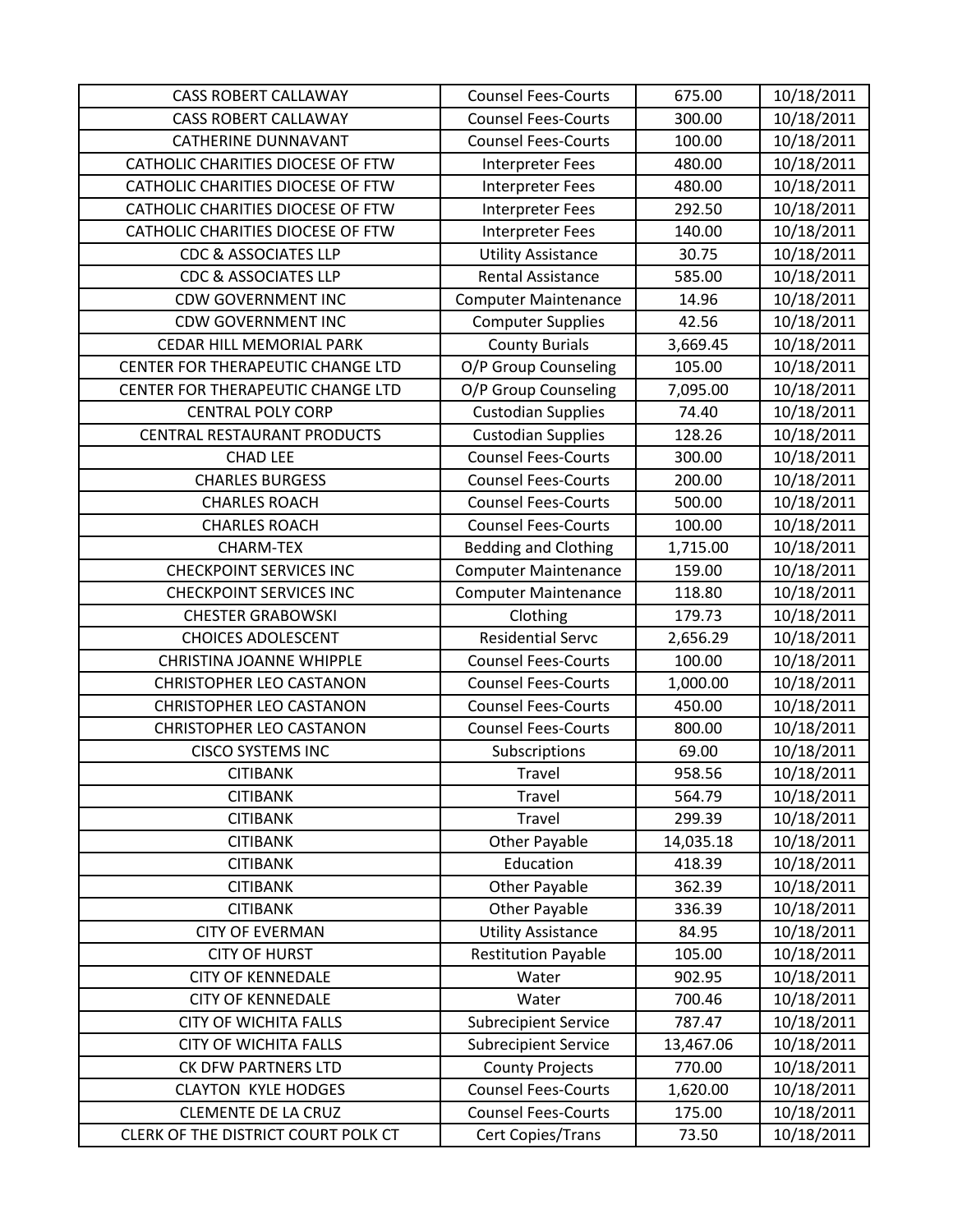| <b>CLIFF ELLIOTT</b>                  | <b>Restitution Payable</b>  | 30.84     | 10/18/2011 |
|---------------------------------------|-----------------------------|-----------|------------|
| <b>CLIFFORD D MACKENZIE</b>           | Counsel Fees - CPS          | 100.00    | 10/18/2011 |
| <b>CLIFFORD GINN</b>                  | Investigative               | 198.00    | 10/18/2011 |
| <b>CLIFFORD GINN</b>                  | Investigative               | 999.00    | 10/18/2011 |
| <b>CLIFFORD GINN</b>                  | Investigative               | 249.75    | 10/18/2011 |
| <b>COBBLE RANSOM</b>                  | Clothing                    | 384.77    | 10/18/2011 |
| COBY WOOTEN ATTORNEY AT LAW PC        | <b>Counsel Fees-Courts</b>  | 400.00    | 10/18/2011 |
| COBY WOOTEN ATTORNEY AT LAW PC        | <b>Counsel Fees-Courts</b>  | 450.00    | 10/18/2011 |
| <b>CODY L COFER</b>                   | <b>Counsel Fees-Courts</b>  | 775.00    | 10/18/2011 |
| <b>CODY L COFER</b>                   | Counsel Fees-Juv            | 200.00    | 10/18/2011 |
| <b>COLE JENNINGS BRYAN</b>            | <b>Counsel Fees-Courts</b>  | 250.00    | 10/18/2011 |
| <b>COMMERCE CLEARING HOUSE</b>        | Law Books                   | 5,634.00  | 10/18/2011 |
| <b>COMMERCIAL RECORDER</b>            | Advertis/Leg Notice         | 128.00    | 10/18/2011 |
| <b>COMMERCIAL RECORDER</b>            | Advertis/Leg Notice         | 143.00    | 10/18/2011 |
| <b>COMMERCIAL RECORDER</b>            | Test/Civil Serv Exp         | 170.28    | 10/18/2011 |
| <b>COMMERCIAL RECORDER</b>            | <b>Estray Livestock</b>     | 105.50    | 10/18/2011 |
| <b>COMMUNITY ENRICHMENT CENTER</b>    | <b>Subrecipient Service</b> | 17,781.00 | 10/18/2011 |
| <b>COMPLIANCE CONSORTIUM CORP</b>     | <b>Professional Service</b> | 29.37     | 10/18/2011 |
| <b>COMPLIANCE CONSORTIUM CORP</b>     | <b>Professional Service</b> | 29.37     | 10/18/2011 |
| <b>CONCHO SUPPLY INC</b>              | Central Garage Inv          | 26.55     | 10/18/2011 |
| <b>CONNIE HARRIS GILFEATHER</b>       | <b>Professional Service</b> | 510.84    | 10/18/2011 |
| COOK CHILDRENS MEDICAL CENTER         | <b>Medical Exams</b>        | 1,666.67  | 10/18/2011 |
| <b>CORDELL &amp; CORDELL PC</b>       | <b>Counsel Fees-Courts</b>  | 500.00    | 10/18/2011 |
| <b>CORNERSTONE ASSISTANCE NETWORK</b> | <b>Subrecipient Service</b> | 5,897.14  | 10/18/2011 |
| <b>CORNERSTONE ASSISTANCE NETWORK</b> | <b>Subrecipient Service</b> | 6,455.67  | 10/18/2011 |
| <b>CORNERSTONE ASSISTANCE NETWORK</b> | <b>Subrecipient Service</b> | 13,381.77 | 10/18/2011 |
| COURT REPORTERS CLEARINGHOUSE         | <b>Professional Service</b> | 446.50    | 10/18/2011 |
| <b>CRASH DYNAMICS</b>                 | Education                   | 700.00    | 10/18/2011 |
| <b>CREMATION SERVICES</b>             | <b>County Burials</b>       | 165.00    | 10/18/2011 |
| <b>CROWLEY POLICE DEPT</b>            | <b>Drug Seizures</b>        | 314.00    | 10/18/2011 |
| <b>CROWLEY POLICE DEPT</b>            | Drug Seizure Int            | 0.33      | 10/18/2011 |
| <b>CUMMINS SOUTHERN PLAINS LLC</b>    | Parts and Supplies          | 132.78    | 10/18/2011 |
| <b>CURTIS FORTINBERRY</b>             | <b>Counsel Fees-Courts</b>  | 150.00    | 10/18/2011 |
| <b>CURTIS FORTINBERRY</b>             | <b>Counsel Fees-Courts</b>  | 900.00    | 10/18/2011 |
| <b>CURTIS FORTINBERRY</b>             | <b>Counsel Fees-Courts</b>  | 600.00    | 10/18/2011 |
| <b>CURTIS FORTINBERRY</b>             | <b>Counsel Fees-Courts</b>  | 700.00    | 10/18/2011 |
| <b>CYNTHIA A FITCH</b>                | <b>Counsel Fees-Courts</b>  | 300.00    | 10/18/2011 |
| <b>CYNTHIA A FITCH</b>                | <b>Counsel Fees - CPS</b>   | 200.00    | 10/18/2011 |
| <b>D ROBIN MCCARTY</b>                | <b>Counsel Fees-Courts</b>  | 450.00    | 10/18/2011 |
| <b>DALE HEISCH</b>                    | <b>Counsel Fees-Courts</b>  | 350.00    | 10/18/2011 |
| DALLAS COUNTY SOUTHWESTERN            | <b>Professional Service</b> | 348.00    | 10/18/2011 |
| DALLAS COUNTY SOUTHWESTERN            | <b>Professional Service</b> | 116.00    | 10/18/2011 |
| DANA A DUFFEY                         | Counsel Fees-Juv            | 100.00    | 10/18/2011 |
| DANA A DUFFEY                         | Counsel Fees - CPS          | 150.00    | 10/18/2011 |
| DANA A DUFFEY                         | <b>Counsel Fees - CPS</b>   | 100.00    | 10/18/2011 |
| DANIEL HERNANDEZ                      | <b>Counsel Fees-Courts</b>  | 500.00    | 10/18/2011 |
| DANIEL HERNANDEZ                      | <b>Counsel Fees-Courts</b>  | 300.00    | 10/18/2011 |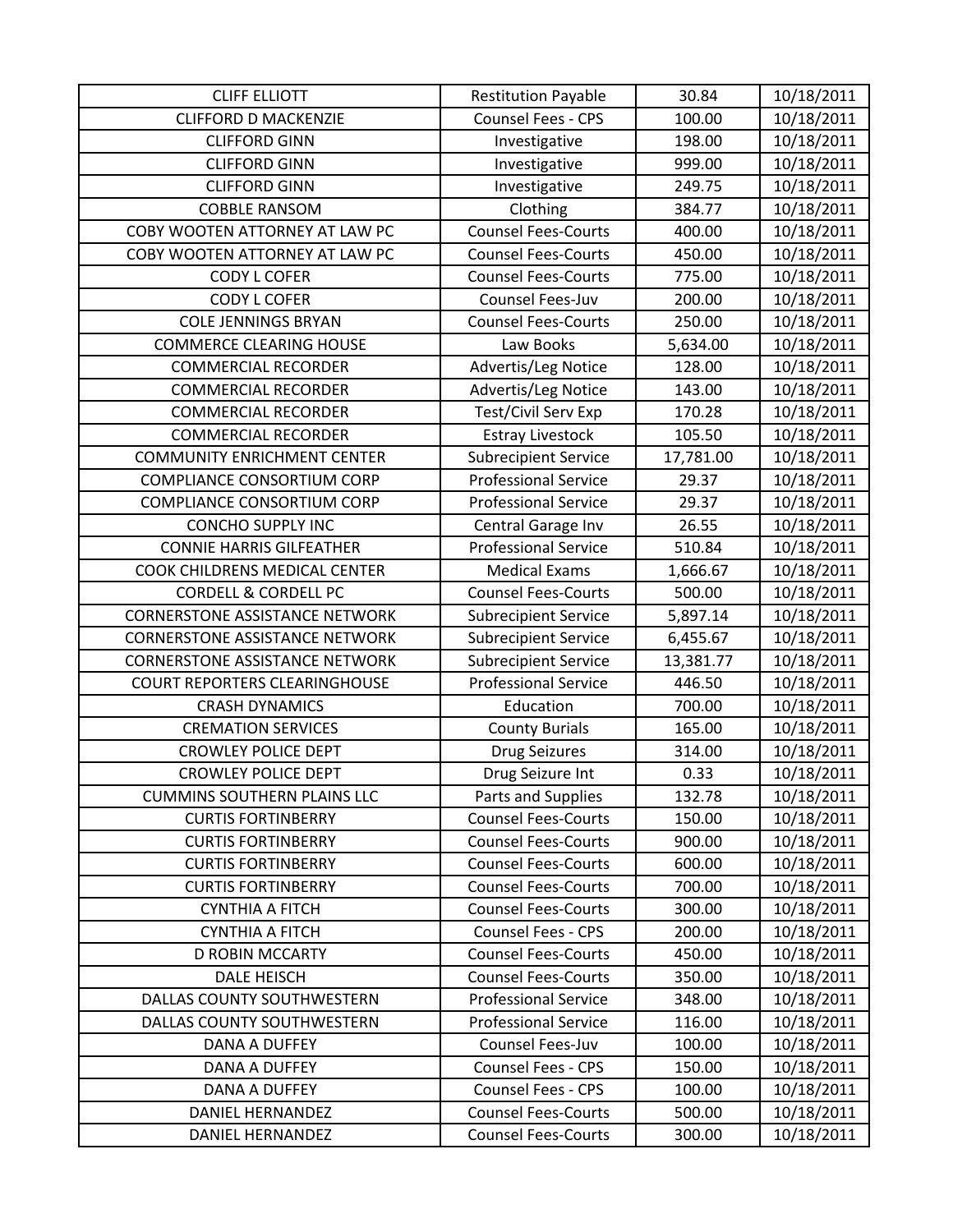| DANIEL HERNANDEZ                    | <b>Counsel Fees-Courts</b>  | 100.00    | 10/18/2011 |
|-------------------------------------|-----------------------------|-----------|------------|
| <b>DANIEL HERNANDEZ</b>             | <b>Counsel Fees-Courts</b>  | 1,450.00  | 10/18/2011 |
| DANIEL HERNANDEZ                    | <b>Counsel Fees-Courts</b>  | 100.00    | 10/18/2011 |
| DANIEL HERNANDEZ                    | <b>Counsel Fees-Courts</b>  | 500.00    | 10/18/2011 |
| <b>DANIEL HERNANDEZ</b>             | <b>Counsel Fees-Courts</b>  | 100.00    | 10/18/2011 |
| <b>DANIEL YOUNG</b>                 | <b>Counsel Fees-Courts</b>  | 550.00    | 10/18/2011 |
| <b>DANIEL YOUNG</b>                 | Cnsl Fees-Crim Appls        | 270.00    | 10/18/2011 |
| <b>DANIEL YOUNG</b>                 | <b>Counsel Fees-Courts</b>  | 8,390.07  | 10/18/2011 |
| <b>DANIEL YOUNG</b>                 | <b>Counsel Fees-Courts</b>  | 175.00    | 10/18/2011 |
| <b>DANNY D PITZER</b>               | <b>Counsel Fees-Courts</b>  | 1,300.00  | 10/18/2011 |
| <b>DANNY D PITZER</b>               | <b>Counsel Fees-Courts</b>  | 600.00    | 10/18/2011 |
| DANNY D PITZER                      | <b>Counsel Fees-Courts</b>  | 1,130.00  | 10/18/2011 |
| <b>DANNY D PITZER</b>               | <b>Counsel Fees-Courts</b>  | 1,100.00  | 10/18/2011 |
| <b>DARCY NILES DENO</b>             | Counsel Fees - CPS          | 100.00    | 10/18/2011 |
| DARCY NILES DENO                    | Cnsl Fees-Fam Drg Ct        | 100.00    | 10/18/2011 |
| DARCY NILES DENO                    | Counsel Fees-Juv            | 200.00    | 10/18/2011 |
| <b>DAVID BAYS</b>                   | <b>Counsel Fees-Courts</b>  | 750.00    | 10/18/2011 |
| <b>DAVID CLEVELAND</b>              | Travel                      | 222.11    | 10/18/2011 |
| <b>DAVID HICKMAN</b>                | Clothing                    | 219.42    | 10/18/2011 |
| <b>DAVID MARLOW</b>                 | Investigative               | 971.25    | 10/18/2011 |
| DAVID PEARSON, IV                   | <b>Counsel Fees-Courts</b>  | 1,600.00  | 10/18/2011 |
| DAVID PEARSON, IV                   | Cnsl Fees-Crim Appls        | 1,995.00  | 10/18/2011 |
| DAVID PEARSON, IV                   | <b>Counsel Fees-Courts</b>  | 465.20    | 10/18/2011 |
| <b>DAVID RICHARDS</b>               | <b>Counsel Fees-Courts</b>  | 3,550.00  | 10/18/2011 |
| <b>DAVID RICHARDS</b>               | <b>Counsel Fees-Courts</b>  | 400.00    | 10/18/2011 |
| <b>DAVID RICHARDS</b>               | Cnsl Fees-Crim Appls        | 2,700.00  | 10/18/2011 |
| Dawn J Dickerson                    | Education                   | 192.27    | 10/18/2011 |
| DAY RESOURCE CENTER FOR THE         | <b>Subrecipient Service</b> | 852.98    | 10/18/2011 |
| DAY RESOURCE CENTER FOR THE         | <b>Subrecipient Service</b> | 2,372.78  | 10/18/2011 |
| DAY RESOURCE CENTER FOR THE         | <b>Subrecipient Service</b> | 11,277.00 | 10/18/2011 |
| <b>DBC FAMILY LAW</b>               | <b>Counsel Fees - CPS</b>   | 100.00    | 10/18/2011 |
| <b>DEAN SWANDA</b>                  | Counsel Fees - CPS          | 100.00    | 10/18/2011 |
| <b>DEBBIE EDWARDS</b>               | Reporter's Records          | 96.00     | 10/18/2011 |
| Debra S Singleton                   | Education                   | 82.00     | 10/18/2011 |
| <b>DEBRA WALKER</b>                 | Clothing                    | 22.15     | 10/18/2011 |
| DEPARTMENT OF STATE HEALTH SERVICES | <b>State Grant Revenue</b>  | 244.17    | 10/18/2011 |
| DEVELOPMENT CORPORATION OF TARRANT  | <b>Professional Service</b> | 7,492.62  | 10/18/2011 |
| DEVELOPMENT CORPORATION OF TARRANT  | <b>Professional Service</b> | 80,528.35 | 10/18/2011 |
| DFW COMMUNICATIONS INC              | <b>Equipment Maint</b>      | 118.61    | 10/18/2011 |
| DIAGNOSTIC HYBRIDS, INC.            | Lab Supplies                | 204.68    | 10/18/2011 |
| Dianna A Lee                        | Education                   | 100.00    | 10/18/2011 |
| <b>DIRECT ENERGY LP</b>             | <b>Utility Assistance</b>   | 676.28    | 10/18/2011 |
| DIVERSIFIED OFFICE PRODUCTS INC     | <b>Equipment Maint</b>      | 140.00    | 10/18/2011 |
| DOLORES STEWART & ASSOCIATES INC    | <b>Professional Service</b> | 1,021.68  | 10/18/2011 |
| DOLORES STEWART & ASSOCIATES INC    | <b>Professional Service</b> | 340.56    | 10/18/2011 |
| DOLORES STEWART & ASSOCIATES INC    | Reporter's Records          | 444.00    | 10/18/2011 |
| DOLORES STEWART & ASSOCIATES INC    | Reporter's Records          | 496.00    | 10/18/2011 |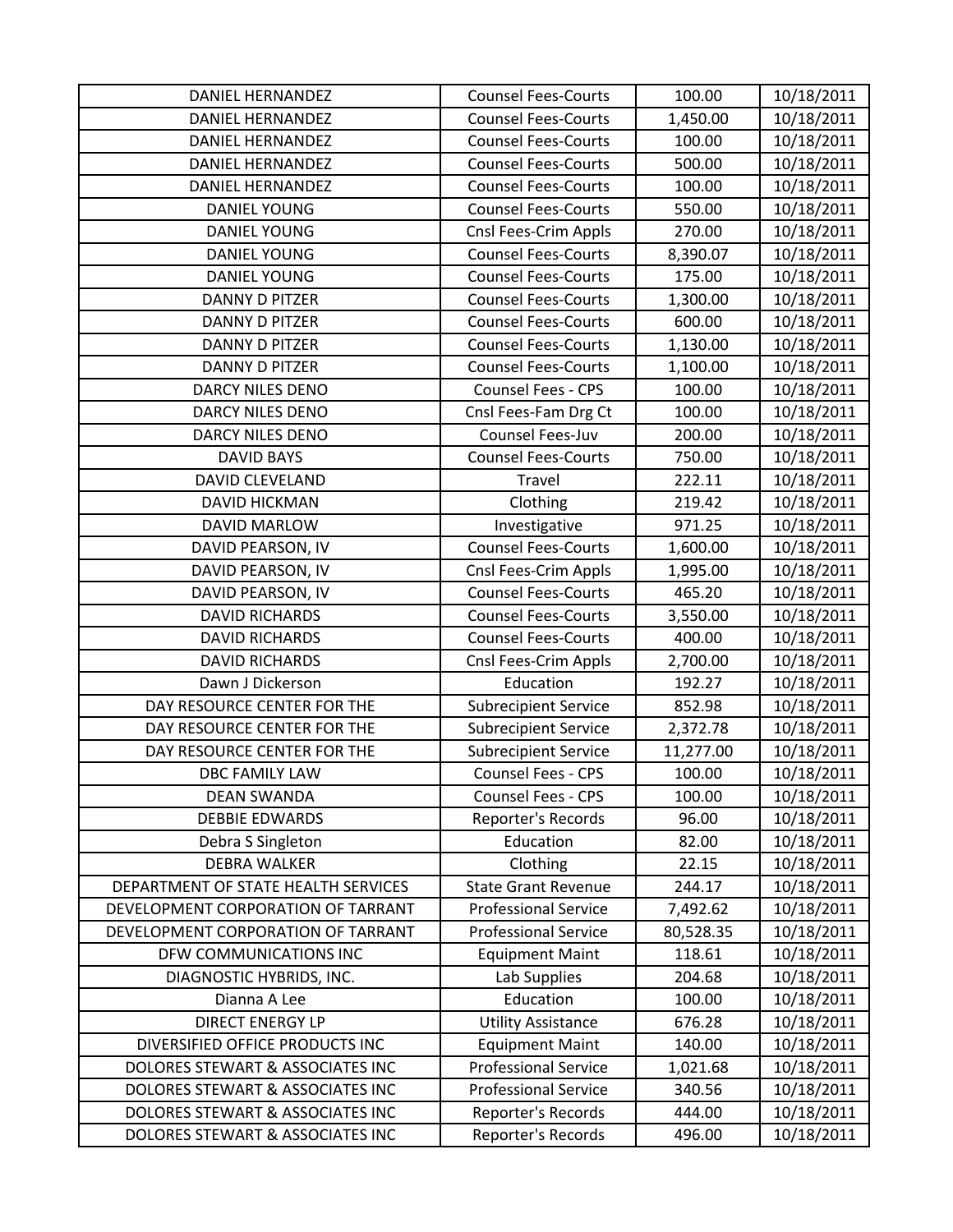| DOLORES STEWART & ASSOCIATES INC | <b>Professional Service</b> | 851.40   | 10/18/2011 |
|----------------------------------|-----------------------------|----------|------------|
| <b>DON GANDY</b>                 | <b>Counsel Fees-Courts</b>  | 300.00   | 10/18/2011 |
| <b>DON GANDY</b>                 | <b>Counsel Fees-Courts</b>  | 100.00   | 10/18/2011 |
| DON M DAWES                      | Counsel Fees - CPS          | 150.00   | 10/18/2011 |
| <b>DONALD N TURNER</b>           | <b>Counsel Fees-Courts</b>  | 400.00   | 10/18/2011 |
| <b>DONNA GOODRICH</b>            | Psych Exam/Testimony        | 1,200.00 | 10/18/2011 |
| DORA CAVAZOS                     | Clothing                    | 297.24   | 10/18/2011 |
| DOUBLE EAGLE MECHANICAL SERVICE  | <b>Building Maintenance</b> | 1,060.45 | 10/18/2011 |
| DOUBLE EAGLE MECHANICAL SERVICE  | <b>Building Maintenance</b> | 129.89   | 10/18/2011 |
| DOUBLE EAGLE MECHANICAL SERVICE  | <b>Building Maintenance</b> | 1,475.00 | 10/18/2011 |
| DOUBLE EAGLE MECHANICAL SERVICE  | Pool Maintenance            | 594.00   | 10/18/2011 |
| DRAKE COMMUNICATIONS INC         | <b>Equipment Maint</b>      | 205.00   | 10/18/2011 |
| DRAKE COMMUNICATIONS INC         | <b>Equipment Maint</b>      | 502.50   | 10/18/2011 |
| <b>DRAKE DUNNAVENT PC</b>        | <b>Counsel Fees-Courts</b>  | 200.00   | 10/18/2011 |
| <b>DRAKE DUNNAVENT PC</b>        | <b>Counsel Fees-Courts</b>  | 100.00   | 10/18/2011 |
| <b>EAN HOLDINGS LLC</b>          | Vehicle Lease               | 1,200.00 | 10/18/2011 |
| <b>EARL E BATES JR</b>           | <b>Counsel Fees-Courts</b>  | 6,050.00 | 10/18/2011 |
| <b>EARL E BATES JR</b>           | <b>Counsel Fees-Courts</b>  | 200.00   | 10/18/2011 |
| <b>EASTERN LAB SERVICES</b>      | Lab Supplies                | 476.40   | 10/18/2011 |
| <b>EDWARD DON &amp; COMPANY</b>  | Sheriff Inventory           | 424.80   | 10/18/2011 |
| <b>EDWIN YOUNGBLOOD</b>          | <b>Counsel Fees-Courts</b>  | 581.25   | 10/18/2011 |
| <b>EDWIN YOUNGBLOOD</b>          | Counsel Fees-Juv            | 300.00   | 10/18/2011 |
| <b>EDWIN YOUNGBLOOD</b>          | Counsel Fees - CPS          | 100.00   | 10/18/2011 |
| <b>ELOY SEPULVEDA</b>            | <b>Counsel Fees-Courts</b>  | 715.00   | 10/18/2011 |
| <b>ELOY SEPULVEDA</b>            | <b>Counsel Fees-Courts</b>  | 350.00   | 10/18/2011 |
| <b>ELOY SEPULVEDA</b>            | <b>Counsel Fees-Courts</b>  | 3,461.00 | 10/18/2011 |
| <b>ELOY SEPULVEDA</b>            | <b>Counsel Fees-Courts</b>  | 200.00   | 10/18/2011 |
| <b>ELOY SEPULVEDA</b>            | <b>Counsel Fees-Courts</b>  | 100.00   | 10/18/2011 |
| <b>ELOY SEPULVEDA</b>            | <b>Counsel Fees-Courts</b>  | 100.00   | 10/18/2011 |
| <b>ELOY SEPULVEDA</b>            | <b>Counsel Fees-Courts</b>  | 400.00   | 10/18/2011 |
| <b>ELOY SEPULVEDA</b>            | <b>Interpreter Fees</b>     | 50.00    | 10/18/2011 |
| <b>EMPIRE PAPER</b>              | Sheriff Inventory           | 85.00    | 10/18/2011 |
| <b>ENCON SYSTEMS INC</b>         | <b>Computer Supplies</b>    | 214.80   | 10/18/2011 |
| ER INVESTIGATIVE NETWORK         | Investigative               | 340.00   | 10/18/2011 |
| ERGON ASPHALT & EMULSIONS INC    | Asphalt-Liquid              | 869.28   | 10/18/2011 |
| <b>ERIC CUMMINGS</b>             | <b>Counsel Fees-Courts</b>  | 290.00   | 10/18/2011 |
| <b>ERIK CARRILLO</b>             | <b>Witness Travel</b>       | 25.00    | 10/18/2011 |
| EVA GARCIA AND                   | Clothing                    | 625.00   | 10/18/2011 |
| <b>EVCO PARTNERS LP</b>          | <b>Supplies</b>             | 47.70    | 10/18/2011 |
| <b>EVCO PARTNERS LP</b>          | Supplies                    | 24.10    | 10/18/2011 |
| <b>EVCO PARTNERS LP</b>          | <b>Supplies</b>             | 9.54     | 10/18/2011 |
| <b>EVCO PARTNERS LP</b>          | <b>Computer Supplies</b>    | 302.67   | 10/18/2011 |
| <b>EVCO PARTNERS LP</b>          | <b>Computer Supplies</b>    | 65.40    | 10/18/2011 |
| <b>EVCO PARTNERS LP</b>          | Parts and Supplies          | 198.41   | 10/18/2011 |
| <b>EVCO PARTNERS LP</b>          | Parts and Supplies          | 11.88    | 10/18/2011 |
| <b>EVCO PARTNERS LP</b>          | <b>Building Maintenance</b> | 1,928.55 | 10/18/2011 |
| <b>EVCO PARTNERS LP</b>          | <b>Small Tools</b>          | 189.45   | 10/18/2011 |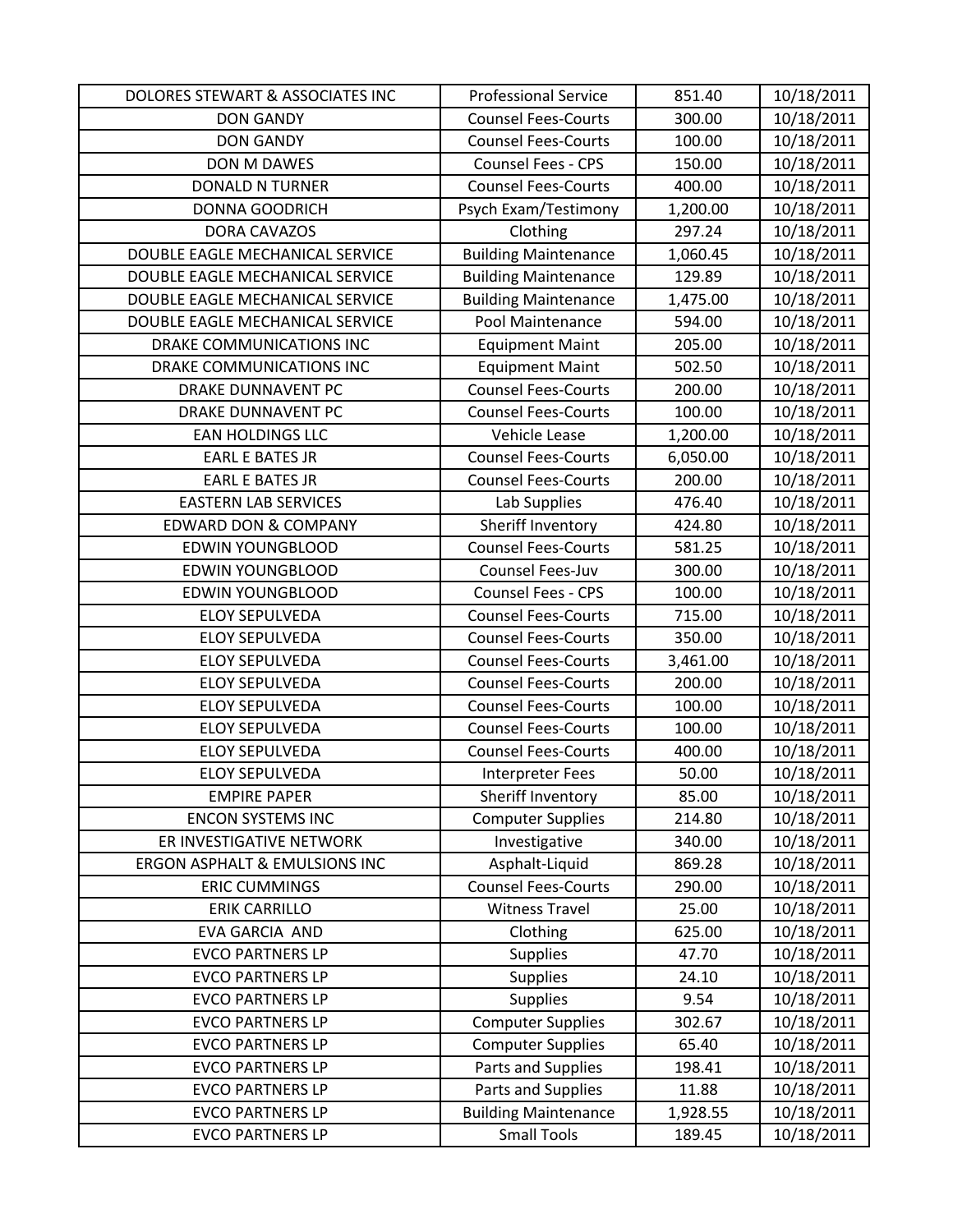| <b>EVCO PARTNERS LP</b>               | <b>Equipment Maint</b>      | 17.40     | 10/18/2011 |
|---------------------------------------|-----------------------------|-----------|------------|
| <b>EVCO PARTNERS LP</b>               | <b>Building Maintenance</b> | 67.76     | 10/18/2011 |
| <b>EXECUTIVE FORMS &amp; SUPPLIES</b> | <b>Supplies</b>             | 931.22    | 10/18/2011 |
| <b>FALCON RIDGE APARTMENTS</b>        | <b>Rental Assistance</b>    | 425.00    | 10/18/2011 |
| FAMILY DOLLAR #3641                   | Food/Hygiene Assist         | 15.00     | 10/18/2011 |
| FAMILY DOLLAR #6283                   | Food/Hygiene Assist         | 30.00     | 10/18/2011 |
| <b>FARMERS MARKET</b>                 | Food                        | 387.34    | 10/18/2011 |
| <b>FASTENAL</b>                       | <b>Building Maintenance</b> | 395.45    | 10/18/2011 |
| <b>FAYE R HARDEN</b>                  | <b>Counsel Fees-Courts</b>  | 600.00    | 10/18/2011 |
| <b>FELIPE O CALZADA</b>               | <b>Counsel Fees-Courts</b>  | 137.50    | 10/18/2011 |
| <b>FELIPE O CALZADA</b>               | Counsel Fees-Juv            | 250.00    | 10/18/2011 |
| FELIPE O CALZADA                      | Counsel Fees - CPS          | 470.00    | 10/18/2011 |
| FELIPE O CALZADA                      | Cnsl Fees-Juv Det&Tr        | 800.00    | 10/18/2011 |
| FELIPE O CALZADA                      | <b>Counsel Fees-Courts</b>  | 300.00    | 10/18/2011 |
| FELIPE O CALZADA                      | <b>Counsel Fees-Courts</b>  | 300.00    | 10/18/2011 |
| FELIPE O CALZADA                      | Counsel Fees-Juv            | 200.00    | 10/18/2011 |
| FELIPE O CALZADA                      | <b>Counsel Fees - CPS</b>   | 200.00    | 10/18/2011 |
| FIESTA MART INC                       | Food/Hygiene Assist         | 14.58     | 10/18/2011 |
| <b>FIRST CHOICE POWER</b>             | <b>Utility Assistance</b>   | 449.99    | 10/18/2011 |
| <b>FISHER SCIENTIFIC</b>              | Lab Supplies                | 88.16     | 10/18/2011 |
| FIVE STAR CORRECTIONAL SERVICES INC   | <b>Food Contr/Prisoners</b> | 23,174.50 | 10/18/2011 |
| FIVE STAR CORRECTIONAL SERVICES INC   | Food Contr/Employees        | 777.75    | 10/18/2011 |
| FIVE STAR CORRECTIONAL SERVICES INC   | Food Contr/Prisoners        | 58,451.79 | 10/18/2011 |
| FIVE STAR CORRECTIONAL SERVICES INC   | Food Contr/Employees        | 1,831.79  | 10/18/2011 |
| FLYNN, FRANCIS & CLARK LLP            | Counsel Fees-Juv            | 300.00    | 10/18/2011 |
| FLYNN, FRANCIS & CLARK LLP            | Counsel Fees - CPS          | 100.00    | 10/18/2011 |
| FORENSIC TOXICOLOGY CONSULTANT        | Cap Murder-Othr Cost        | 1,000.00  | 10/18/2011 |
| FORT DEARBORN LIFE INSURANCE CO       | <b>Optional Term</b>        | 55,231.43 | 10/18/2011 |
| FORT DEARBORN LIFE INSURANCE CO       | Dependent Group Life        | 3,292.80  | 10/18/2011 |
| FORT DEARBORN LIFE INSURANCE CO       | <b>Basic Life</b>           | 31,086.09 | 10/18/2011 |
| FORT WORTH AUTO GLASS CENTER LTD      | Central Garage Inv          | 129.50    | 10/18/2011 |
| FORT WORTH BUSINESS PRESS             | Subscriptions               | 95.00     | 10/18/2011 |
| FORT WORTH GEAR AND AXLE              | Parts and Supplies          | 665.67    | 10/18/2011 |
| FORT WORTH POLICE DEPARTMENT          | <b>Drug Seizures</b>        | 441.50    | 10/18/2011 |
| FORT WORTH POLICE DEPARTMENT          | <b>Drug Seizures</b>        | 250.00    | 10/18/2011 |
| FORT WORTH POLICE DEPARTMENT          | <b>Drug Seizures</b>        | 131.00    | 10/18/2011 |
| FORT WORTH POLICE DEPARTMENT          | <b>Drug Seizures</b>        | 461.00    | 10/18/2011 |
| FORT WORTH POLICE DEPARTMENT          | <b>Drug Seizures</b>        | 949.50    | 10/18/2011 |
| FORT WORTH POLICE DEPARTMENT          | <b>Drug Seizures</b>        | 931.50    | 10/18/2011 |
| FORT WORTH POLICE DEPARTMENT          | Drug Seizure Int            | 0.72      | 10/18/2011 |
| FORT WORTH POLICE DEPARTMENT          | Drug Seizure Int            | 0.41      | 10/18/2011 |
| FORT WORTH POLICE DEPARTMENT          | Drug Seizure Int            | 0.16      | 10/18/2011 |
| FORT WORTH POLICE DEPARTMENT          | Drug Seizure Int            | 0.36      | 10/18/2011 |
| FORT WORTH POLICE DEPARTMENT          | Drug Seizure Int            | 0.35      | 10/18/2011 |
| FORT WORTH STAR TELEGRAM ADVERT       | Advertis/Leg Notice         | 2,138.87  | 10/18/2011 |
| FORT WORTH STAR TELEGRAM ADVERT       | Advertis/Leg Notice         | 301.00    | 10/18/2011 |
| FORT WORTH STAR TELEGRAM ADVERT       | Advertis/Publicity          | 1,983.30  | 10/18/2011 |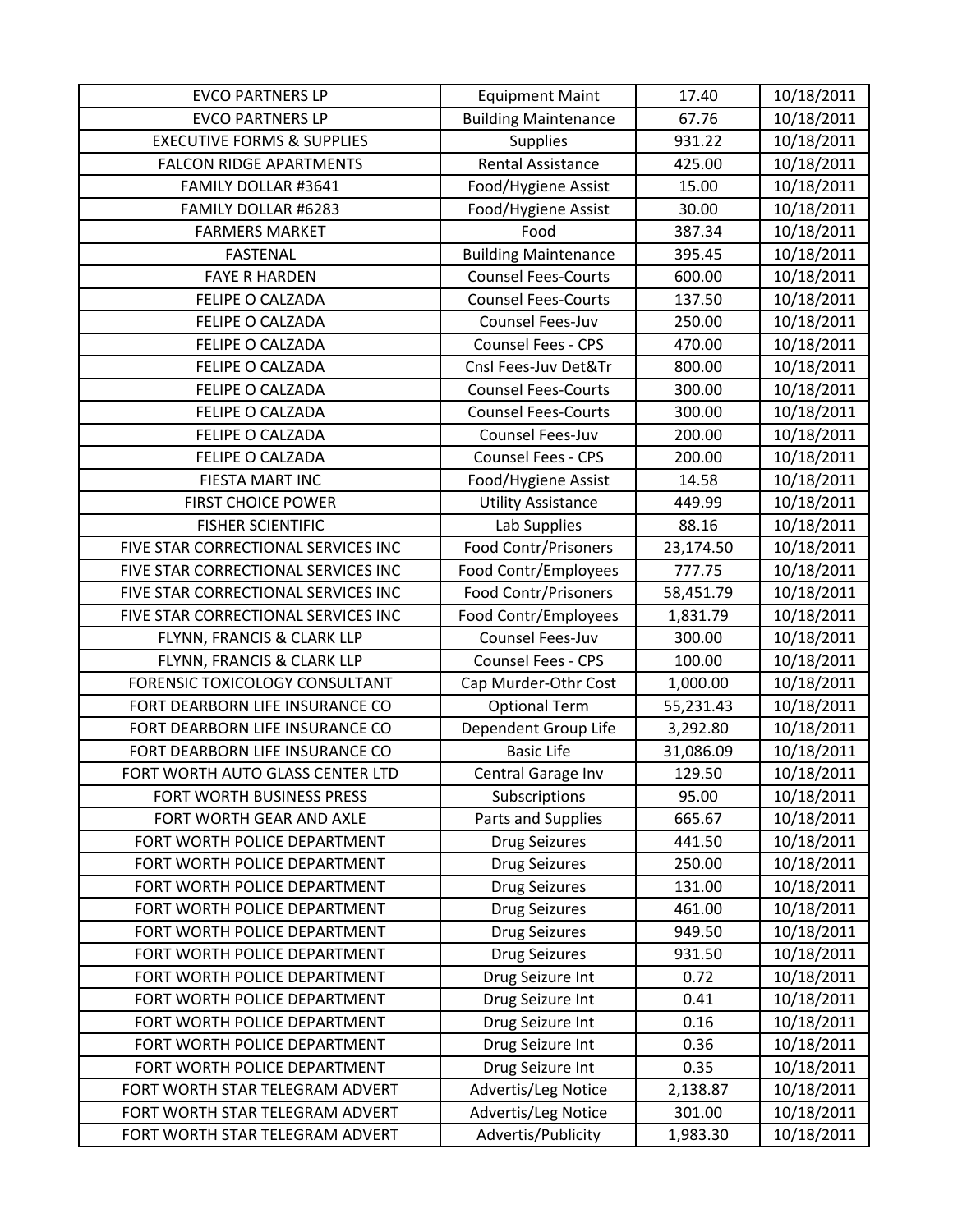| FORT WORTH TRANSPORTATION AUTHORITY | Transportation              | 275.00    | 10/18/2011 |
|-------------------------------------|-----------------------------|-----------|------------|
| FORT WORTH WATER DEPARTMENT         | Water                       | 1,494.77  | 10/18/2011 |
| FORT WORTH WATER DEPARTMENT         | Water                       | 2,852.21  | 10/18/2011 |
| FORT WORTH WATER DEPARTMENT         | Water                       | 1,128.41  | 10/18/2011 |
| FORT WORTH WATER DEPARTMENT         | Water                       | 20.25     | 10/18/2011 |
| FORT WORTH WATER DEPARTMENT         | Water                       | 44,642.01 | 10/18/2011 |
| FORT WORTH WATER DEPARTMENT         | Water                       | 111.43    | 10/18/2011 |
| FORT WORTH WATER DEPARTMENT         | Water                       | 1,711.57  | 10/18/2011 |
| FORT WORTH WATER DEPARTMENT         | Water                       | 958.66    | 10/18/2011 |
| FORT WORTH WATER DEPARTMENT         | Water                       | 6,711.54  | 10/18/2011 |
| FORT WORTH WATER DEPARTMENT         | Water                       | 872.57    | 10/18/2011 |
| FORT WORTH WATER DEPARTMENT         | Water                       | 1,934.27  | 10/18/2011 |
| FORT WORTH WATER DEPARTMENT         | <b>Utility Assistance</b>   | 110.00    | 10/18/2011 |
| FORT WORTH WATER DEPARTMENT         | Field Equip&Supplies        | 251.67    | 10/18/2011 |
| FORT WORTH WATER DEPARTMENT         | Water                       | 124.97    | 10/18/2011 |
| FORT WORTH WATER DEPARTMENT         | Water                       | 117.97    | 10/18/2011 |
| FORT WORTH WATER DEPARTMENT         | Water                       | 58.38     | 10/18/2011 |
| FORT WORTH WATER DEPARTMENT         | Water                       | 317.03    | 10/18/2011 |
| FORT WORTH WATER DEPARTMENT         | Water                       | 4,685.34  | 10/18/2011 |
| <b>FRANCISCO HERNANDEZ JR</b>       | <b>Counsel Fees-Courts</b>  | 300.00    | 10/18/2011 |
| <b>FRANCISCO HERNANDEZ JR</b>       | <b>Counsel Fees-Courts</b>  | 2,050.00  | 10/18/2011 |
| <b>FRANCISCO HERNANDEZ JR</b>       | <b>Counsel Fees-Courts</b>  | 400.00    | 10/18/2011 |
| <b>FRANCISCO HERNANDEZ JR</b>       | <b>Counsel Fees-Courts</b>  | 850.00    | 10/18/2011 |
| <b>FRANCISCO HERNANDEZ JR</b>       | <b>Counsel Fees-Courts</b>  | 100.00    | 10/18/2011 |
| <b>FRANK ADLER</b>                  | Counsel Fees-Juv            | 400.00    | 10/18/2011 |
| <b>FRANK ADLER</b>                  | Counsel Fees - CPS          | 100.00    | 10/18/2011 |
| <b>FRANK ADLER</b>                  | Counsel Fees-Juv            | 400.00    | 10/18/2011 |
| <b>FRANK ADLER</b>                  | <b>Counsel Fees - CPS</b>   | 100.00    | 10/18/2011 |
| <b>FRANK G AUBUCHON</b>             | Cap Murder-Othr Cost        | 4,921.76  | 10/18/2011 |
| <b>FRED CUMMINGS</b>                | <b>Counsel Fees-Courts</b>  | 450.00    | 10/18/2011 |
| FREER MECHANICAL CONTRACTORS        | <b>Building Maintenance</b> | 100.93    | 10/18/2011 |
| <b>FRONING &amp; ASSOCIATES</b>     | <b>Professional Service</b> | 1,021.68  | 10/18/2011 |
| FT WORTH LAUNDRY & DRY CLEAN        | Lab Equip Mainten           | 59.50     | 10/18/2011 |
| FW STAR TELEGRAM SUBSCRIPTIONS      | Subscriptions               | 239.40    | 10/18/2011 |
| <b>G ANDREW PLATT</b>               | <b>Counsel Fees-Courts</b>  | 600.00    | 10/18/2011 |
| <b>G ANDREW PLATT</b>               | <b>Drug Seizures</b>        | 941.00    | 10/18/2011 |
| <b>G ANDREW PLATT</b>               | <b>Drug Seizures</b>        | 1,000.00  | 10/18/2011 |
| <b>G ANDREW PLATT</b>               | Drug Seizure Int            | 2.16      | 10/18/2011 |
| <b>G ANDREW PLATT</b>               | Drug Seizure Int            | 2.56      | 10/18/2011 |
| <b>GLSEAMAN &amp; COMPANY</b>       | Non-Track Equipment         | 545.00    | 10/18/2011 |
| Gail L Johnson                      | Travel                      | 66.15     | 10/18/2011 |
| <b>GAL-TEX HOTEL CORP</b>           | Education                   | 261.00    | 10/18/2011 |
| <b>GAL-TEX HOTEL CORP</b>           | Education                   | 261.00    | 10/18/2011 |
| <b>GARY LEE BROWN</b>               | <b>Professional Service</b> | 2,137.00  | 10/18/2011 |
| Gayla J Neal                        | Education                   | 121.06    | 10/18/2011 |
| <b>GAYLE C ISBELL</b>               | Counsel Fees - CPS          | 100.00    | 10/18/2011 |
| <b>GAYLE C ISBELL</b>               | Counsel Fees - CPS          | 1,190.00  | 10/18/2011 |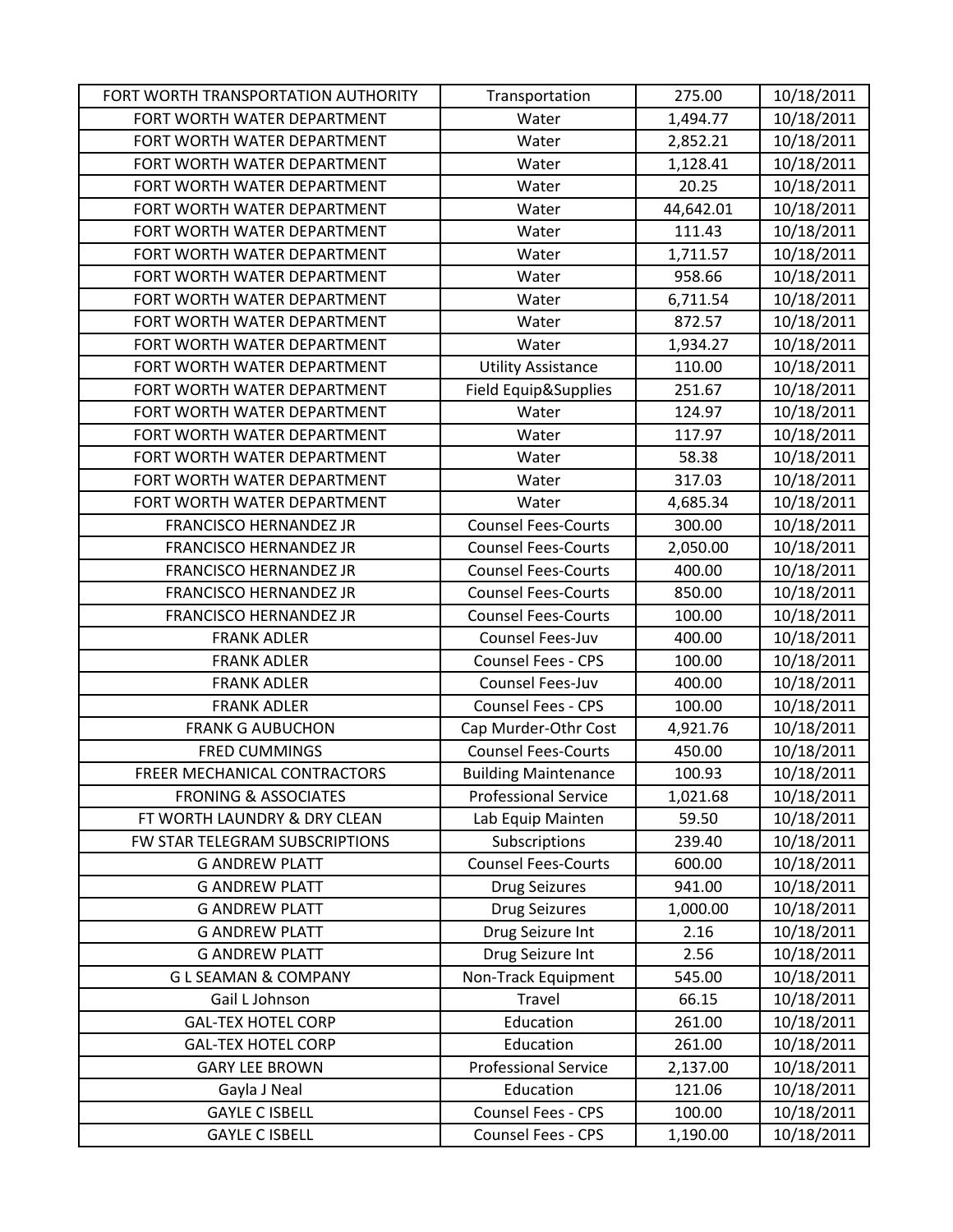| <b>GEORGE MACKEY</b>                           | <b>Counsel Fees-Courts</b>  | 10,320.00 | 10/18/2011 |
|------------------------------------------------|-----------------------------|-----------|------------|
| <b>GEORGE MACKEY</b>                           | <b>Counsel Fees-Courts</b>  | 490.00    | 10/18/2011 |
| <b>GEORGE MACKEY</b>                           | <b>Counsel Fees-Courts</b>  | 137.50    | 10/18/2011 |
| <b>GEORGE R TRIMBER LAW OFFICE</b>             | <b>Counsel Fees-Courts</b>  | 2,900.00  | 10/18/2011 |
| <b>GEORGE W SEPULVEDA</b>                      | <b>Interpreter Fees</b>     | 300.00    | 10/18/2011 |
| Georgia P Cartwright                           | Education                   | 252.70    | 10/18/2011 |
| <b>GERARD KARDONSKY</b>                        | <b>Counsel Fees-Courts</b>  | 350.00    | 10/18/2011 |
| <b>GERARD KARDONSKY</b>                        | <b>Counsel Fees-Courts</b>  | 1,200.00  | 10/18/2011 |
| <b>GES</b>                                     | A/C Maint Contract          | $-126.50$ | 10/18/2011 |
| <b>GES</b>                                     | A/C Maint Contract          | 247.22    | 10/18/2011 |
| <b>GILBERT RUSSELL ROWE</b>                    | <b>Counsel Fees-Courts</b>  | 625.00    | 10/18/2011 |
| <b>GILBERT RUSSELL ROWE</b>                    | <b>Counsel Fees-Courts</b>  | 125.00    | 10/18/2011 |
| <b>GLOBAL PAYMENTS INC</b>                     | <b>Hith Dept Immu Fees</b>  | 380.23    | 10/18/2011 |
| <b>GLOBAL PAYMENTS INC</b>                     | <b>Hith Dept Immu Fees</b>  | 170.32    | 10/18/2011 |
| <b>GLOBAL PAYMENTS INC</b>                     | Hith Internat'l Trav        | 833.71    | 10/18/2011 |
| <b>GOMEZ FLOOR COVERING INC</b>                | <b>Building Maintenance</b> | 968.00    | 10/18/2011 |
| <b>GOODRICH SCHECHTER &amp; ASSOCIATES</b>     | State Right of Way          | 3,800.00  | 10/18/2011 |
| <b>GOVERNMENT PROCUREMENT SERVICES</b>         | Education                   | 225.00    | 10/18/2011 |
| <b>GOVERNMENT PROCUREMENT SERVICES</b>         | Education                   | 225.00    | 10/18/2011 |
| <b>GRAIG DELANY</b>                            | <b>Professional Service</b> | 1,564.83  | 10/18/2011 |
| <b>GRANICUS INC</b>                            | Software Maintenance        | 2,500.00  | 10/18/2011 |
| <b>GRAPEVINE RELIEF &amp; COMMUNITY EXCHAN</b> | <b>Subrecipient Service</b> | 1,911.00  | 10/18/2011 |
| <b>GRAPEVINE RELIEF &amp; COMMUNITY EXCHAN</b> | <b>Subrecipient Service</b> | 6,647.00  | 10/18/2011 |
| <b>GRAPHIC SOLUTIONS GROUP</b>                 | Sign Shop Inventory         | 97.00     | 10/18/2011 |
| <b>GREEN MOUNTAIN ENERGY COMPANY</b>           | <b>Utility Assistance</b>   | 450.00    | 10/18/2011 |
| <b>GREEN MOUNTAIN ENERGY COMPANY</b>           | <b>Utility Assistance</b>   | 183.37    | 10/18/2011 |
| <b>GREEN MOUNTAIN ENERGY COMPANY</b>           | <b>Utility Assistance</b>   | 87.22     | 10/18/2011 |
| <b>GREEN MOUNTAIN ENERGY COMPANY</b>           | <b>Utility Assistance</b>   | 450.00    | 10/18/2011 |
| <b>GREG GRAY</b>                               | <b>Counsel Fees-Courts</b>  | 800.00    | 10/18/2011 |
| <b>GUADALUPE SALINAS</b>                       | <b>Restitution Payable</b>  | 20.00     | 10/18/2011 |
| H D SMITH WHOLESALE CO                         | <b>Medical Supplies</b>     | 308.71    | 10/18/2011 |
| HALO BRANDED SOLUTIONS INC                     | Clothing                    | 101.75    | 10/18/2011 |
| HALTOM CITY POLICE DEPARTMENT                  | <b>Drug Seizures</b>        | 150.00    | 10/18/2011 |
| HALTOM CITY POLICE DEPARTMENT                  | Drug Seizure Int            | 0.54      | 10/18/2011 |
| HAMIDA A ABDAL-KHALLAQ INC                     | Counsel Fees-Juv            | 100.00    | 10/18/2011 |
| HAMIDA A ABDAL-KHALLAQ INC                     | <b>Counsel Fees - CPS</b>   | 100.00    | 10/18/2011 |
| HAMIDA A ABDAL-KHALLAQ INC                     | Cnsl Fees-Juv Det&Tr        | 300.00    | 10/18/2011 |
| HAMIDA A ABDAL-KHALLAQ INC                     | Counsel Fees-Juv            | 200.00    | 10/18/2011 |
| <b>HAROLD V JOHNSON</b>                        | <b>Counsel Fees-Courts</b>  | 137.50    | 10/18/2011 |
| HARRY HARRIS, III                              | <b>Counsel Fees-Courts</b>  | 300.00    | 10/18/2011 |
| HARRY HARRIS, III                              | <b>Counsel Fees-Courts</b>  | 400.00    | 10/18/2011 |
| HARRY HARRIS, III                              | <b>Counsel Fees-Courts</b>  | 600.00    | 10/18/2011 |
| HARRY HARRIS, III                              | <b>Counsel Fees-Courts</b>  | 550.00    | 10/18/2011 |
| <b>HAZELNUT LLC</b>                            | Rental Assistance           | 700.00    | 10/18/2011 |
| HEALTHSMART BENEFIT SOLUTIONS INC              | <b>Medical Admn Fees</b>    | 330.00    | 10/18/2011 |
| HEALTHSMART BENEFIT SOLUTIONS INC              | <b>Medical Admn Fees</b>    | 70.00     | 10/18/2011 |
| <b>HEATHER CHAVEZ</b>                          | Clothing                    | 400.00    | 10/18/2011 |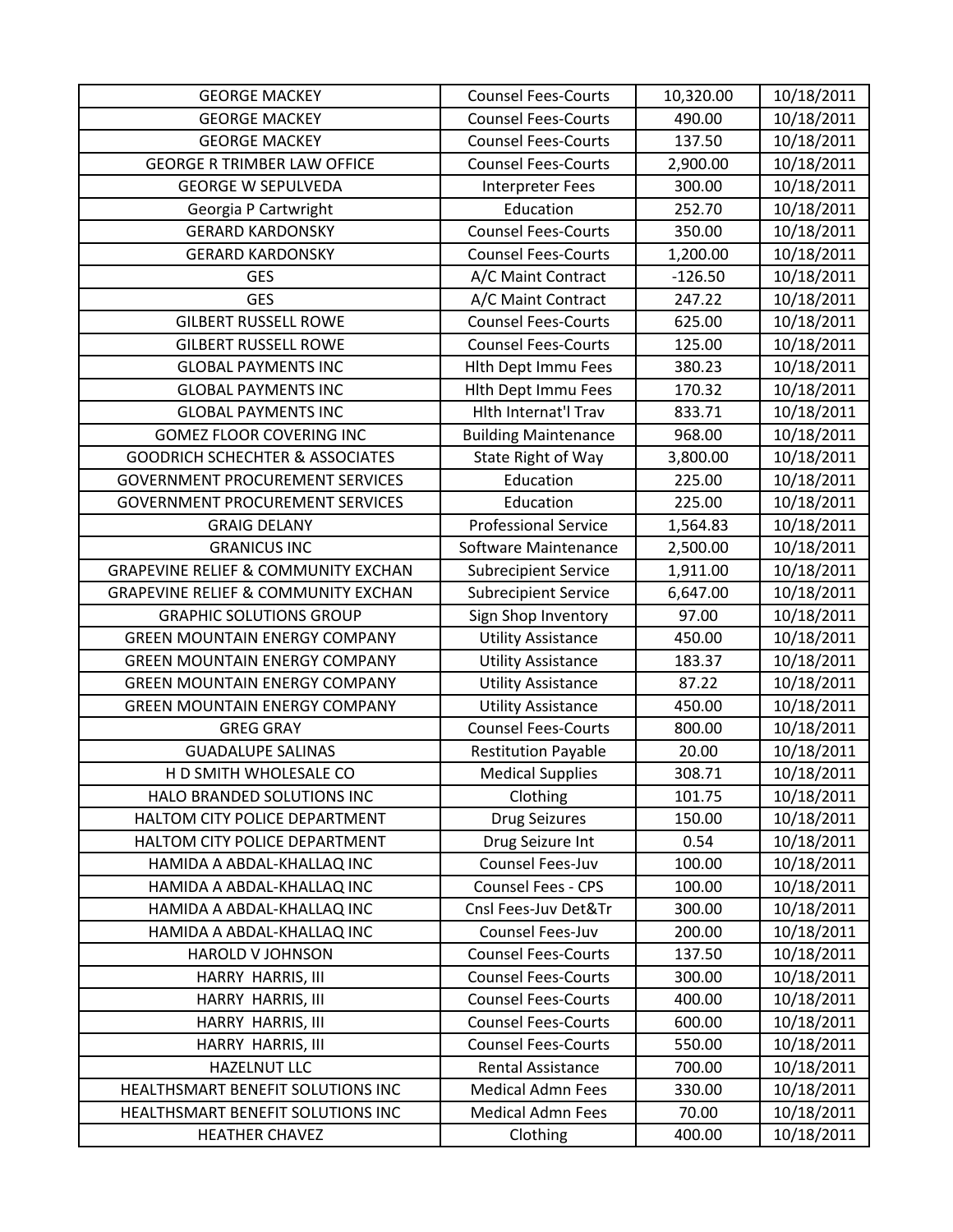| <b>HEATHER YVONNE OGIER</b>         | <b>Counsel Fees-Courts</b>  | 400.00    | 10/18/2011 |
|-------------------------------------|-----------------------------|-----------|------------|
| <b>HEATHER YVONNE OGIER</b>         | <b>Counsel Fees - CPS</b>   | 550.00    | 10/18/2011 |
| <b>HEATHER YVONNE OGIER</b>         | Cnsl Fees-Fam Drg Ct        | 150.00    | 10/18/2011 |
| <b>HELBING'S MOBIL SERVICE</b>      | Central Garage Inv          | 108.50    | 10/18/2011 |
| <b>HIRAM BODON</b>                  | <b>Counsel Fees-Courts</b>  | 200.00    | 10/18/2011 |
| <b>HIRED HANDS INC</b>              | <b>Interpreter Fees</b>     | 665.00    | 10/18/2011 |
| <b>HOBART SERVICE</b>               | Kitchen Maintenance         | 43.65     | 10/18/2011 |
| <b>HOBART SERVICE</b>               | Kitchen Maintenance         | 272.05    | 10/18/2011 |
| <b>IILUMINAR ENERGY LLC</b>         | <b>Utility Assistance</b>   | 173.75    | 10/18/2011 |
| INDEPENDENT ENVIRONMENTAL SERV      | <b>Disposal Service</b>     | 763.00    | 10/18/2011 |
| INDEPENDENT ENVIRONMENTAL SERV      | <b>Disposal Service</b>     | 50.00     | 10/18/2011 |
| INDEPENDENT ENVIRONMENTAL SERV      | <b>Disposal Service</b>     | 146.00    | 10/18/2011 |
| INDEPENDENT ENVIRONMENTAL SERV      | <b>Disposal Service</b>     | 520.00    | 10/18/2011 |
| INDEPENDENT ENVIRONMENTAL SERV      | <b>Disposal Service</b>     | 135.00    | 10/18/2011 |
| INDEPENDENT ENVIRONMENTAL SERV      | <b>Disposal Service</b>     | 30.00     | 10/18/2011 |
| INDEPENDENT ENVIRONMENTAL SERV      | <b>Disposal Service</b>     | 503.00    | 10/18/2011 |
| <b>INDUSTRIAL POWER ISUZU TRUCK</b> | Central Garage Inv          | 629.09    | 10/18/2011 |
| INTEGRATED BIOMETRIC TECHNOLOGY     | AFIS(Fingerprinting)        | 70.00     | 10/18/2011 |
| INTEGRATED FORENSIC LAB INC         | Investigative               | 1,500.00  | 10/18/2011 |
| <b>INTERCONTINENTAL DALLAS</b>      | Education                   | 255.38    | 10/18/2011 |
| INTERLINGUA INTERNATIONAL INC       | <b>Interpreter Fees</b>     | 257.00    | 10/18/2011 |
| INTERNATIONAL RIGHT OF WAY ASN      | <b>Dues</b>                 | 240.00    | 10/18/2011 |
| INTERSTATE BATTERY OF FT WORTH      | Parts and Supplies          | 847.68    | 10/18/2011 |
| <b>INX INC</b>                      | <b>Computer Supplies</b>    | 139.92    | 10/18/2011 |
| <b>INX INC</b>                      | Non-Track Equipment         | 1,817.64  | 10/18/2011 |
| <b>INX INC</b>                      | Non-Track Equipment         | 14,115.99 | 10/18/2011 |
| <b>IRMA N PEREZ</b>                 | Clothing                    | 144.19    | 10/18/2011 |
| <b>IRVING HOLDINGS INC</b>          | Transportation              | 2,755.05  | 10/18/2011 |
| J AND N SUPPLY                      | Parts and Supplies          | 56.95     | 10/18/2011 |
| J AND N SUPPLY                      | Parts and Supplies          | 163.56    | 10/18/2011 |
| J H LADD                            | Investigative               | 750.00    | 10/18/2011 |
| J R MOLINA                          | <b>Interpreter Fees</b>     | 75.00     | 10/18/2011 |
| <b>J STEVEN BUSH</b>                | <b>Counsel Fees-Courts</b>  | 880.00    | 10/18/2011 |
| <b>J STEVEN BUSH</b>                | <b>Counsel Fees-Courts</b>  | 480.00    | 10/18/2011 |
| JACK G DUFFY, JR.                   | <b>Counsel Fees-Courts</b>  | 250.00    | 10/18/2011 |
| JACK G DUFFY, JR.                   | <b>Counsel Fees-Courts</b>  | 100.00    | 10/18/2011 |
| JACK L HINES JR                     | <b>Building Maintenance</b> | 258.00    | 10/18/2011 |
| <b>JACKIE MARTIN</b>                | Counsel Fees - CPS          | 200.00    | 10/18/2011 |
| <b>JAMES D RENFORTH II</b>          | <b>Counsel Fees-Courts</b>  | 1,850.00  | 10/18/2011 |
| <b>JAMES D RENFORTH II</b>          | <b>Counsel Fees-Courts</b>  | 100.00    | 10/18/2011 |
| <b>JAMES D RENFORTH II</b>          | <b>Counsel Fees-Courts</b>  | 200.00    | 10/18/2011 |
| <b>JAMES D RENFORTH II</b>          | <b>Counsel Fees-Courts</b>  | 100.00    | 10/18/2011 |
| <b>JAMES D RENFORTH II</b>          | <b>Counsel Fees-Courts</b>  | 600.00    | 10/18/2011 |
| JAMES K. NORWOOD, INC.              | State Right of Way          | 675.00    | 10/18/2011 |
| <b>JAMES LANCE ALEXANDER</b>        | <b>Witness Travel</b>       | 409.14    | 10/18/2011 |
| <b>JAMES MASEK</b>                  | Counsel Fees - CPS          | 1,140.00  | 10/18/2011 |
| <b>JAMES R WILSON</b>               | <b>Counsel Fees-Courts</b>  | 130.00    | 10/18/2011 |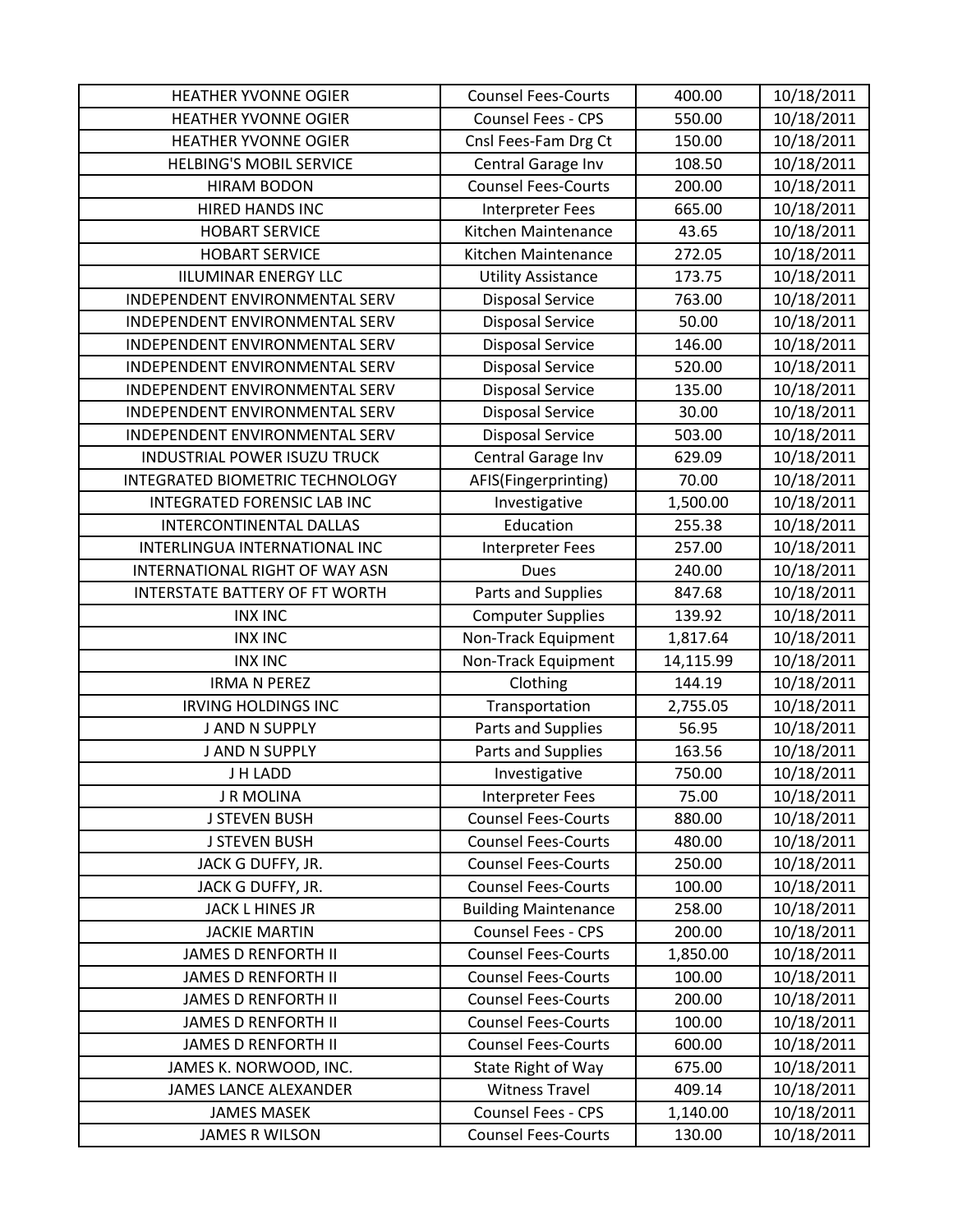| <b>JANA KAY BRAVO</b>           | <b>Professional Service</b> | 170.28   | 10/18/2011 |
|---------------------------------|-----------------------------|----------|------------|
| <b>JANA KAY BRAVO</b>           | <b>Professional Service</b> | 340.56   | 10/18/2011 |
| <b>JANET S O'NEIL</b>           | Counsel Fees - CPS          | 100.00   | 10/18/2011 |
| <b>JANPAK</b>                   | Sheriff Inventory           | 493.44   | 10/18/2011 |
| JAQUARIUS JAVAR LEE             | <b>Drug Seizures</b>        | 100.00   | 10/18/2011 |
| JAQUARIUS JAVAR LEE             | Drug Seizure Int            | 0.16     | 10/18/2011 |
| JAY GILBERT CABALLERO           | <b>Counsel Fees-Courts</b>  | 500.00   | 10/18/2011 |
| JAY GILBERT CABALLERO           | <b>Counsel Fees-Courts</b>  | 100.00   | 10/18/2011 |
| Jeanette M Hanna                | Education                   | 54.62    | 10/18/2011 |
| <b>JEANIE MORRIS</b>            | <b>Professional Service</b> | 1,191.96 | 10/18/2011 |
| <b>JEANIE MORRIS</b>            | Reporter's Records          | 180.00   | 10/18/2011 |
| JEFF S HOOVER                   | <b>Counsel Fees-Courts</b>  | 400.00   | 10/18/2011 |
| JEFFERY DAVID BONCEK            | <b>Counsel Fees-Courts</b>  | 5,250.00 | 10/18/2011 |
| JEFFERY DAVID BONCEK            | <b>Counsel Fees-Courts</b>  | 1,300.00 | 10/18/2011 |
| JEFFERY DAVID BONCEK            | <b>Counsel Fees-Courts</b>  | 100.00   | 10/18/2011 |
| JEFFREY S STEWART PC            | <b>Counsel Fees-Courts</b>  | 300.00   | 10/18/2011 |
| <b>JENNIE R DUKE</b>            | <b>Counsel Fees-Courts</b>  | 650.00   | 10/18/2011 |
| Jerry D Deweese                 | Education                   | 140.00   | 10/18/2011 |
| <b>JERRY WOOD</b>               | <b>Counsel Fees-Courts</b>  | 100.00   | 10/18/2011 |
| <b>JESUS NEVAREZ</b>            | Counsel Fees - CPS          | 100.00   | 10/18/2011 |
| <b>JESUS NEVAREZ</b>            | Counsel Fees - CPS          | 1,150.00 | 10/18/2011 |
| JIM BEARDEN AND ASSOCIATES PLLC | Counsel Fees - CPS          | 100.00   | 10/18/2011 |
| <b>JIM C MINTER</b>             | <b>Counsel Fees-Courts</b>  | 900.00   | 10/18/2011 |
| <b>JIM CULBERTSON</b>           | Counsel Fees-Juv            | 100.00   | 10/18/2011 |
| <b>JIM LANE</b>                 | <b>Counsel Fees-Courts</b>  | 700.00   | 10/18/2011 |
| <b>JIM LANE</b>                 | <b>Counsel Fees-Courts</b>  | 225.00   | 10/18/2011 |
| <b>JIM LANE</b>                 | <b>Counsel Fees-Courts</b>  | 275.00   | 10/18/2011 |
| <b>JIM LANE</b>                 | <b>Counsel Fees-Courts</b>  | 850.00   | 10/18/2011 |
| <b>JIM SHAW</b>                 | <b>Drug Seizures</b>        | 262.00   | 10/18/2011 |
| <b>JIM SHAW</b>                 | Drug Seizure Int            | 0.32     | 10/18/2011 |
| <b>JMP INTEREST LTD</b>         | Law Books                   | 86.00    | 10/18/2011 |
| <b>JOETTA KEENE</b>             | <b>Counsel Fees-Courts</b>  | 350.00   | 10/18/2011 |
| <b>JOHN AVERY</b>               | <b>Counsel Fees-Courts</b>  | 600.00   | 10/18/2011 |
| <b>JOHN AVERY</b>               | <b>Counsel Fees-Courts</b>  | 1,250.00 | 10/18/2011 |
| <b>JOHN AVERY</b>               | <b>Counsel Fees-Courts</b>  | 150.00   | 10/18/2011 |
| <b>JOHN AVERY</b>               | <b>Counsel Fees-Courts</b>  | 100.00   | 10/18/2011 |
| <b>JOHN AVERY</b>               | <b>Counsel Fees-Courts</b>  | 100.00   | 10/18/2011 |
| <b>JOHN CARL BEATTY</b>         | <b>Counsel Fees-Courts</b>  | 600.00   | 10/18/2011 |
| JOHN CARL BEATTY                | <b>Counsel Fees-Courts</b>  | 3,550.00 | 10/18/2011 |
| <b>JOHN CARL BEATTY</b>         | <b>Counsel Fees-Courts</b>  | 300.00   | 10/18/2011 |
| JOHN CARL BEATTY                | <b>Counsel Fees-Courts</b>  | 125.00   | 10/18/2011 |
| <b>JOHN CARL BEATTY</b>         | Counsel Fees-Juv            | 100.00   | 10/18/2011 |
| JOHN CARL BEATTY                | <b>Counsel Fees-Courts</b>  | 1,000.00 | 10/18/2011 |
| <b>JOHN ECK</b>                 | Counsel Fees - CPS          | 680.00   | 10/18/2011 |
| <b>JOHN HARDING</b>             | <b>Counsel Fees-Courts</b>  | 500.00   | 10/18/2011 |
| <b>JOHN HARDING</b>             | <b>Counsel Fees-Courts</b>  | 800.00   | 10/18/2011 |
| JOHN LINEBARGER                 | <b>Counsel Fees-Courts</b>  | 300.00   | 10/18/2011 |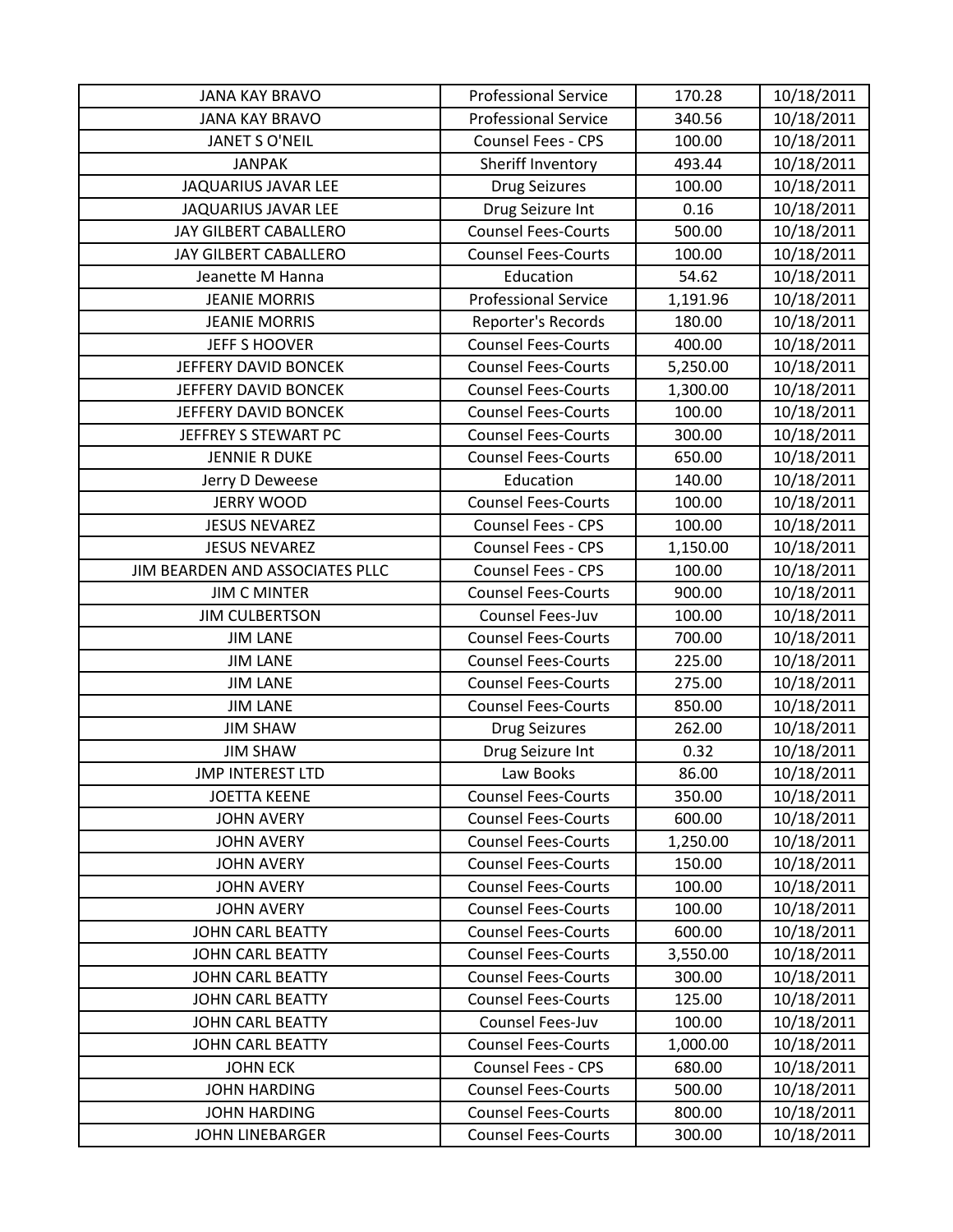| <b>JOHN LINEBARGER</b>                   | <b>Counsel Fees-Courts</b>  | 200.00   | 10/18/2011 |
|------------------------------------------|-----------------------------|----------|------------|
| <b>JOHN W STICKELS</b>                   | <b>Counsel Fees-Courts</b>  | 8,818.75 | 10/18/2011 |
| JOHN W STICKELS                          | <b>Counsel Fees-Courts</b>  | 2,700.00 | 10/18/2011 |
| <b>JOHN W STICKELS</b>                   | <b>Counsel Fees-Courts</b>  | 500.00   | 10/18/2011 |
| <b>JOHN W STICKELS</b>                   | <b>Counsel Fees-Courts</b>  | 300.00   | 10/18/2011 |
| <b>JOHN W STICKELS</b>                   | <b>Counsel Fees-Courts</b>  | 1,150.00 | 10/18/2011 |
| <b>JOHN WHITE</b>                        | <b>Counsel Fees-Courts</b>  | 200.00   | 10/18/2011 |
| <b>JOHNNIE GADSON</b>                    | Clothing                    | 445.17   | 10/18/2011 |
| <b>JOHNNY DAVIS</b>                      | Clothing                    | 616.80   | 10/18/2011 |
| <b>JOHNSON &amp; JOHNSON</b>             | <b>Counsel Fees-Courts</b>  | 525.00   | 10/18/2011 |
| <b>JOHNSON &amp; JOHNSON</b>             | <b>Counsel Fees-Courts</b>  | 280.00   | 10/18/2011 |
| <b>JONATHAN SIMPSON</b>                  | <b>Counsel Fees-Courts</b>  | 550.00   | 10/18/2011 |
| <b>JONATHAN SIMPSON</b>                  | <b>Counsel Fees-Courts</b>  | 500.00   | 10/18/2011 |
| <b>JONATHAN SIMPSON</b>                  | <b>Counsel Fees-Courts</b>  | 500.00   | 10/18/2011 |
| <b>JONATHAN SIMPSON</b>                  | <b>Counsel Fees-Courts</b>  | 500.00   | 10/18/2011 |
| <b>JONATHAN SIMPSON</b>                  | <b>Counsel Fees-Courts</b>  | 140.00   | 10/18/2011 |
| <b>JONES TRACTOR SALES &amp; SERVICE</b> | Parts and Supplies          | 756.64   | 10/18/2011 |
| <b>JOSEPH HARRIS</b>                     | <b>Restitution Payable</b>  | 11.67    | 10/18/2011 |
| JOYCE E STEVENS P.C.                     | <b>Counsel Fees-Courts</b>  | 300.00   | 10/18/2011 |
| JOYCE E STEVENS P.C.                     | Counsel Fees-Juv            | 100.00   | 10/18/2011 |
| JPMORGAN CHASE BANK NA                   | <b>Estray Livestock</b>     | 375.00   | 10/18/2011 |
| JPMORGAN CHASE BANK NA                   | Education                   | 195.50   | 10/18/2011 |
| JPMORGAN CHASE BANK NA                   | Travel                      | 3,491.65 | 10/18/2011 |
| JPMORGAN CHASE BANK NA                   | Fuel                        | 74.08    | 10/18/2011 |
| JPMORGAN CHASE BANK NA                   | Travel                      | 273.25   | 10/18/2011 |
| JQH-SAN MARCUS DEVELOPMENT LLC           | Education                   | 264.51   | 10/18/2011 |
| JQH-SAN MARCUS DEVELOPMENT LLC           | Education                   | 264.51   | 10/18/2011 |
| JQH-SAN MARCUS DEVELOPMENT LLC           | Education                   | 109.25   | 10/18/2011 |
| <b>JUAN ANTONIO FUENTES</b>              | <b>Restitution Payable</b>  | 280.11   | 10/18/2011 |
| <b>JUANITA PAVLICK</b>                   | <b>Travel</b>               | 297.16   | 10/18/2011 |
| <b>JUDITH VAN HOOF</b>                   | Counsel Fees-Juv            | 400.00   | 10/18/2011 |
| <b>JULIE JACOBSON</b>                    | Counsel Fees-Juv            | 200.00   | 10/18/2011 |
| <b>JULIE JACOBSON</b>                    | <b>Counsel Fees - CPS</b>   | 100.00   | 10/18/2011 |
| JURIS PUBLISHING INC                     | Law Books                   | 488.50   | 10/18/2011 |
| <b>JUST ENERGY TEXAS I CORP</b>          | <b>Utility Assistance</b>   | 320.68   | 10/18/2011 |
| <b>KAPPA MAP GROUP LLC</b>               | <b>Supplies</b>             | 546.96   | 10/18/2011 |
| KAPPA MAP GROUP LLC                      | <b>Supplies</b>             | 242.64   | 10/18/2011 |
| <b>KAREN SMITH</b>                       | <b>Pretrial Release Fee</b> | 5.00     | 10/18/2011 |
| <b>KARMEN JOHNSON</b>                    | Cnsl Fees-Fam Drg Ct        | 100.00   | 10/18/2011 |
| <b>KARMEN JOHNSON</b>                    | Counsel Fees - CPS          | 2,604.26 | 10/18/2011 |
| <b>KATHERYN HAYWOOD</b>                  | <b>Counsel Fees-Courts</b>  | 600.00   | 10/18/2011 |
| KATHERYN HAYWOOD                         | <b>Counsel Fees-Courts</b>  | 1,100.00 | 10/18/2011 |
| KATHERYN HAYWOOD                         | <b>Counsel Fees-Courts</b>  | 3,650.00 | 10/18/2011 |
| KATHLEEN JEANNE MEGONIGAL                | Counsel Fees - CPS          | 100.00   | 10/18/2011 |
| <b>KATHRYN CRAVEN</b>                    | Counsel Fees - CPS          | 100.00   | 10/18/2011 |
| <b>KATHRYN CRAVEN</b>                    | Cnsl Fees-Fam Drg Ct        | 150.00   | 10/18/2011 |
| Kathryn M Omarkhail                      | Travel                      | 1,006.05 | 10/18/2011 |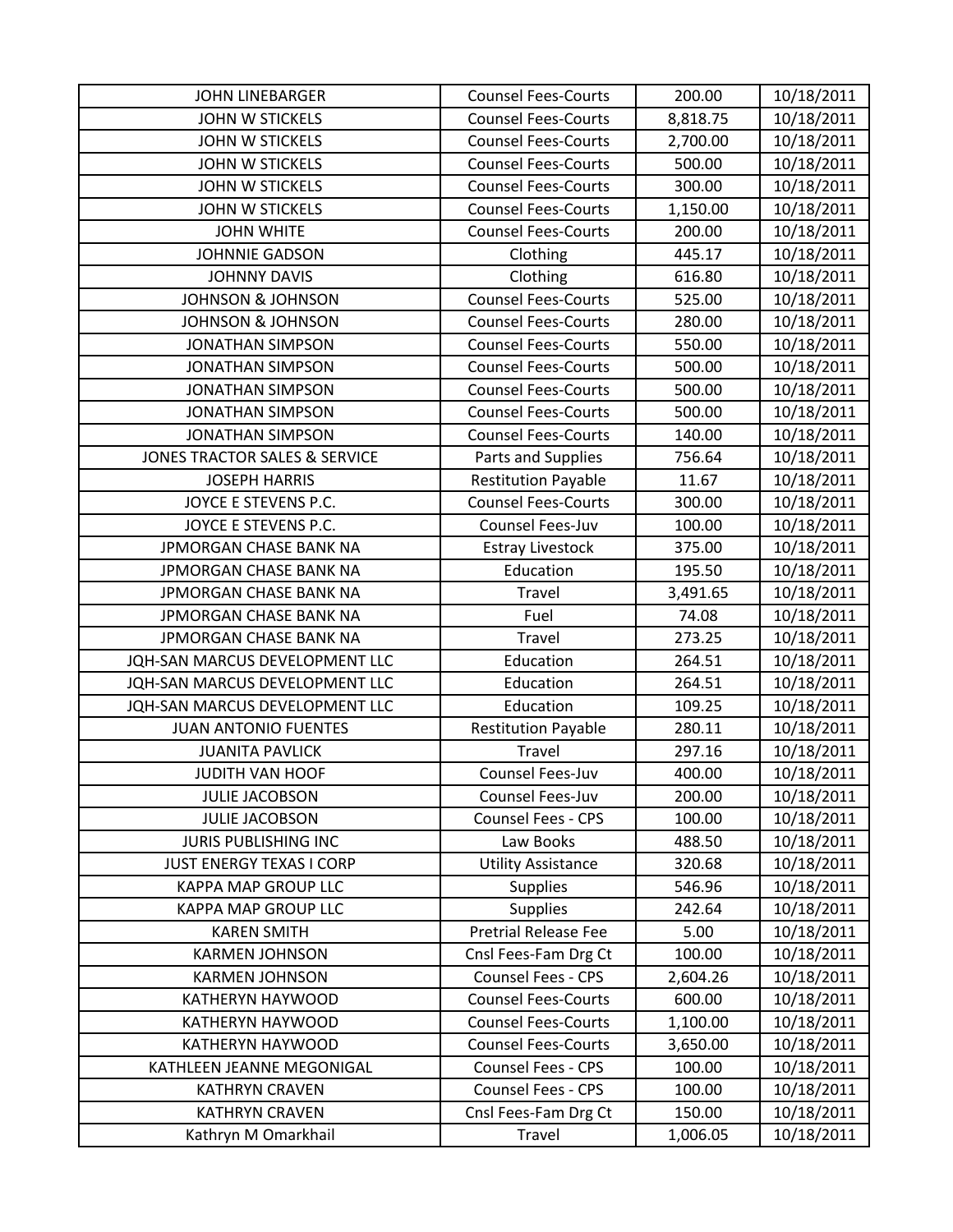| <b>KATHY A LOWTHORP</b>           | <b>Counsel Fees-Courts</b> | 300.00   | 10/18/2011 |
|-----------------------------------|----------------------------|----------|------------|
| <b>KATIE GARCIA</b>               | Clothing                   | 86.03    | 10/18/2011 |
| <b>KAWA INC</b>                   | <b>Supplies</b>            | 9,800.00 | 10/18/2011 |
| <b>KEITH MCKAY</b>                | <b>Counsel Fees-Courts</b> | 2,225.00 | 10/18/2011 |
| <b>KEITH MCKAY</b>                | <b>Counsel Fees-Courts</b> | 600.00   | 10/18/2011 |
| <b>KEITH MCKAY</b>                | <b>Counsel Fees-Courts</b> | 300.00   | 10/18/2011 |
| <b>KEITH MCKAY</b>                | <b>Counsel Fees-Courts</b> | 500.00   | 10/18/2011 |
| <b>KEITH MCKAY</b>                | <b>Counsel Fees-Courts</b> | 200.00   | 10/18/2011 |
| <b>KELLER PD LAB</b>              | <b>Restitution Payable</b> | 140.00   | 10/18/2011 |
| <b>KELLY R GOODNESS PHD</b>       | Psych Exam/Testimony       | 450.00   | 10/18/2011 |
| <b>KELLY R GOODNESS PHD</b>       | Psych Exam/Testimony       | 2,250.00 | 10/18/2011 |
| <b>KELLY R GOODNESS PHD</b>       | <b>Interpreter Fees</b>    | 450.00   | 10/18/2011 |
| <b>KENNETH CUTRER</b>             | <b>Counsel Fees-Courts</b> | 1,200.00 | 10/18/2011 |
| <b>KENNETH CUTRER</b>             | <b>Counsel Fees-Courts</b> | 300.00   | 10/18/2011 |
| <b>KENNETH CUTRER</b>             | <b>Counsel Fees-Courts</b> | 100.00   | 10/18/2011 |
| KENNETH R GORDON PC               | <b>Counsel Fees-Courts</b> | 2,250.00 | 10/18/2011 |
| <b>KENNETH R GORDON PC</b>        | <b>Counsel Fees-Courts</b> | 200.00   | 10/18/2011 |
| KENNETH R GORDON PC               | <b>Counsel Fees-Courts</b> | 450.00   | 10/18/2011 |
| <b>KENNETH W MULLEN</b>           | <b>Counsel Fees-Courts</b> | 700.00   | 10/18/2011 |
| <b>KERRY OWENS</b>                | <b>Counsel Fees - CPS</b>  | 100.00   | 10/18/2011 |
| <b>KERRY OWENS</b>                | Counsel Fees - CPS         | 100.00   | 10/18/2011 |
| <b>KERRY YANEZ</b>                | Counsel Fees-Juv           | 100.00   | 10/18/2011 |
| <b>KERRY YANEZ</b>                | <b>Counsel Fees-Courts</b> | 1,200.00 | 10/18/2011 |
| <b>KERRY YANEZ</b>                | Cnsl Fees-Juv Det&Tr       | 100.00   | 10/18/2011 |
| <b>KOBBY T WARREN</b>             | <b>Counsel Fees-Courts</b> | 800.00   | 10/18/2011 |
| KONICA MINOLTA BUSINESS SOLUTIONS | <b>Equipment Maint</b>     | 200.27   | 10/18/2011 |
| KONICA MINOLTA BUSINESS SOLUTIONS | <b>Equipment Maint</b>     | 2,369.14 | 10/18/2011 |
| KONICA MINOLTA BUSINESS SOLUTIONS | <b>Equipment Maint</b>     | 515.27   | 10/18/2011 |
| KONICA MINOLTA BUSINESS SOLUTIONS | <b>Equipment Maint</b>     | 184.45   | 10/18/2011 |
| KONICA MINOLTA BUSINESS SOLUTIONS | <b>Equipment Maint</b>     | 122.63   | 10/18/2011 |
| KONICA MINOLTA BUSINESS SOLUTIONS | <b>Equipment Maint</b>     | 122.75   | 10/18/2011 |
| KONICA MINOLTA BUSINESS SOLUTIONS | <b>Equipment Maint</b>     | 17.24    | 10/18/2011 |
| KONICA MINOLTA BUSINESS SOLUTIONS | <b>Equipment Maint</b>     | 13.23    | 10/18/2011 |
| KONICA MINOLTA BUSINESS SOLUTIONS | <b>Equipment Maint</b>     | 31.84    | 10/18/2011 |
| KONICA MINOLTA BUSINESS SOLUTIONS | <b>Equipment Maint</b>     | 7.41     | 10/18/2011 |
| KONICA MINOLTA BUSINESS SOLUTIONS | <b>Equipment Maint</b>     | 103.67   | 10/18/2011 |
| KONICA MINOLTA BUSINESS SOLUTIONS | <b>Equipment Maint</b>     | 147.85   | 10/18/2011 |
| KONICA MINOLTA BUSINESS SOLUTIONS | <b>Equipment Maint</b>     | 102.96   | 10/18/2011 |
| KONICA MINOLTA BUSINESS SOLUTIONS | <b>Equipment Maint</b>     | 156.69   | 10/18/2011 |
| KONICA MINOLTA BUSINESS SOLUTIONS | <b>Equipment Maint</b>     | 369.08   | 10/18/2011 |
| KONICA MINOLTA BUSINESS SOLUTIONS | <b>Equipment Maint</b>     | 23.80    | 10/18/2011 |
| KONICA MINOLTA BUSINESS SOLUTIONS | <b>Equipment Maint</b>     | 35.70    | 10/18/2011 |
| KONICA MINOLTA BUSINESS SOLUTIONS | <b>Equipment Maint</b>     | 234.50   | 10/18/2011 |
| KONICA MINOLTA BUSINESS SOLUTIONS | <b>Equipment Maint</b>     | 416.50   | 10/18/2011 |
| KONICA MINOLTA BUSINESS SOLUTIONS | <b>Equipment Maint</b>     | 171.00   | 10/18/2011 |
| KONICA MINOLTA BUSINESS SOLUTIONS | <b>Equipment Maint</b>     | 208.25   | 10/18/2011 |
| KONICA MINOLTA BUSINESS SOLUTIONS | <b>Equipment Maint</b>     | 624.75   | 10/18/2011 |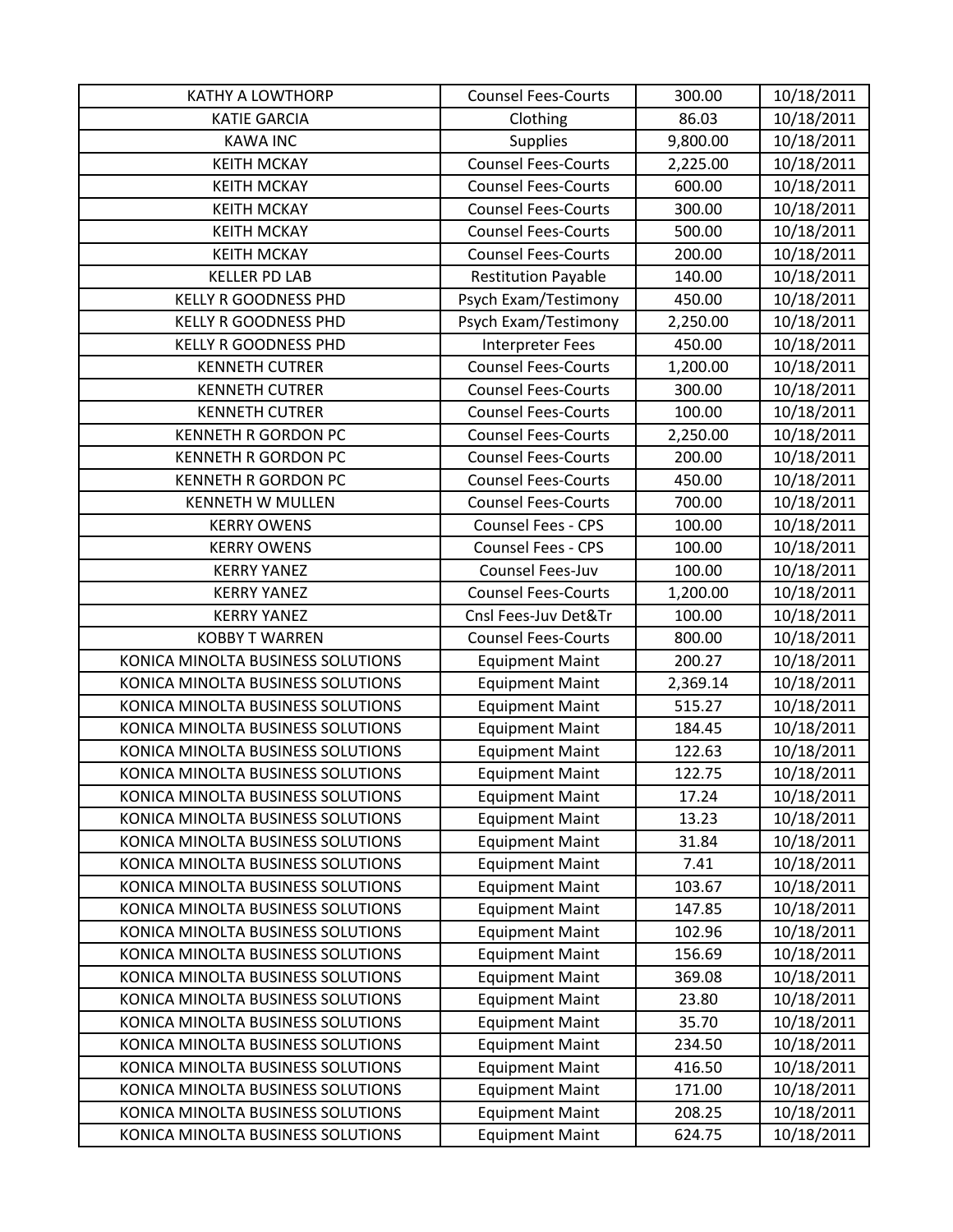| KONICA MINOLTA BUSINESS SOLUTIONS | <b>Equipment Maint</b>      | 1,428.00 | 10/18/2011 |
|-----------------------------------|-----------------------------|----------|------------|
| KONICA MINOLTA BUSINESS SOLUTIONS | <b>Equipment Rentals</b>    | 154.39   | 10/18/2011 |
| KONICA MINOLTA BUSINESS SOLUTIONS | <b>Equipment Maint</b>      | 116.69   | 10/18/2011 |
| KONICA MINOLTA BUSINESS SOLUTIONS | <b>Equipment Rentals</b>    | 109.79   | 10/18/2011 |
| KONICA MINOLTA BUSINESS SOLUTIONS | <b>Equipment Maint</b>      | 123.00   | 10/18/2011 |
| KONICA MINOLTA BUSINESS SOLUTIONS | <b>Equipment Maint</b>      | 45.00    | 10/18/2011 |
| KONICA MINOLTA BUSINESS SOLUTIONS | <b>Equipment Maint</b>      | 98.03    | 10/18/2011 |
| <b>KRISTINA WEST</b>              | Counsel Fees-Juv            | 100.00   | 10/18/2011 |
| <b>KRISTY MORALEZ</b>             | Relative Assistance         | 300.00   | 10/18/2011 |
| <b>KSM EXCHANGE LLC</b>           | Parts and Supplies          | 953.48   | 10/18/2011 |
| <b>KSM EXCHANGE LLC</b>           | Parts and Supplies          | 831.28   | 10/18/2011 |
| Kyle Gibson                       | Education                   | 30.00    | 10/18/2011 |
| L G CORNISH JR                    | Travel                      | 1.00     | 10/18/2011 |
| LABARBARA REED                    | <b>Professional Service</b> | 44.20    | 10/18/2011 |
| <b>LACY BRITTEN</b>               | <b>Counsel Fees - CPS</b>   | 100.00   | 10/18/2011 |
| <b>LACY BRITTEN</b>               | Counsel Fees - CPS          | 150.00   | 10/18/2011 |
| <b>LAHAINA GROUP INC</b>          | <b>Equipment Maint</b>      | 1,235.00 | 10/18/2011 |
| <b>LAHAINA GROUP INC</b>          | <b>Equipment Maint</b>      | 130.00   | 10/18/2011 |
| LANGUAGE LINE SERVICES INC        | <b>Professional Service</b> | 696.88   | 10/18/2011 |
| LANGUAGE LINE SERVICES INC        | <b>Professional Service</b> | 13.53    | 10/18/2011 |
| LANGUAGE LINE SERVICES INC        | <b>Professional Service</b> | 145.91   | 10/18/2011 |
| <b>LARISA KELTNER</b>             | Counsel Fees - CPS          | 100.00   | 10/18/2011 |
| <b>LARRY JOE FUGITT JR</b>        | <b>Drug Seizures</b>        | 284.00   | 10/18/2011 |
| <b>LARRY JOE FUGITT JR</b>        | Drug Seizure Int            | 0.46     | 10/18/2011 |
| LASERLINK INTERNATIONAL INC       | <b>Supplies</b>             | 147.00   | 10/18/2011 |
| LASERLINK INTERNATIONAL INC       | <b>Supplies</b>             | 186.00   | 10/18/2011 |
| LASERLINK INTERNATIONAL INC       | <b>Supplies</b>             | 227.00   | 10/18/2011 |
| LASERLINK INTERNATIONAL INC       | <b>Supplies</b>             | 95.00    | 10/18/2011 |
| LASERLINK INTERNATIONAL INC       | <b>Supplies</b>             | 79.00    | 10/18/2011 |
| LASERLINK INTERNATIONAL INC       | <b>Supplies</b>             | 168.00   | 10/18/2011 |
| LASERLINK INTERNATIONAL INC       | <b>Supplies</b>             | 93.00    | 10/18/2011 |
| LASERLINK INTERNATIONAL INC       | <b>Supplies</b>             | 93.00    | 10/18/2011 |
| LASERLINK INTERNATIONAL INC       | <b>Supplies</b>             | 112.00   | 10/18/2011 |
| LASERLINK INTERNATIONAL INC       | <b>Supplies</b>             | 370.00   | 10/18/2011 |
| LASERLINK INTERNATIONAL INC       | <b>Supplies</b>             | 636.00   | 10/18/2011 |
| LASERLINK INTERNATIONAL INC       | <b>Computer Supplies</b>    | 494.00   | 10/18/2011 |
| LASERLINK INTERNATIONAL INC       | <b>Supplies</b>             | 498.00   | 10/18/2011 |
| LATEPH ADENIJI                    | <b>Counsel Fees-Courts</b>  | 250.00   | 10/18/2011 |
| LATEPH ADENIJI                    | Counsel Fees - CPS          | 100.00   | 10/18/2011 |
| <b>LATEPH ADENIJI</b>             | <b>Counsel Fees-Courts</b>  | 300.00   | 10/18/2011 |
| LATREASA GARNER                   | Clothing                    | 225.00   | 10/18/2011 |
| <b>LATRICE TATUM</b>              | Rental Assistance           | 675.00   | 10/18/2011 |
| LAW ENFORCEMENT TARGETS INC       | <b>Range Supplies</b>       | 95.87    | 10/18/2011 |
| LAW OFFICE EDWARD E CASTILLO PLLC | <b>Counsel Fees-Courts</b>  | 1,100.00 | 10/18/2011 |
| LAW OFFICE EDWARD E CASTILLO PLLC | <b>Counsel Fees-Courts</b>  | 400.00   | 10/18/2011 |
| LAW OFFICE EDWARD E CASTILLO PLLC | Counsel Fees-Juv            | 200.00   | 10/18/2011 |
| LAW OFFICE EDWARD E CASTILLO PLLC | <b>Counsel Fees-Courts</b>  | 400.00   | 10/18/2011 |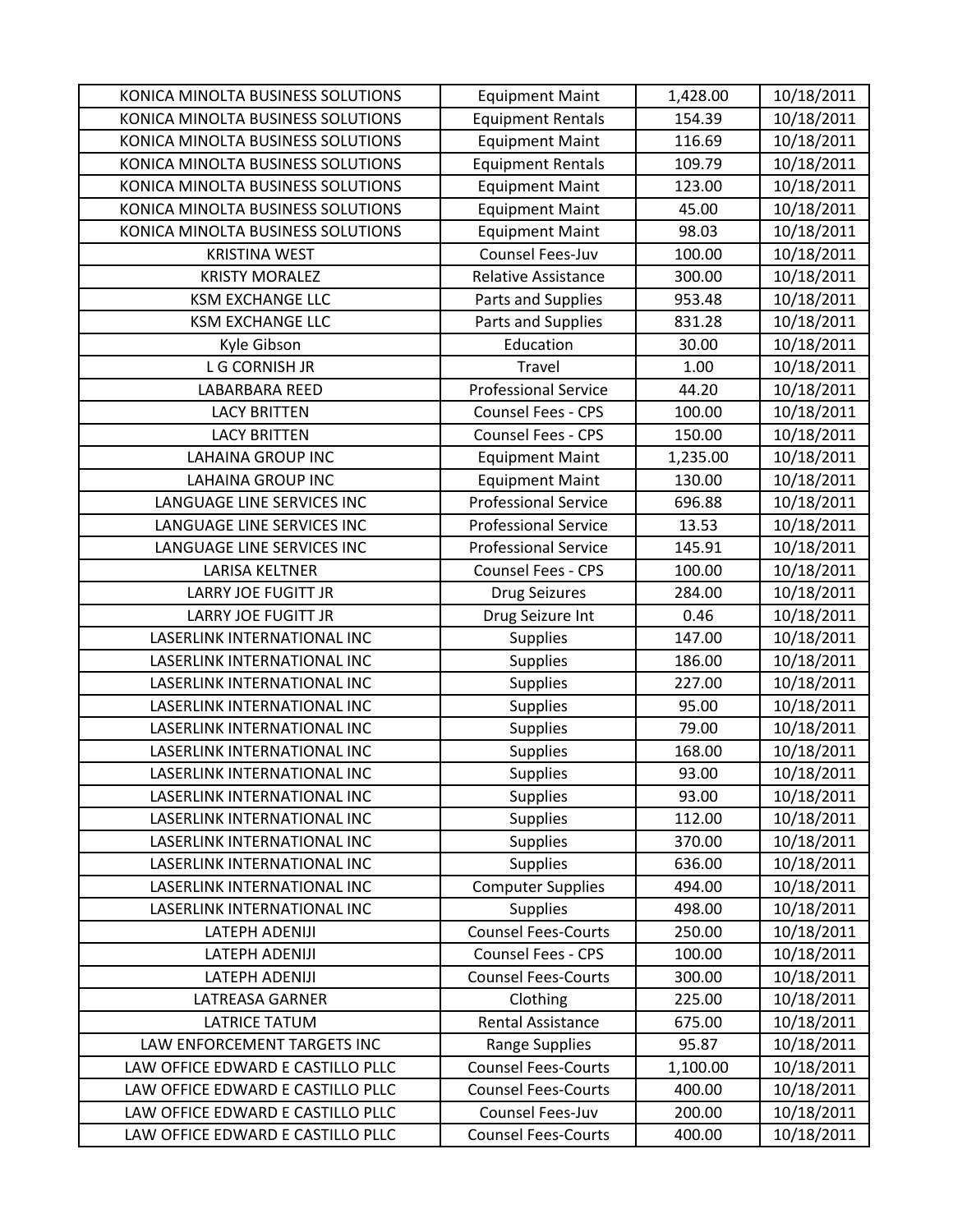| LAW OFFICE EDWARD E CASTILLO PLLC   | Counsel Fees-Juv            | 200.00    | 10/18/2011 |
|-------------------------------------|-----------------------------|-----------|------------|
| LAW OFFICE OF ALEXANDER KIM         | <b>Counsel Fees-Courts</b>  | 300.00    | 10/18/2011 |
| LAW OFFICE OF ALEXANDER KIM         | <b>Counsel Fees-Courts</b>  | 600.00    | 10/18/2011 |
| LAW OFFICE OF ALEXANDER KIM         | <b>Counsel Fees-Courts</b>  | 500.00    | 10/18/2011 |
| LAW OFFICE OF ALEXANDER KIM         | <b>Counsel Fees-Courts</b>  | 200.00    | 10/18/2011 |
| LAW OFFICE OF ALEXANDER KIM         | <b>Counsel Fees-Courts</b>  | 312.50    | 10/18/2011 |
| LAW OFFICE OF ALEXANDER KIM         | <b>Counsel Fees-Courts</b>  | 225.00    | 10/18/2011 |
| LAW OFFICE OF ALEXANDER KIM         | <b>Counsel Fees-Courts</b>  | 550.00    | 10/18/2011 |
| LAW OFFICE OF ALEXANDER KIM         | <b>Counsel Fees-Courts</b>  | 1,225.00  | 10/18/2011 |
| LAW OFFICE OF BRADLEY L CLARK PC    | <b>Counsel Fees-Courts</b>  | 300.00    | 10/18/2011 |
| LAW OFFICE OF BRADLEY L CLARK PC    | Counsel Fees - CPS          | 100.00    | 10/18/2011 |
| LAW OFFICE OF BRADLEY L CLARK PC    | <b>Counsel Fees - CPS</b>   | 100.00    | 10/18/2011 |
| LAW OFFICE OF BRADLEY L CLARK PC    | Cnsl Fees-Fam Drg Ct        | 100.00    | 10/18/2011 |
| LAW OFFICE OF JO AN G ASHLEY        | Counsel Fees-Juv            | 200.00    | 10/18/2011 |
| LAW OFFICE OF KEE A ABLES PC        | Cnsl Fees-Fam Drg Ct        | 100.00    | 10/18/2011 |
| LAW OFFICE OF LISA HAINES           | <b>Counsel Fees-Courts</b>  | 100.00    | 10/18/2011 |
| LAW OFFICE OF PETROVICH & GIRAUD    | <b>Counsel Fees - CPS</b>   | 100.00    | 10/18/2011 |
| LAW OFFICES OF J ANTHONY MICHAEL II | <b>Counsel Fees-Courts</b>  | 450.00    | 10/18/2011 |
| <b>LAWSON PRODUCTS INC</b>          | Parts and Supplies          | 435.41    | 10/18/2011 |
| LEANDRO FERNANDO RAGA               | <b>Supplies</b>             | 600.00    | 10/18/2011 |
| <b>LEGACY CAPITAL LLC</b>           | <b>Rental Assistance</b>    | 650.00    | 10/18/2011 |
| Leighton G Iles                     | Travel                      | 430.40    | 10/18/2011 |
| LENA POPE HOME INC                  | <b>Professional Service</b> | 48,555.00 | 10/18/2011 |
| <b>LENORA FOSTER</b>                | Clothing                    | 200.00    | 10/18/2011 |
| <b>LESA PAMPLIN</b>                 | <b>Counsel Fees-Courts</b>  | 400.00    | 10/18/2011 |
| <b>LESA PAMPLIN</b>                 | <b>Counsel Fees-Courts</b>  | 900.00    | 10/18/2011 |
| <b>LESA PAMPLIN</b>                 | <b>Counsel Fees-Courts</b>  | 7,000.00  | 10/18/2011 |
| <b>LESLIE JOHNS</b>                 | <b>Counsel Fees-Courts</b>  | 300.00    | 10/18/2011 |
| <b>LESLIE JOHNS</b>                 | <b>Counsel Fees-Courts</b>  | 300.00    | 10/18/2011 |
| <b>LESLIE JOHNS</b>                 | <b>Counsel Fees-Courts</b>  | 550.00    | 10/18/2011 |
| LESLIE'S POOL SUPPLY INC            | Pool Maintenance            | 83.99     | 10/18/2011 |
| LETA AL AZZAM                       | Clothing                    | 442.51    | 10/18/2011 |
| LEXISNEXIS                          | <b>Professional Service</b> | 1,238.00  | 10/18/2011 |
| LEXISNEXIS                          | <b>On-Line Service</b>      | 1,959.00  | 10/18/2011 |
| <b>LINDA VERA</b>                   | Reporter's Records          | 272.00    | 10/18/2011 |
| <b>LISA HOOBLER</b>                 | <b>Counsel Fees-Courts</b>  | 640.00    | 10/18/2011 |
| <b>LISA MORTON</b>                  | Reporter's Records          | 4,616.00  | 10/18/2011 |
| <b>LISA MULLEN</b>                  | <b>Counsel Fees-Courts</b>  | 1,615.00  | 10/18/2011 |
| <b>LISA MULLEN</b>                  | <b>Counsel Fees-Courts</b>  | 665.00    | 10/18/2011 |
| LITTLE ELEMENTARY                   | <b>Restitution Payable</b>  | 50.00     | 10/18/2011 |
| LOCK TIGHT SECURITY INC             | <b>Professional Service</b> | 103.50    | 10/18/2011 |
| <b>LOCK TIGHT SECURITY INC</b>      | <b>Equipment Maint</b>      | 50.50     | 10/18/2011 |
| LONOKE COUNTY SHERIFF               | <b>Court Costs</b>          | 50.00     | 10/18/2011 |
| LOOMIS FARGO & COMPANY              | ArmoredCar Messenger        | 400.00    | 10/18/2011 |
| <b>LOOMIS FARGO &amp; COMPANY</b>   | ArmoredCar Messenger        | 400.00    | 10/18/2011 |
| <b>LOOMIS FARGO &amp; COMPANY</b>   | ArmoredCar Messenger        | 400.00    | 10/18/2011 |
| LOOMIS FARGO & COMPANY              | ArmoredCar Messenger        | 400.00    | 10/18/2011 |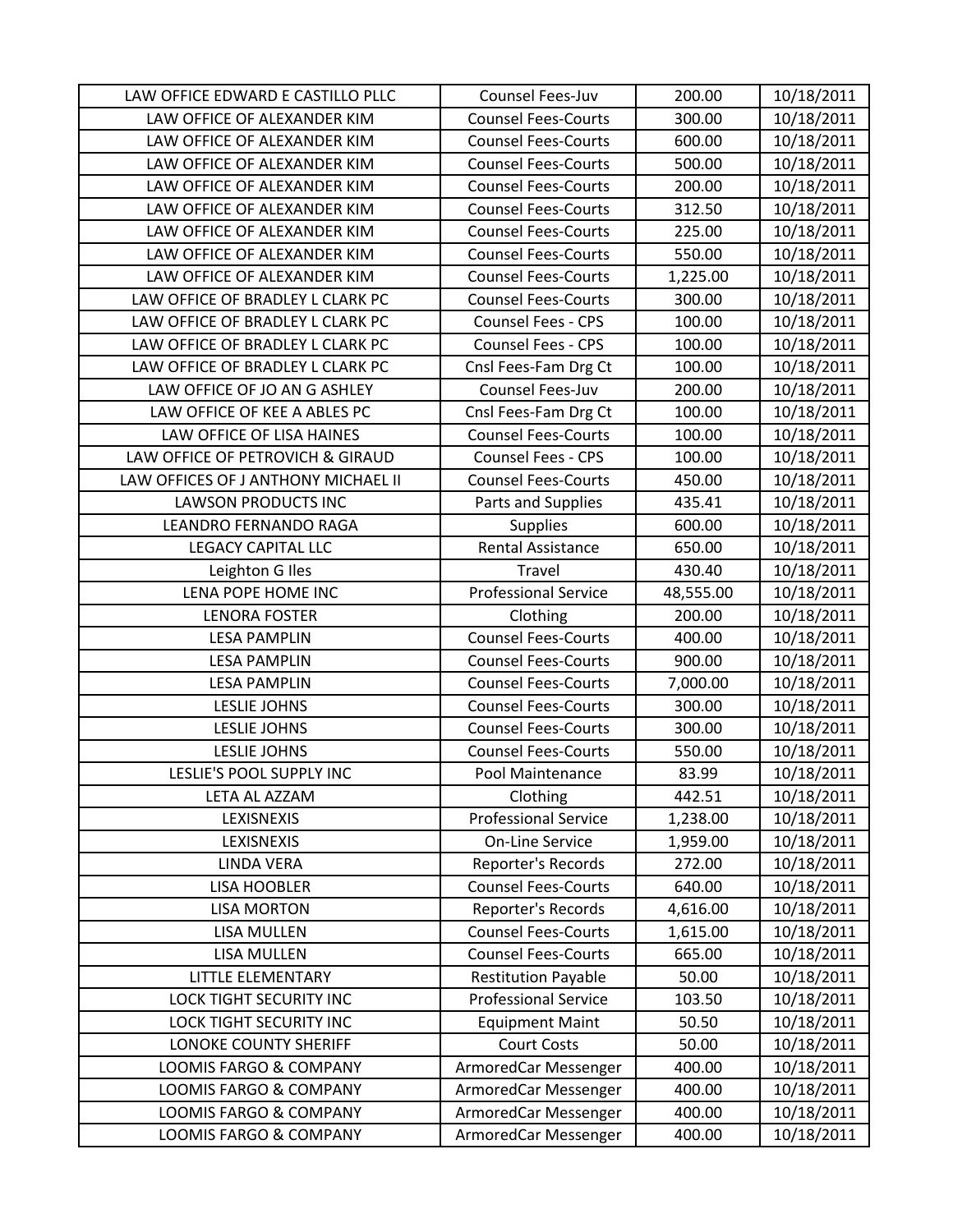| <b>LOOMIS FARGO &amp; COMPANY</b> | ArmoredCar Messenger        | 400.00    | 10/18/2011 |
|-----------------------------------|-----------------------------|-----------|------------|
| <b>LOOMIS FARGO &amp; COMPANY</b> | ArmoredCar Messenger        | 400.00    | 10/18/2011 |
| <b>LOOMIS FARGO &amp; COMPANY</b> | ArmoredCar Messenger        | 400.00    | 10/18/2011 |
| <b>LOOMIS FARGO &amp; COMPANY</b> | ArmoredCar Messenger        | 400.00    | 10/18/2011 |
| <b>LOOMIS FARGO &amp; COMPANY</b> | ArmoredCar Messenger        | 400.00    | 10/18/2011 |
| LOOMIS FARGO & COMPANY            | ArmoredCar Messenger        | 400.00    | 10/18/2011 |
| <b>LOOMIS FARGO &amp; COMPANY</b> | ArmoredCar Messenger        | 400.00    | 10/18/2011 |
| LOOMIS FARGO & COMPANY            | ArmoredCar Messenger        | 400.00    | 10/18/2011 |
| <b>LOREN C GREEN PC</b>           | <b>Counsel Fees-Courts</b>  | 250.00    | 10/18/2011 |
| <b>LORIE GRAHAM</b>               | Reporter's Records          | 1,296.00  | 10/18/2011 |
| LQ MANAGEMENT LLC                 | Travel                      | 87.75     | 10/18/2011 |
| <b>LRP PUBLICATIONS</b>           | Law Books                   | 755.00    | 10/18/2011 |
| LYNDA S TARWATER                  | <b>Counsel Fees-Courts</b>  | 625.00    | 10/18/2011 |
| <b>LYNDA S TARWATER</b>           | <b>Counsel Fees-Courts</b>  | 625.00    | 10/18/2011 |
| M MONIQUE WALTERS                 | <b>Counsel Fees - CPS</b>   | 150.00    | 10/18/2011 |
| M TRENT LOFTIN                    | <b>Counsel Fees-Courts</b>  | 300.00    | 10/18/2011 |
| M TRENT LOFTIN                    | <b>Counsel Fees-Courts</b>  | 400.00    | 10/18/2011 |
| M.A.N.S. DISTRIBUTORS INC         | <b>Custodian Supplies</b>   | 377.50    | 10/18/2011 |
| <b>MADERA BROOKSIDE</b>           | <b>Utility Assistance</b>   | 26.38     | 10/18/2011 |
| <b>MADERA BROOKSIDE</b>           | <b>Rental Assistance</b>    | 550.00    | 10/18/2011 |
| <b>MAMIE BUSH JOHNSON</b>         | <b>Counsel Fees-Courts</b>  | 100.00    | 10/18/2011 |
| <b>MAMIE BUSH JOHNSON</b>         | <b>Counsel Fees-Courts</b>  | 300.00    | 10/18/2011 |
| MANER FIRE EQUIPMENT, INC         | <b>Building Maintenance</b> | 26.40     | 10/18/2011 |
| <b>MARC GAULT</b>                 | Counsel Fees - CPS          | 200.00    | 10/18/2011 |
| <b>MARC GAULT</b>                 | Counsel Fees - CPS          | 100.00    | 10/18/2011 |
| <b>MARGARET MAKIN</b>             | Clothing                    | 662.22    | 10/18/2011 |
| MARIA ESPARZA                     | <b>Pretrial Release Fee</b> | 90.00     | 10/18/2011 |
| <b>MARK D KETCHUM</b>             | <b>Meeting Expenses</b>     | 105.84    | 10/18/2011 |
| MARK D SCOTT & ASSOCIATES PLLC    | <b>Counsel Fees-Courts</b>  | 350.00    | 10/18/2011 |
| MARK D SCOTT & ASSOCIATES PLLC    | <b>Counsel Fees-Courts</b>  | 200.00    | 10/18/2011 |
| MARK D SCOTT & ASSOCIATES PLLC    | <b>Counsel Fees-Courts</b>  | 600.00    | 10/18/2011 |
| <b>MARK DOUGLAS HEDRICK</b>       | <b>Professional Service</b> | 1,743.16  | 10/18/2011 |
| <b>MARK ROSTEET</b>               | <b>Counsel Fees-Courts</b>  | 1,700.00  | 10/18/2011 |
| MARTIN EAGLE OIL COMPANY INC      | Gasoline Inventory          | 12,843.68 | 10/18/2011 |
| MARY J YOUNG                      | <b>Counsel Fees-Courts</b>  | 200.00    | 10/18/2011 |
| <b>MARY R THOMSEN</b>             | <b>Counsel Fees-Courts</b>  | 100.00    | 10/18/2011 |
| <b>MARY R THOMSEN</b>             | <b>Counsel Fees - CPS</b>   | 100.00    | 10/18/2011 |
| <b>MARY R THOMSEN</b>             | <b>Counsel Fees - CPS</b>   | 100.00    | 10/18/2011 |
| MASTERCRAFT BUSINESS FORMS INC    | Printing-Publication        | 7,095.00  | 10/18/2011 |
| MASTERCRAFT BUSINESS FORMS INC    | Printing-Publication        | 180.60    | 10/18/2011 |
| MATTHEW BENDER & COMPANY INC      | Law Books                   | 2,269.00  | 10/18/2011 |
| MATTHEW BENDER & COMPANY INC      | Law Books                   | 135.86    | 10/18/2011 |
| MATTHEW BENDER & COMPANY INC      | Law Books                   | 42.67     | 10/18/2011 |
| MATTHEW BENDER & COMPANY INC      | Law Books                   | 194.32    | 10/18/2011 |
| MATTHEW BENDER & COMPANY INC      | Law Books                   | 143.06    | 10/18/2011 |
| MATTHEW BENDER & COMPANY INC      | Law Books                   | 98.96     | 10/18/2011 |
| MAXIM HEALTHCARE SERVICES INC     | <b>Professional Service</b> | 2,920.00  | 10/18/2011 |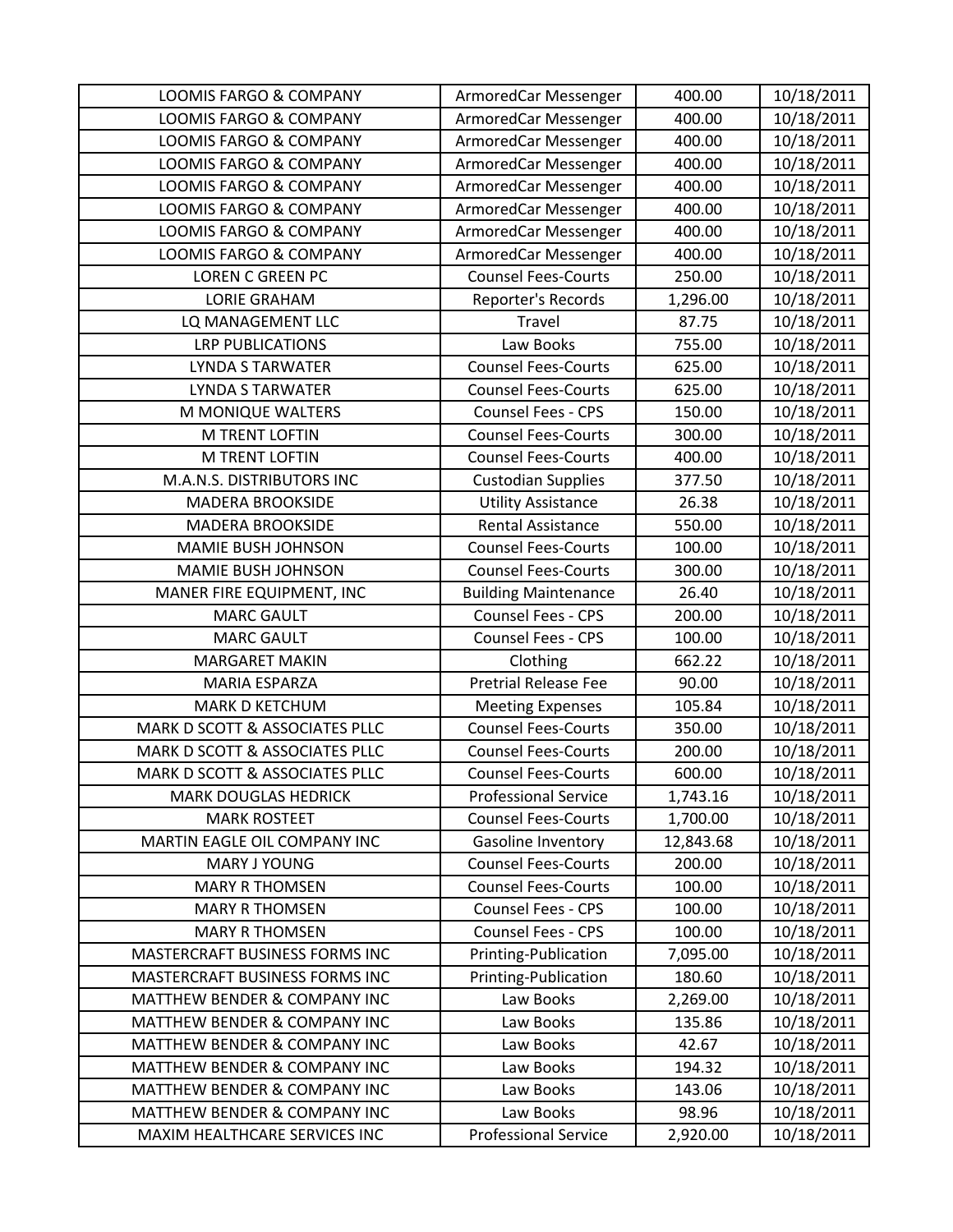| MAXIM HEALTHCARE SERVICES INC    | <b>Professional Service</b> | 2,252.00 | 10/18/2011 |
|----------------------------------|-----------------------------|----------|------------|
| MBS-CARLYLE CROSSING LTD         | <b>Rental Assistance</b>    | 980.00   | 10/18/2011 |
| MCQUAY INTERNATIONAL             | A/C Maint Contract          | 1,040.00 | 10/18/2011 |
| MEADOWCREEK ELEMENTARY           | <b>Restitution Payable</b>  | 15.00    | 10/18/2011 |
| <b>MEDINA &amp; MEDINA INC</b>   | Central Garage Inv          | 32.00    | 10/18/2011 |
| MEDINA & MEDINA INC              | Parts and Supplies          | 12.50    | 10/18/2011 |
| <b>MEDLINE INDUSTRIES</b>        | Lab Supplies                | 756.00   | 10/18/2011 |
| <b>MELANIE F WEBB</b>            | Psych Exam/Testimony        | 1,012.50 | 10/18/2011 |
| <b>MELISSA L HAMRICK</b>         | <b>Counsel Fees-Courts</b>  | 200.00   | 10/18/2011 |
| MENTAL HEALTH CONNECTION OF      | Education                   | 75.00    | 10/18/2011 |
| MENTAL HEALTH CONNECTION OF      | Education                   | 75.00    | 10/18/2011 |
| MENTAL HEALTH CONNECTION OF      | Education                   | 75.00    | 10/18/2011 |
| METROPLEX SERVICE WELDING        | Lab Equip Mainten           | 975.00   | 10/18/2011 |
| MHMR OF TARRANT COUNTY           | <b>Subrecipient Service</b> | 6,608.05 | 10/18/2011 |
| MHMR OF TARRANT COUNTY           | <b>Subrecipient Service</b> | 5,108.72 | 10/18/2011 |
| MHMR OF TARRANT COUNTY           | <b>Subrecipient Service</b> | 2,045.00 | 10/18/2011 |
| MICHAEL BERGER                   | Counsel Fees-Juv            | 637.50   | 10/18/2011 |
| MICHAEL BERGER                   | <b>Counsel Fees - CPS</b>   | 100.00   | 10/18/2011 |
| MICHAEL DEEGAN                   | <b>Counsel Fees-Courts</b>  | 100.00   | 10/18/2011 |
| MICHAEL DEEGAN                   | <b>Counsel Fees-Courts</b>  | 150.00   | 10/18/2011 |
| MICHAEL DEEGAN                   | <b>Counsel Fees-Courts</b>  | 400.00   | 10/18/2011 |
| MICHAEL J GROVER                 | <b>Counsel Fees-Probate</b> | 500.00   | 10/18/2011 |
| MICHAEL LOGAN WARE               | <b>Counsel Fees-Courts</b>  | 256.00   | 10/18/2011 |
| MICHAEL PAUL GARCIA              | <b>Counsel Fees-Courts</b>  | 350.00   | 10/18/2011 |
| MICHAEL PAUL GARCIA              | <b>Counsel Fees-Courts</b>  | 300.00   | 10/18/2011 |
| MICHAEL SHAWN MATLOCK            | <b>Counsel Fees-Courts</b>  | 750.00   | 10/18/2011 |
| Michelle A Keim                  | Travel                      | 140.00   | 10/18/2011 |
| MICHELLE DARDEN                  | Clothing                    | 431.03   | 10/18/2011 |
| MIDWEST MEDICAL SUPPLY CO, LLC   | <b>Medical Supplies</b>     | 157.60   | 10/18/2011 |
| MIDWEST MEDICAL SUPPLY CO, LLC   | <b>Medical Supplies</b>     | 69.84    | 10/18/2011 |
| MINICK LAW PC                    | <b>Counsel Fees-Courts</b>  | 237.50   | 10/18/2011 |
| MINICK LAW PC                    | <b>Counsel Fees-Courts</b>  | 950.00   | 10/18/2011 |
| MINICK LAW PC                    | <b>Counsel Fees-Courts</b>  | 260.00   | 10/18/2011 |
| MINICK LAW PC                    | <b>Counsel Fees-Courts</b>  | 600.00   | 10/18/2011 |
| MONTAGUE COUNTY CONSTABLE PREC 2 | <b>Professional Service</b> | 100.00   | 10/18/2011 |
| <b>MONTE LAWLIS</b>              | Travel                      | 48.84    | 10/18/2011 |
| MOORE MEDICAL LLC                | <b>Medical Supplies</b>     | 146.00   | 10/18/2011 |
| Mr Carl E Voss                   | Education                   | 100.00   | 10/18/2011 |
| Mr Charles J Beacham             | Education                   | 140.00   | 10/18/2011 |
| Mr Darran R Gabbert              | Travel                      | 40.00    | 10/18/2011 |
| Mr G K Maenius                   | Education                   | 939.44   | 10/18/2011 |
| Mr Greg D Lee                    | Education                   | 293.00   | 10/18/2011 |
| Mr Greg L Sumpter                | Education                   | 150.00   | 10/18/2011 |
| Mr Greg L Sumpter                | Travel                      | 1,916.86 | 10/18/2011 |
| Mr Greg L Sumpter                | Education                   | 425.00   | 10/18/2011 |
| Mr Greg Williams                 | Travel                      | 231.91   | 10/18/2011 |
| Mr James A Sinclair              | Travel                      | 184.00   | 10/18/2011 |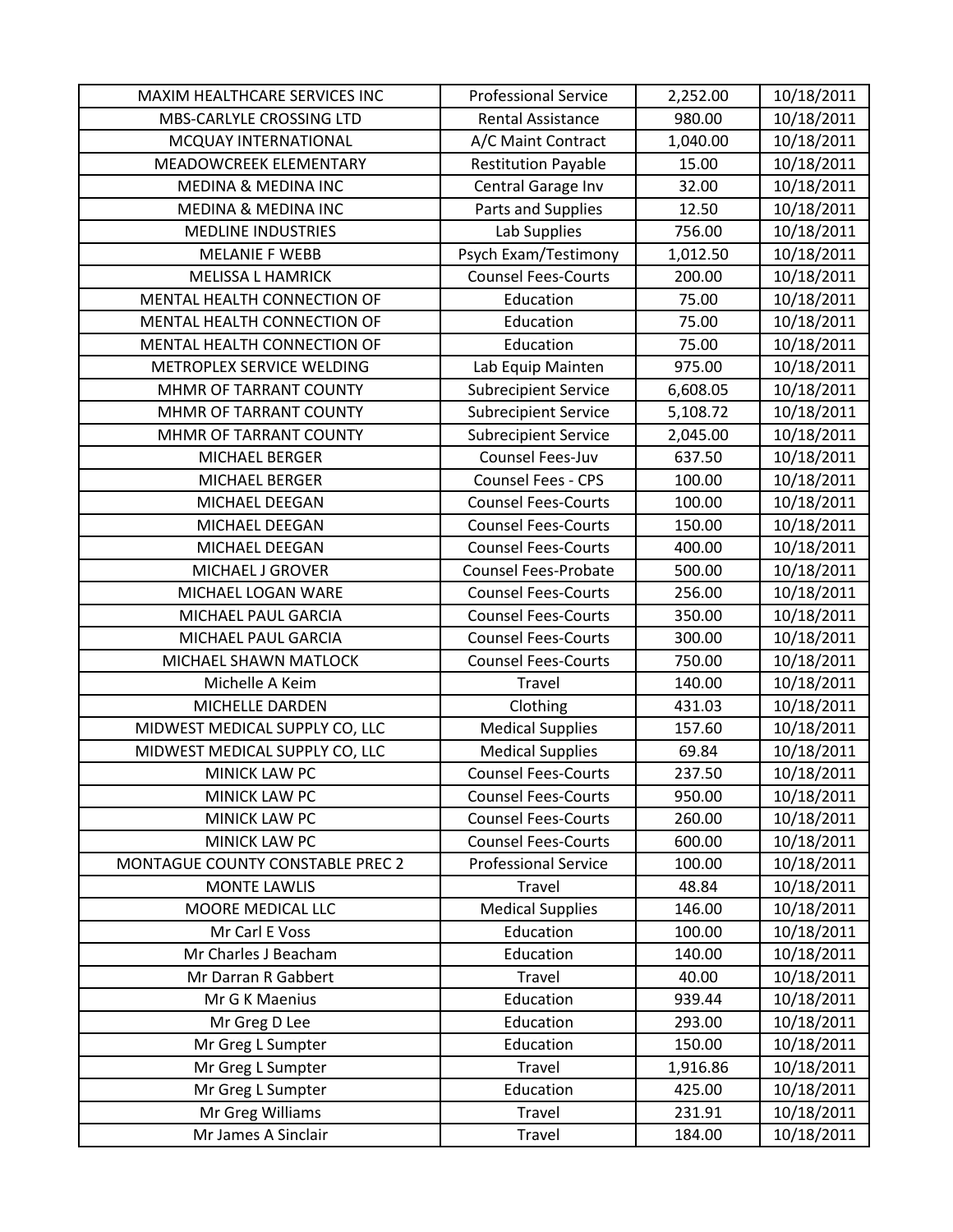| Mr Larry D Christian                       | Education                   | 140.00    | 10/18/2011 |
|--------------------------------------------|-----------------------------|-----------|------------|
| Mr Michael L Rehfeld                       | Vehicle Maintenance         | 49.99     | 10/18/2011 |
| Mr Robert D Cox                            | Education                   | 140.00    | 10/18/2011 |
| Mr Roy C Brooks                            | Travel                      | 108.00    | 10/18/2011 |
| Mr Steven D Fields                         | Education                   | 599.40    | 10/18/2011 |
| MRS BAIRD'S BAKERIES INC                   | Food                        | 226.77    | 10/18/2011 |
| Ms Ann C Smith                             | Education                   | 72.50     | 10/18/2011 |
| Ms Ann L Salyer-Caldwell                   | Education                   | 102.00    | 10/18/2011 |
| Ms Blanca E Burciaga                       | Travel                      | 80.00     | 10/18/2011 |
| Ms Cheryl J Sherwood                       | Travel                      | 100.00    | 10/18/2011 |
| Ms Judith Ketchum                          | Travel                      | 100.00    | 10/18/2011 |
| Ms Julie K Parks                           | Travel                      | 100.00    | 10/18/2011 |
| Ms Karen R Nash                            | Education                   | 120.00    | 10/18/2011 |
| Ms Kynda L Turpin                          | Education                   | 82.00     | 10/18/2011 |
| Ms Marquetta E Westmoreland                | <b>Travel</b>               | 90.00     | 10/18/2011 |
| Ms Melissa E Lee                           | Education                   | 220.00    | 10/18/2011 |
| Ms Raquel Coronado                         | Education                   | 120.00    | 10/18/2011 |
| <b>NAFA INC</b>                            | Parts and Supplies          | 55.03     | 10/18/2011 |
| <b>NANCY GORDON</b>                        | Cnsl Fees-Fam Drg Ct        | 100.00    | 10/18/2011 |
| <b>NANCY RUTH DEWEES</b>                   | <b>Counsel Fees-Juv</b>     | 200.00    | 10/18/2011 |
| NATHERRAL J WASHINGTON                     | <b>Counsel Fees-Courts</b>  | 100.00    | 10/18/2011 |
| NATIONAL ASSOCIATION OF COUNTIES           | <b>Natl Assoc Counties</b>  | 27,662.00 | 10/18/2011 |
| NATIONAL AUTOMOBILE DEALERS                | Law Books                   | 98.00     | 10/18/2011 |
| NATIONAL SAFETY COUNCIL                    | <b>Educational Material</b> | 55.00     | 10/18/2011 |
| NATIONAL SAFETY COUNCIL                    | <b>Educational Material</b> | 590.00    | 10/18/2011 |
| <b>NAVID ALBAND</b>                        | <b>Counsel Fees-Courts</b>  | 1,000.00  | 10/18/2011 |
| NCTCOG - NORTH CENTRAL TEXAS               | Education                   | 130.00    | 10/18/2011 |
| NEC CORPORATION OF AMERICA                 | <b>Professional Service</b> | 5,600.00  | 10/18/2011 |
| <b>NELON LAW GROUP PLLC</b>                | <b>Counsel Fees-Courts</b>  | 500.00    | 10/18/2011 |
| NEOS CONSULTING GROUP LLC                  | <b>Professional Service</b> | 5,489.64  | 10/18/2011 |
| <b>NEW BREED CHRISTIAN CENTER</b>          | <b>Restitution Payable</b>  | 50.00     | 10/18/2011 |
| <b>NEW HORIZONS RANCH &amp; CENTER INC</b> | <b>Residential Servc</b>    | 12,442.50 | 10/18/2011 |
| NEXUS LANGUAGE COMMUNICATIONS              | <b>Interpreter Fees</b>     | 225.00    | 10/18/2011 |
| NICHOLAS GREGORY DAVIS                     | <b>Counsel Fees-Courts</b>  | 725.00    | 10/18/2011 |
| NICHOLAS GREGORY DAVIS                     | <b>Counsel Fees-Courts</b>  | 100.00    | 10/18/2011 |
| <b>NIKKI L CHRIESMAN</b>                   | Cnsl Fees-Fam Drg Ct        | 100.00    | 10/18/2011 |
| NOLO PRESS OCCIDENTAL                      | Law Books                   | 51.38     | 10/18/2011 |
| NORTH AMERICAN MANAGEMENT LLC              | Travel                      | 432.88    | 10/18/2011 |
| NORTH AMERICAN MANAGEMENT LLC              | Travel                      | 432.88    | 10/18/2011 |
| NORTH AMERICAN MANAGEMENT LLC              | Travel                      | 432.88    | 10/18/2011 |
| NORTH CENTRAL TX COUNCIL OF                | <b>Professional Service</b> | 34,792.00 | 10/18/2011 |
| NORTH RICHLAND HILLS POLICE                | <b>Drug Seizures</b>        | 278.25    | 10/18/2011 |
| NORTH RICHLAND HILLS POLICE                | <b>Drug Seizures</b>        | 2,000.33  | 10/18/2011 |
| NORTH RICHLAND HILLS POLICE                | <b>Drug Seizures</b>        | 2,134.00  | 10/18/2011 |
| NORTH RICHLAND HILLS POLICE                | Drug Seizure Int            | 1.35      | 10/18/2011 |
| NORTH RICHLAND HILLS POLICE                | Drug Seizure Int            | 1.38      | 10/18/2011 |
| NORTH RICHLAND HILLS POLICE                | Drug Seizure Int            | 2.22      | 10/18/2011 |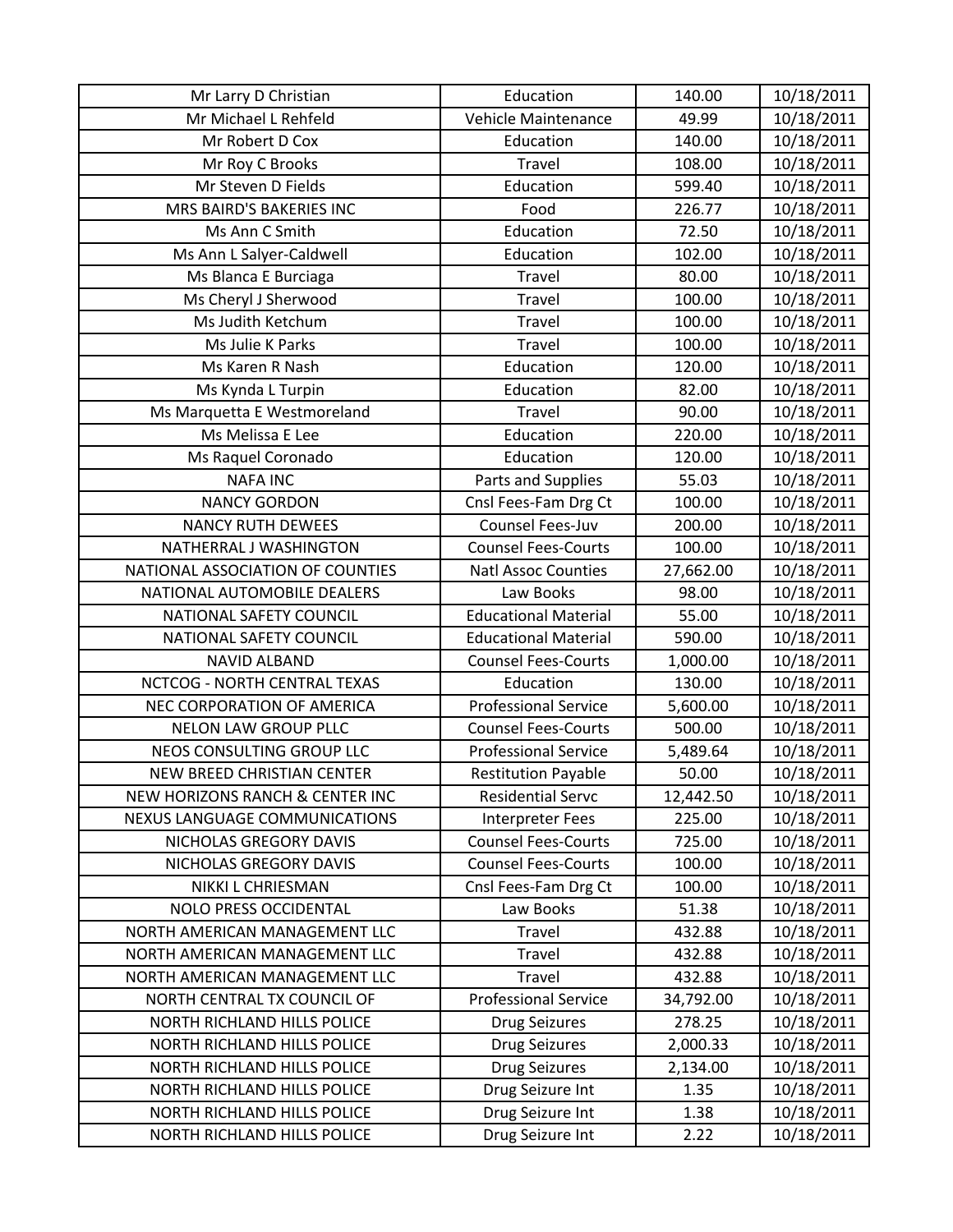| NORTH TEXAS COMMISSION FOUNDATION | Education                   | 65.00     | 10/18/2011 |
|-----------------------------------|-----------------------------|-----------|------------|
| NORTH TX ADDICTION COUNSELING INC | O/P Group Counseling        | 3,679.50  | 10/18/2011 |
| <b>OAK FARMS DAIRY</b>            | Food                        | 350.39    | 10/18/2011 |
| OAK FARMS DAIRY                   | Food                        | 97.82     | 10/18/2011 |
| OAK FARMS DAIRY                   | Food                        | 809.81    | 10/18/2011 |
| OCCUPATIONAL HEALTH CENTERS SW    | <b>Employee Physicals</b>   | 564.00    | 10/18/2011 |
| <b>OKEY AKPOM</b>                 | <b>Counsel Fees-Courts</b>  | 400.00    | 10/18/2011 |
| <b>OKEY AKPOM</b>                 | <b>Counsel Fees-Courts</b>  | 200.00    | 10/18/2011 |
| <b>OKEY AKPOM</b>                 | <b>Counsel Fees-Courts</b>  | 225.00    | 10/18/2011 |
| <b>OKEY AKPOM</b>                 | <b>Counsel Fees-Courts</b>  | 212.50    | 10/18/2011 |
| <b>OLAMETER CORPORATION</b>       | <b>Building Maintenance</b> | 296.75    | 10/18/2011 |
| OMNI CORPUS CHRISTI HOTEL         | Travel                      | 303.60    | 10/18/2011 |
| OMNI CORPUS CHRISTI HOTEL         | Travel                      | 303.60    | 10/18/2011 |
| OMNI CORPUS CHRISTI HOTEL         | Travel                      | 303.60    | 10/18/2011 |
| OMNI CORPUS CHRISTI HOTEL         | Travel                      | 303.60    | 10/18/2011 |
| OMNI CORPUS CHRISTI HOTEL         | Travel                      | 404.80    | 10/18/2011 |
| OMNI CORPUS CHRISTI HOTEL         | Travel                      | 101.20    | 10/18/2011 |
| OMNI CORPUS CHRISTI HOTEL         | Travel                      | 101.20    | 10/18/2011 |
| O'REILLY AUTO PARTS               | Education                   | 359.80    | 10/18/2011 |
| O'REILLY AUTO PARTS               | Central Garage Inv          | 41.97     | 10/18/2011 |
| P MICHAEL SCHNEIDER LAW FIRM PC   | <b>Counsel Fees-Courts</b>  | 350.00    | 10/18/2011 |
| P MICHAEL SCHNEIDER LAW FIRM PC   | <b>Counsel Fees-Courts</b>  | 100.00    | 10/18/2011 |
| <b>PAM VICK</b>                   | Clothing                    | 172.00    | 10/18/2011 |
| PAMELA S FERNANDEZ                | <b>Counsel Fees-Courts</b>  | 2,400.00  | 10/18/2011 |
| PAMELA S FERNANDEZ                | <b>Counsel Fees-Courts</b>  | 550.00    | 10/18/2011 |
| <b>PARKER ELECTRIC</b>            | <b>Professional Service</b> | 12,254.34 | 10/18/2011 |
| PARKSIDE PROPERTY LP              | <b>Rental Assistance</b>    | 665.00    | 10/18/2011 |
| PATHMARK TRAFFIC PRODUCTS INC     | Parts and Supplies          | 884.70    | 10/18/2011 |
| PATRICIA BACA                     | <b>Counsel Fees-Courts</b>  | 400.00    | 10/18/2011 |
| PATRICIA L SUMMERS                | <b>Counsel Fees-Courts</b>  | 500.00    | 10/18/2011 |
| PATRICIA L SUMMERS                | <b>Counsel Fees - CPS</b>   | 1,222.50  | 10/18/2011 |
| PATRICIA L SUMMERS                | <b>Counsel Fees - CPS</b>   | 100.00    | 10/18/2011 |
| PATRICIA MARGARET MCBRIDE         | <b>Counsel Fees-Courts</b>  | 2,325.00  | 10/18/2011 |
| PATRICIA MARGARET MCBRIDE         | <b>Counsel Fees-Courts</b>  | 900.00    | 10/18/2011 |
| PATRICIA MARGARET MCBRIDE         | <b>Counsel Fees-Courts</b>  | 400.00    | 10/18/2011 |
| PATRICIA MARGARET MCBRIDE         | <b>Counsel Fees-Courts</b>  | 800.00    | 10/18/2011 |
| PATRICIA MARGARET MCBRIDE         | <b>Litigation Expense</b>   | 300.00    | 10/18/2011 |
| PATRICK CURRAN                    | <b>Counsel Fees-Courts</b>  | 650.00    | 10/18/2011 |
| <b>PATRICK CURRAN</b>             | <b>Counsel Fees-Courts</b>  | 890.00    | 10/18/2011 |
| <b>PATRICK CURRAN</b>             | <b>Counsel Fees-Courts</b>  | 630.00    | 10/18/2011 |
| <b>PATRICK CURRAN</b>             | <b>Counsel Fees-Courts</b>  | 575.00    | 10/18/2011 |
| PATTY TILLMAN                     | <b>Counsel Fees-Courts</b>  | 670.00    | 10/18/2011 |
| PATTY TILLMAN                     | <b>Counsel Fees-Courts</b>  | 200.00    | 10/18/2011 |
| PATTY TILLMAN                     | <b>Counsel Fees-Courts</b>  | 200.00    | 10/18/2011 |
| PATTY TILLMAN                     | <b>Counsel Fees-Courts</b>  | 100.00    | 10/18/2011 |
| PATTY TILLMAN                     | Counsel Fees-Juv            | 200.00    | 10/18/2011 |
| PATTY TILLMAN                     | Counsel Fees-Juv            | 200.00    | 10/18/2011 |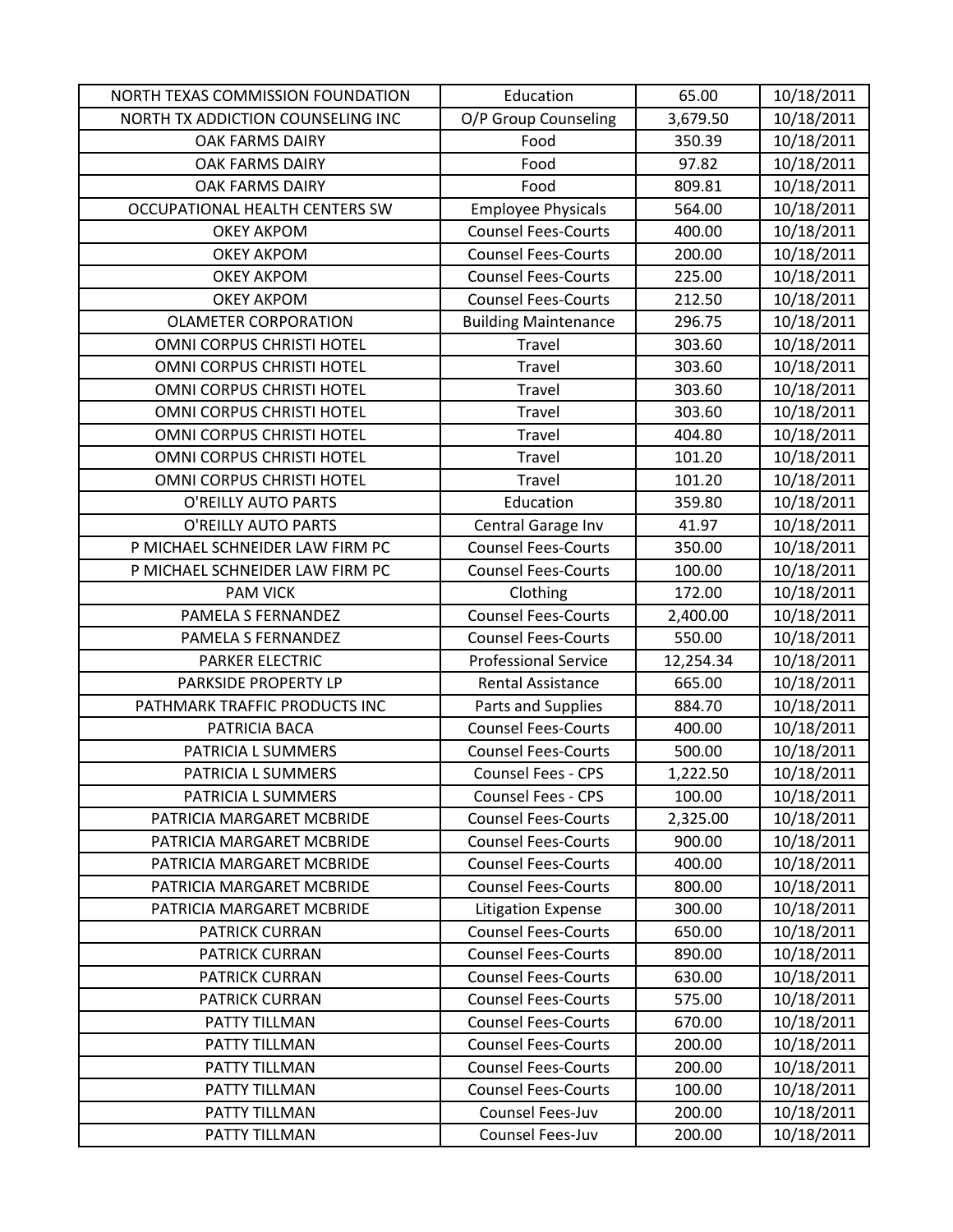| PAUL B ROTHBAND JR                     | <b>Counsel Fees-Courts</b>                                 | 300.00         | 10/18/2011               |
|----------------------------------------|------------------------------------------------------------|----------------|--------------------------|
| PAUL B ROTHBAND JR                     | <b>Counsel Fees-Courts</b>                                 | 125.00         | 10/18/2011               |
| PAUL B ROTHBAND JR                     | <b>Counsel Fees-Courts</b>                                 | 418.75         | 10/18/2011               |
| PAUL B ROTHBAND JR                     | <b>Counsel Fees-Courts</b>                                 | 100.00         | 10/18/2011               |
| <b>PAUL FRANCIS</b>                    | Cnsl Fees-Crim Appls                                       | 3,025.00       | 10/18/2011               |
| PAUL LEWALLEN                          | <b>Counsel Fees-Courts</b>                                 | 530.00         | 10/18/2011               |
| PAUL LEWALLEN                          | <b>Counsel Fees-Courts</b>                                 | 175.00         | 10/18/2011               |
| PAUL V PREVITE                         | <b>Counsel Fees-Courts</b>                                 | 1,350.00       | 10/18/2011               |
| PAUL V PREVITE                         | <b>Counsel Fees-Courts</b>                                 | 1,250.00       | 10/18/2011               |
| PC MALL GOV INC                        | <b>Supplies</b>                                            | 204.93         | 10/18/2011               |
| PEDRO CISNEROS                         | Counsel Fees-Juv                                           | 100.00         | 10/18/2011               |
| PEGASUS SCHOOL INC                     | <b>Residential Servc</b>                                   | 24,885.00      | 10/18/2011               |
| PERKIN ELMER GENETICS INC              | <b>Professional Service</b>                                | 50.00          | 10/18/2011               |
| PETER A VAN DALEN                      | <b>Pest Control Service</b>                                | 50.00          | 10/18/2011               |
| PETER A VAN DALEN                      | <b>Building Maintenance</b>                                | 10.00          | 10/18/2011               |
| PETER A VAN DALEN                      | <b>Building Maintenance</b>                                | 10.00          | 10/18/2011               |
| PETER A VAN DALEN                      | <b>Building Maintenance</b>                                | 10.00          | 10/18/2011               |
| PETER A VAN DALEN                      | <b>Building Maintenance</b>                                | 10.00          | 10/18/2011               |
| PETER A VAN DALEN                      | <b>Building Maintenance</b>                                | 10.00          | 10/18/2011               |
| PETER A VAN DALEN                      | <b>Building Maintenance</b>                                | 10.00          | 10/18/2011               |
| PETER A VAN DALEN                      | <b>Building Maintenance</b>                                | 10.00          | 10/18/2011               |
| PETER A VAN DALEN                      | <b>Building Maintenance</b>                                | 10.00          | 10/18/2011               |
| PETER A VAN DALEN                      | <b>Building Maintenance</b>                                | 10.00          | 10/18/2011               |
| PETER A VAN DALEN                      | <b>Building Maintenance</b>                                | 10.00          | 10/18/2011               |
| PETER A VAN DALEN                      | <b>Building Maintenance</b>                                | 10.00          | 10/18/2011               |
| PETER A VAN DALEN                      | <b>Building Maintenance</b>                                | 10.00          | 10/18/2011               |
| PETER A VAN DALEN                      | <b>Building Maintenance</b>                                | 10.00          | 10/18/2011               |
| PETER A VAN DALEN                      | <b>Building Maintenance</b>                                | 25.00          | 10/18/2011               |
| PETER A VAN DALEN                      | <b>Building Maintenance</b>                                | 10.00          | 10/18/2011               |
| PETER A VAN DALEN                      | <b>Building Maintenance</b>                                | 60.00          | 10/18/2011               |
| PETER A VAN DALEN                      | <b>Building Maintenance</b>                                | 90.00          | 10/18/2011               |
| PETER A VAN DALEN                      | <b>Building Maintenance</b>                                | 12.00          | 10/18/2011               |
| PETER A VAN DALEN<br>PETER A VAN DALEN | <b>Building Maintenance</b>                                | 20.00          | 10/18/2011               |
| PETER A VAN DALEN                      | <b>Building Maintenance</b><br><b>Building Maintenance</b> | 38.00<br>12.00 | 10/18/2011<br>10/18/2011 |
| PETER A VAN DALEN                      | <b>Building Maintenance</b>                                | 20.00          | 10/18/2011               |
| PETER A VAN DALEN                      | <b>Building Maintenance</b>                                | 20.00          | 10/18/2011               |
| PETER A VAN DALEN                      | <b>Building Maintenance</b>                                | 20.00          | 10/18/2011               |
| PETER A VAN DALEN                      | <b>Building Maintenance</b>                                | 30.00          | 10/18/2011               |
| PETER A VAN DALEN                      | <b>Building Maintenance</b>                                | 10.00          | 10/18/2011               |
| PETER A VAN DALEN                      | <b>Building Maintenance</b>                                | 40.00          | 10/18/2011               |
| PETER A VAN DALEN                      | <b>Building Maintenance</b>                                | 130.00         | 10/18/2011               |
| PETER A VAN DALEN                      | <b>Building Maintenance</b>                                | 100.00         | 10/18/2011               |
| PETER A VAN DALEN                      | <b>Building Maintenance</b>                                | 48.00          | 10/18/2011               |
| PETER A VAN DALEN                      | <b>Building Maintenance</b>                                | 8.00           | 10/18/2011               |
| PETER A VAN DALEN                      | <b>Building Maintenance</b>                                | 5.00           | 10/18/2011               |
| PETER A VAN DALEN                      | <b>Building Maintenance</b>                                | 350.00         | 10/18/2011               |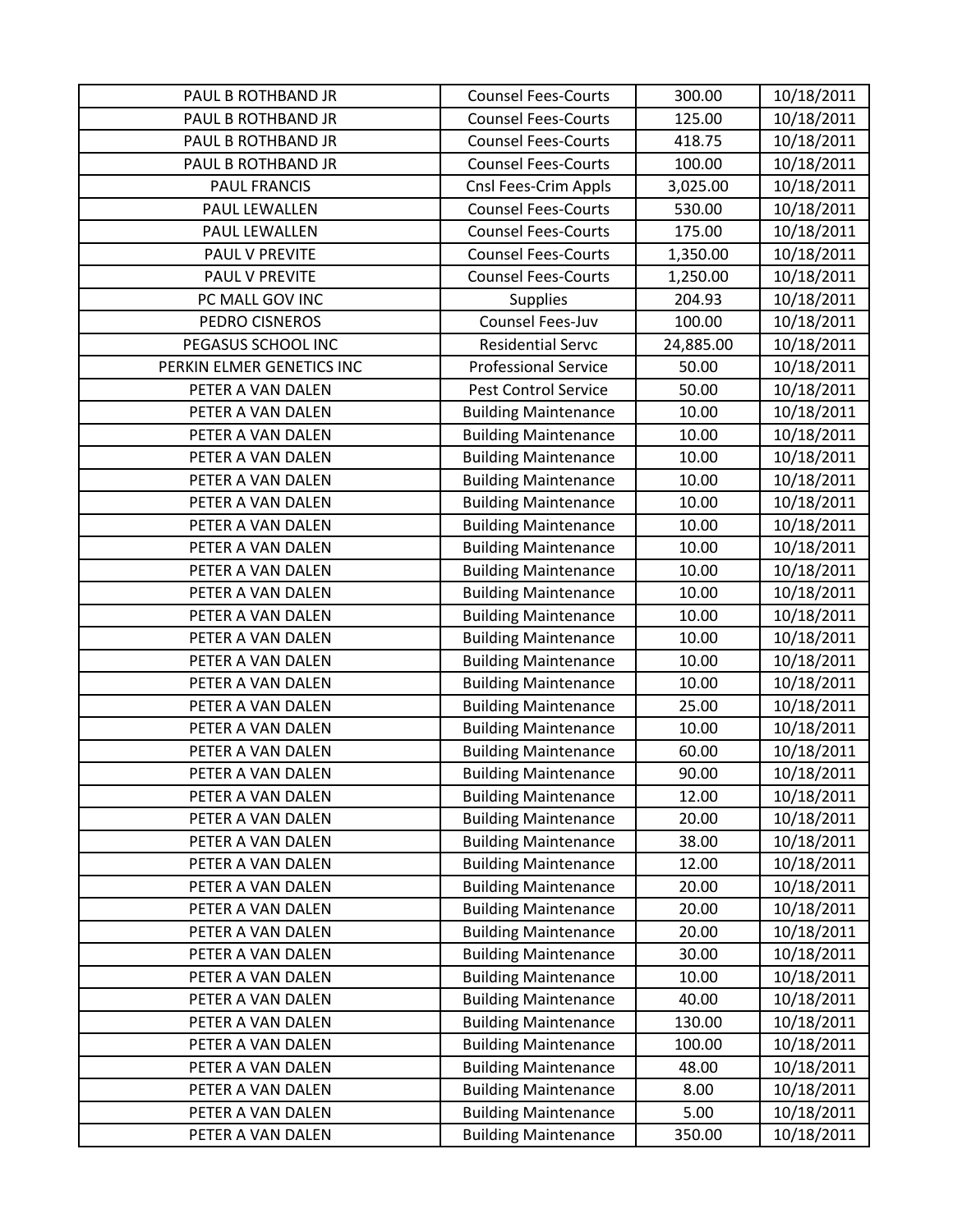| PETER A VAN DALEN                   | <b>Building Maintenance</b> | 75.00     | 10/18/2011 |
|-------------------------------------|-----------------------------|-----------|------------|
| PETER A VAN DALEN                   | <b>Building Maintenance</b> | 18.00     | 10/18/2011 |
| PETER A VAN DALEN                   | <b>Building Maintenance</b> | 10.00     | 10/18/2011 |
| PETER A VAN DALEN                   | <b>Building Maintenance</b> | 100.00    | 10/18/2011 |
| PETER A VAN DALEN                   | <b>Building Maintenance</b> | 60.00     | 10/18/2011 |
| PETER A VAN DALEN                   | <b>Building Maintenance</b> | 125.00    | 10/18/2011 |
| PETER A VAN DALEN                   | <b>Building Maintenance</b> | 40.00     | 10/18/2011 |
| PETER A VAN DALEN                   | <b>Building Maintenance</b> | 90.00     | 10/18/2011 |
| PETER A VAN DALEN                   | <b>Building Maintenance</b> | 20.00     | 10/18/2011 |
| PETER A VAN DALEN                   | <b>Building Maintenance</b> | 40.00     | 10/18/2011 |
| PETER A VAN DALEN                   | <b>Building Maintenance</b> | 20.00     | 10/18/2011 |
| PETER A VAN DALEN                   | <b>Building Maintenance</b> | 35.00     | 10/18/2011 |
| PETER A VAN DALEN                   | <b>Building Maintenance</b> | 9.00      | 10/18/2011 |
| PETER A VAN DALEN                   | <b>Building Maintenance</b> | 20.00     | 10/18/2011 |
| PETER A VAN DALEN                   | Pest Control Service        | 12.00     | 10/18/2011 |
| PETER A VAN DALEN                   | <b>Building Maintenance</b> | 193.00    | 10/18/2011 |
| PETER PEREZ                         | <b>Restitution Payable</b>  | 5.01      | 10/18/2011 |
| PHAMATECH INC                       | Laboratory Costs            | 12,320.25 | 10/18/2011 |
| PHAMATECH INC                       | Lab Supplies                | 2,257.50  | 10/18/2011 |
| PHAMATECH INC                       | Lab Supplies                | 4,200.00  | 10/18/2011 |
| PHILLIP S BARKER                    | <b>Travel</b>               | 110.80    | 10/18/2011 |
| PHOENIX ASSOCIATES COUNSELING       | O/P Group Counseling        | 4,639.50  | 10/18/2011 |
| PIA R. RODRIGUEZ                    | <b>Counsel Fees-Courts</b>  | 600.00    | 10/18/2011 |
| PIA R. RODRIGUEZ                    | <b>Counsel Fees-Courts</b>  | 300.00    | 10/18/2011 |
| PIA R. RODRIGUEZ                    | <b>Counsel Fees-Courts</b>  | 1,400.00  | 10/18/2011 |
| PIA R. RODRIGUEZ                    | <b>Counsel Fees-Courts</b>  | 100.00    | 10/18/2011 |
| PIA R. RODRIGUEZ                    | <b>Counsel Fees-Courts</b>  | 412.50    | 10/18/2011 |
| PITNEY BOWES INC                    | <b>Equipment Rentals</b>    | 627.00    | 10/18/2011 |
| PKWW LTD                            | <b>Utility Assistance</b>   | 160.83    | 10/18/2011 |
| <b>PLANT INTERSCAPES</b>            | <b>Building Maintenance</b> | 205.50    | 10/18/2011 |
| PLYWOOD CO OF FORT WORTH            | Parts and Supplies          | 67.00     | 10/18/2011 |
| PLYWOOD CO OF FORT WORTH            | <b>Building Maintenance</b> | 64.20     | 10/18/2011 |
| PLYWOOD CO OF FORT WORTH            | Non-Track Const/Bldg        | 616.00    | 10/18/2011 |
| PLYWOOD CO OF FORT WORTH            | <b>Building Maintenance</b> | 1,830.40  | 10/18/2011 |
| POLYGRAPH SCIENCE CENTER            | <b>Professional Service</b> | 1,258.00  | 10/18/2011 |
| POSITIVE PROMOTIONS INC             | Health Promo Pgrm           | 546.98    | 10/18/2011 |
| PRAETORIAN OPERATING INC            | Sheriff Inventory           | 720.50    | 10/18/2011 |
| PRAETORIAN OPERATING INC            | Non-Track Equipment         | 1,540.00  | 10/18/2011 |
| PRESENTA PLAQUE                     | <b>Graphics Inventory</b>   | 768.46    | 10/18/2011 |
| PRESENTA PLAQUE                     | <b>Supplies</b>             | 216.90    | 10/18/2011 |
| PRESSTEK INC                        | <b>Equipment Maint</b>      | 433.00    | 10/18/2011 |
| PRESSTEK INC                        | <b>Equipment Maint</b>      | 2,526.00  | 10/18/2011 |
| PRUDENTIAL INSURANCE COMP OF AMERIC | L T Health Care             | 5,705.47  | 10/18/2011 |
| PSYCHOTHERAPY SERVICES & YOKEFELLOW | Psych Exam/Testimony        | 660.00    | 10/18/2011 |
| PTS OF AMERICA LLC                  | <b>Professional Service</b> | 3,253.80  | 10/18/2011 |
| <b>QIAGEN</b>                       | Lab Equip Mainten           | 3,412.00  | 10/18/2011 |
| <b>QUALTRAX</b>                     | Lab Supplies                | 1,200.00  | 10/18/2011 |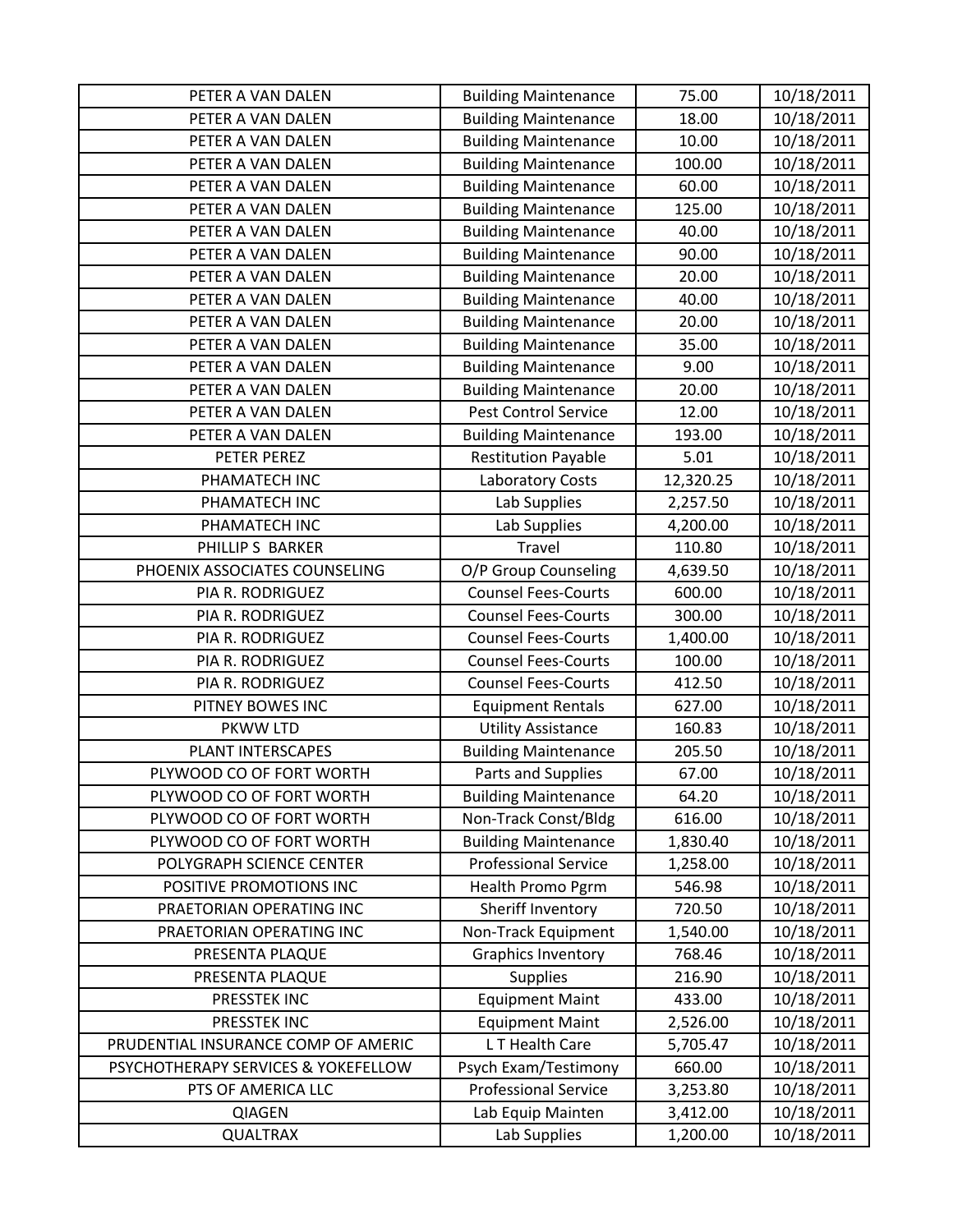| <b>QUEST DIAGNOSTICS INC</b>    | <b>Medical Supplies</b>     | 232.30    | 10/18/2011 |
|---------------------------------|-----------------------------|-----------|------------|
| <b>QUEST DIAGNOSTICS INC</b>    | <b>Medical Supplies</b>     | 18.66     | 10/18/2011 |
| <b>QUEST DIAGNOSTICS INC</b>    | <b>Professional Service</b> | 204.81    | 10/18/2011 |
| <b>QUEST DIAGNOSTICS INC</b>    | <b>Professional Service</b> | 97.12     | 10/18/2011 |
| <b>QUEST DIAGNOSTICS INC</b>    | Laboratory Costs            | 287.50    | 10/18/2011 |
| <b>QUEST DIAGNOSTICS INC</b>    | <b>Laboratory Costs</b>     | 134.25    | 10/18/2011 |
| <b>QUEST DIAGNOSTICS INC</b>    | <b>Laboratory Costs</b>     | 35.50     | 10/18/2011 |
| <b>QUEST DIAGNOSTICS INC</b>    | <b>Laboratory Costs</b>     | 259.25    | 10/18/2011 |
| R MAUREEN TOLBERT               | <b>Counsel Fees-Courts</b>  | 500.00    | 10/18/2011 |
| RADIOLOGY ASSOCIATES            | <b>Medical Services</b>     | 106.00    | 10/18/2011 |
| RADIOLOGY ASSOCIATES OF TARRANT | <b>Professional Service</b> | 165.30    | 10/18/2011 |
| RADIOLOGY ASSOCIATES OF TARRANT | <b>Professional Service</b> | 346.95    | 10/18/2011 |
| RADIOLOGY ASSOCIATES TARRANT    | <b>Professional Service</b> | 34.00     | 10/18/2011 |
| Ralph A McBroom                 | Education                   | 100.00    | 10/18/2011 |
| <b>RANDY W BOWERS</b>           | <b>Counsel Fees-Courts</b>  | 325.00    | 10/18/2011 |
| <b>RANDY W BOWERS</b>           | <b>Counsel Fees-Courts</b>  | 450.00    | 10/18/2011 |
| <b>RANDY W BOWERS</b>           | <b>Counsel Fees-Courts</b>  | 118.75    | 10/18/2011 |
| <b>RANDY W BOWERS</b>           | Counsel Fees-Juv            | 300.00    | 10/18/2011 |
| <b>RAUL CANEZ</b>               | <b>Counsel Fees - CPS</b>   | 150.00    | 10/18/2011 |
| RAUL NEVAREZ                    | <b>Counsel Fees-Courts</b>  | 750.00    | 10/18/2011 |
| RAUL NEVAREZ                    | Counsel Fees-Juv            | 800.00    | 10/18/2011 |
| RAUL NEVAREZ                    | Counsel Fees-Juv            | 200.00    | 10/18/2011 |
| RAUL NEVAREZ                    | Counsel Fees - CPS          | 1,685.10  | 10/18/2011 |
| <b>RAY HALL JR</b>              | Counsel Fees-Juv            | 200.00    | 10/18/2011 |
| <b>RAY HALL JR</b>              | Counsel Fees - CPS          | 250.00    | 10/18/2011 |
| RAY HALL JR                     | Cnsl Fees-Fam Drg Ct        | 150.00    | 10/18/2011 |
| <b>RAY HALL JR</b>              | <b>Counsel Fees-Courts</b>  | 600.00    | 10/18/2011 |
| <b>RAY KENNEDY</b>              | <b>Restitution Payable</b>  | 118.74    | 10/18/2011 |
| RAYMOND DANIEL PC               | Counsel Fees-Juv            | 100.00    | 10/18/2011 |
| RAYMOND DANIEL PC               | Counsel Fees - CPS          | 150.00    | 10/18/2011 |
| RAYMOND DANIEL PC               | Counsel Fees - CPS          | 100.00    | 10/18/2011 |
| RAYMOND F FINN PHD              | Psych Exam/Testimony        | 2,050.00  | 10/18/2011 |
| READ'S AUTO COLLISION           | Vehicle Maintenance         | 1,341.11  | 10/18/2011 |
| READ'S AUTO COLLISION           | Vehicle Maintenance         | 169.60    | 10/18/2011 |
| RECEPT PHARMACY LP              | <b>Medical Supplies</b>     | 3,700.00  | 10/18/2011 |
| <b>RED DOG STUDIOS</b>          | Clothing                    | 293.25    | 10/18/2011 |
| REFRIGERATED SPECIALIST INC     | Kitchen Maintenance         | 991.00    | 10/18/2011 |
| <b>RELIANT ENERGY SERVICES</b>  | <b>Utility Assistance</b>   | 896.30    | 10/18/2011 |
| <b>RENEE WERTHWEIN</b>          | Clothing                    | 191.99    | 10/18/2011 |
| <b>REXEL SUMMERS</b>            | <b>Building Maintenance</b> | 438.12    | 10/18/2011 |
| REYNOLDS ASPHALT                | Asphalt-Rock/Hot Mix        | 35,636.73 | 10/18/2011 |
| <b>RHONDA BECK</b>              | Clothing                    | 225.00    | 10/18/2011 |
| RICARDO J CARRILLO              | <b>County Burials</b>       | 495.00    | 10/18/2011 |
| RICHARD A HENDERSON PC          | <b>Counsel Fees-Courts</b>  | 2,280.00  | 10/18/2011 |
| RICHARD A HENDERSON PC          | <b>Counsel Fees-Courts</b>  | 450.00    | 10/18/2011 |
| RICHARD A HENDERSON PC          | <b>Counsel Fees-Courts</b>  | 200.00    | 10/18/2011 |
| RICHARD A HENDERSON PC          | <b>Counsel Fees-Courts</b>  | 300.00    | 10/18/2011 |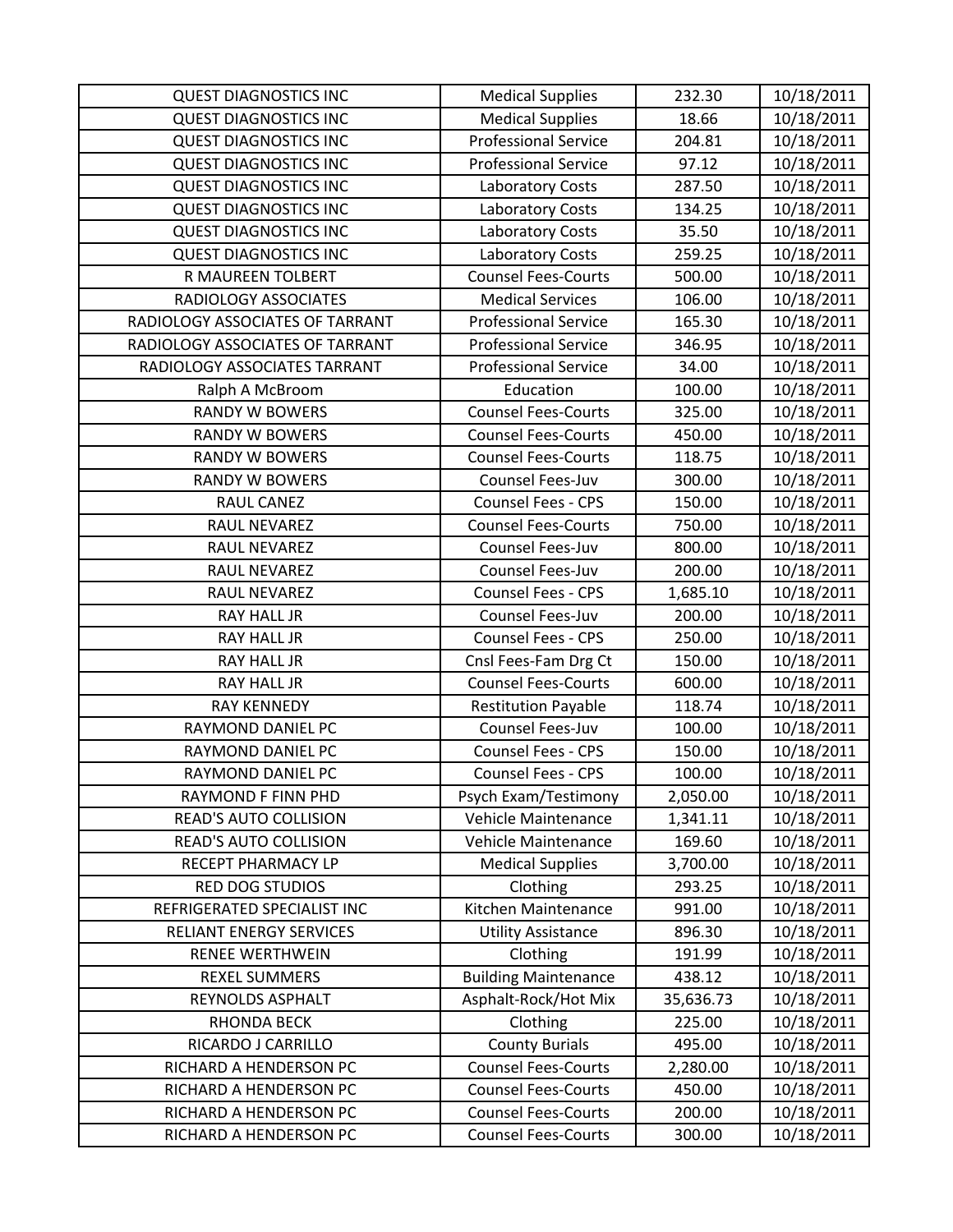| RICHARD A HENDERSON PC         | <b>Counsel Fees-Courts</b>  | 1,085.00  | 10/18/2011 |
|--------------------------------|-----------------------------|-----------|------------|
| RICHARD KLINE                  | <b>Counsel Fees-Courts</b>  | 1,500.00  | 10/18/2011 |
| Richard L Rodak                | Education                   | 293.00    | 10/18/2011 |
| <b>ROBERT FORD</b>             | <b>Counsel Fees-Courts</b>  | 600.00    | 10/18/2011 |
| <b>ROBERT FORD</b>             | <b>Litigation Expense</b>   | 13.26     | 10/18/2011 |
| <b>ROBERT LEE</b>              | Clothing                    | 111.99    | 10/18/2011 |
| ROBERTA WALKER                 | <b>Counsel Fees-Courts</b>  | 425.00    | 10/18/2011 |
| <b>ROBERTA WALKER</b>          | <b>Counsel Fees-Courts</b>  | 212.50    | 10/18/2011 |
| ROBERTA WALKER                 | Counsel Fees-Juv            | 75.00     | 10/18/2011 |
| ROBIN LITTERAL                 | <b>Restitution Payable</b>  | 40.00     | 10/18/2011 |
| <b>ROBIN V GROUNDS</b>         | Counsel Fees - CPS          | 100.00    | 10/18/2011 |
| <b>ROBINSON &amp; SMART PC</b> | <b>Counsel Fees-Courts</b>  | 500.00    | 10/18/2011 |
| RON SMITH & ASSOCIATES INC     | Education                   | 600.00    | 10/18/2011 |
| RONALD COUCH                   | <b>Counsel Fees-Courts</b>  | 975.00    | 10/18/2011 |
| RONALD COUCH                   | <b>Counsel Fees-Courts</b>  | 1,650.00  | 10/18/2011 |
| RONALD COUCH                   | <b>Counsel Fees-Courts</b>  | 700.00    | 10/18/2011 |
| RONALD COUCH                   | <b>Counsel Fees-Courts</b>  | 350.00    | 10/18/2011 |
| RONALD COUCH                   | <b>Counsel Fees-Courts</b>  | 275.00    | 10/18/2011 |
| RONALD COUCH                   | <b>Counsel Fees-Courts</b>  | 237.50    | 10/18/2011 |
| RONALD COUCH                   | <b>Counsel Fees-Courts</b>  | 137.50    | 10/18/2011 |
| RONALD COUCH                   | <b>Counsel Fees-Courts</b>  | 500.00    | 10/18/2011 |
| RONALD J KOVACH PC             | <b>Counsel Fees - CPS</b>   | 1,175.00  | 10/18/2011 |
| <b>RONALD W WRIGHT</b>         | <b>Bail Bond Surety Fee</b> | 13.50     | 10/18/2011 |
| RONALD W WRIGHT                | <b>Bail Bond Surety Fee</b> | 1.50      | 10/18/2011 |
| ROSE ANNA SALINAS              | <b>Counsel Fees-Courts</b>  | 500.00    | 10/18/2011 |
| ROSE ANNA SALINAS              | <b>Counsel Fees-Courts</b>  | 100.00    | 10/18/2011 |
| ROSE ANNA SALINAS              | <b>Counsel Fees-Courts</b>  | 300.00    | 10/18/2011 |
| ROSE ANNA SALINAS              | Counsel Fees-Juv            | 100.00    | 10/18/2011 |
| <b>ROXANNE ROBINSON</b>        | <b>Counsel Fees-Courts</b>  | 650.00    | 10/18/2011 |
| <b>ROXANNE ROBINSON</b>        | <b>Counsel Fees-Courts</b>  | 800.00    | 10/18/2011 |
| <b>ROXANNE ROBINSON</b>        | <b>Counsel Fees-Courts</b>  | 1,700.00  | 10/18/2011 |
| <b>ROXANNE ROBINSON</b>        | <b>Counsel Fees-Courts</b>  | 1,860.00  | 10/18/2011 |
| RUSSELL FEED INC               | Canine Expense              | 33.99     | 10/18/2011 |
| <b>RYAN MANN</b>               | Clothing                    | 200.00    | 10/18/2011 |
| SAFARILAND LLC                 | <b>Supplies</b>             | 309.38    | 10/18/2011 |
| SAFEHAVEN OF TARRANT COUNTY    | <b>Subrecipient Service</b> | 5,831.00  | 10/18/2011 |
| SAFEHAVEN OF TARRANT COUNTY    | <b>Subrecipient Service</b> | 2,401.00  | 10/18/2011 |
| SAFEHAVEN OF TARRANT COUNTY    | <b>Subrecipient Service</b> | 18,090.00 | 10/18/2011 |
| SAFEHAVEN OF TARRANT COUNTY    | <b>Subrecipient Service</b> | 5,080.00  | 10/18/2011 |
| <b>SALLY HALL</b>              | Clothing                    | 218.48    | 10/18/2011 |
| <b>SALVATION ARMY</b>          | <b>Subrecipient Service</b> | 3,512.11  | 10/18/2011 |
| SALVATION ARMY                 | <b>Subrecipient Service</b> | 3,060.91  | 10/18/2011 |
| <b>SALVATION ARMY</b>          | <b>Subrecipient Service</b> | 21,544.00 | 10/18/2011 |
| <b>SAM BONIFIELD</b>           | <b>Counsel Fees-Courts</b>  | 400.00    | 10/18/2011 |
| <b>SAM BONIFIELD</b>           | <b>Counsel Fees-Courts</b>  | 950.00    | 10/18/2011 |
| <b>SAM BONIFIELD</b>           | <b>Counsel Fees-Courts</b>  | 100.00    | 10/18/2011 |
| <b>SAM BONIFIELD</b>           | <b>Counsel Fees-Courts</b>  | 825.00    | 10/18/2011 |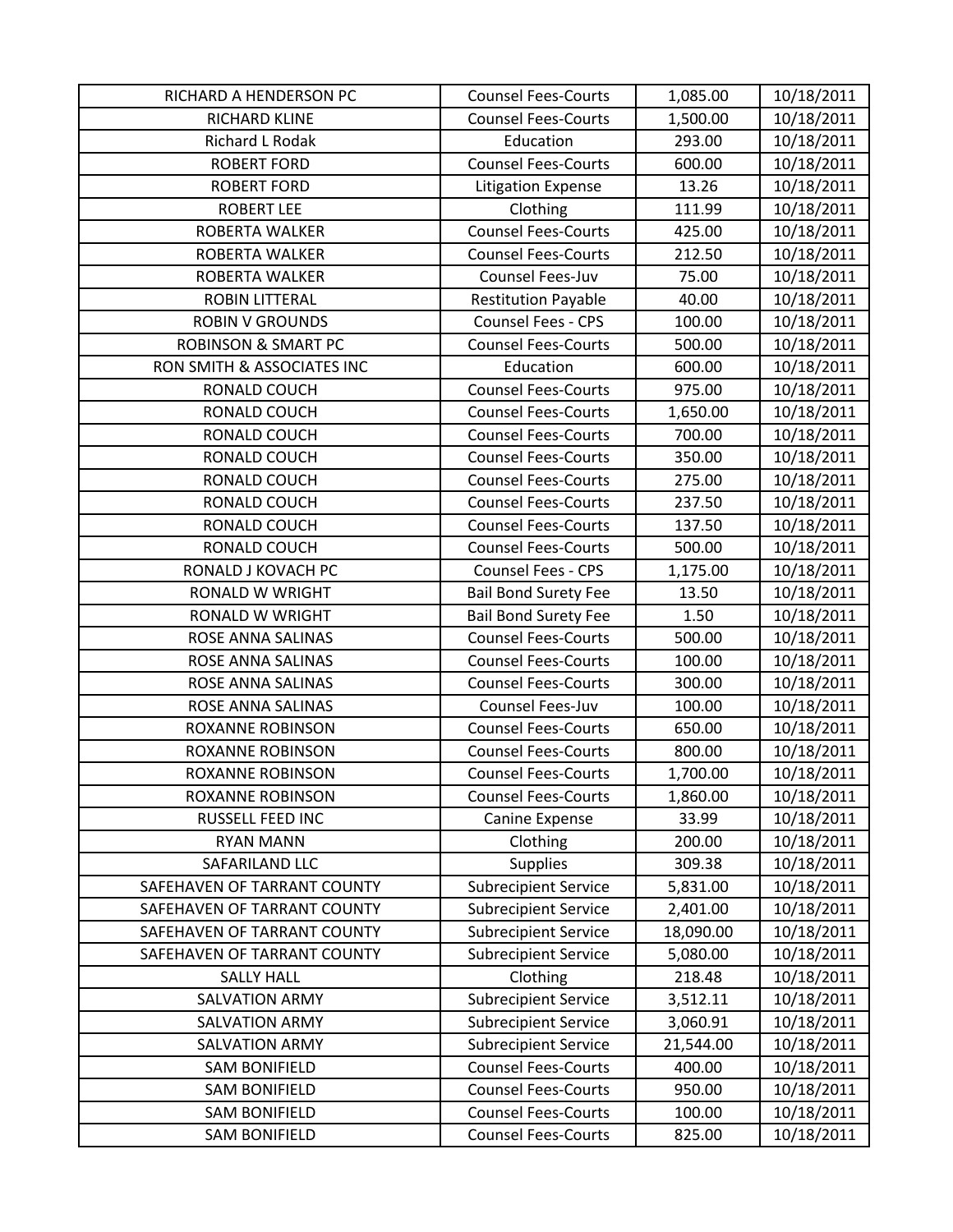| <b>SAMANTHA K HILL</b>                 | <b>Counsel Fees-Courts</b>  | 650.00    | 10/18/2011 |
|----------------------------------------|-----------------------------|-----------|------------|
| <b>SAMANTHA K HILL</b>                 | <b>Counsel Fees-Courts</b>  | 420.00    | 10/18/2011 |
| SAMUEL M SANCHEZ                       | <b>Counsel Fees - CPS</b>   | 100.00    | 10/18/2011 |
| SANDOVAL & ASSOCIATES                  | <b>Interpreter Fees</b>     | 260.00    | 10/18/2011 |
| SANJUANITA CARRINGTON                  | <b>Relative Assistance</b>  | 1,500.00  | 10/18/2011 |
| SANOFI PASTEUR INC                     | <b>Medical Supplies</b>     | 2,798.83  | 10/18/2011 |
| <b>SANOFI PASTEUR INC</b>              | <b>Medical Supplies</b>     | 1,680.00  | 10/18/2011 |
| SANTA FE ADOLESCENT SERVICES           | <b>Professional Service</b> | 7,500.00  | 10/18/2011 |
| SANTIAGO SALINAS                       | <b>Counsel Fees-Courts</b>  | 690.00    | 10/18/2011 |
| <b>SANTIAGO SALINAS</b>                | <b>Counsel Fees-Courts</b>  | 200.00    | 10/18/2011 |
| <b>SARAH DOANE</b>                     | Clothing                    | 200.00    | 10/18/2011 |
| SCHOOL HEALTH CORPORATION              | <b>Building Maintenance</b> | 366.11    | 10/18/2011 |
| <b>SHANNETTE LEWIS</b>                 | Clothing                    | 307.59    | 10/18/2011 |
| SHARP INTERNATIONAL COURT REPORTING    | Test/Civil Serv Exp         | 170.28    | 10/18/2011 |
| <b>SHAWN PASCHALL</b>                  | <b>Counsel Fees-Courts</b>  | 600.00    | 10/18/2011 |
| <b>SHAWN PASCHALL</b>                  | <b>Counsel Fees-Courts</b>  | 325.00    | 10/18/2011 |
| SHI GOVERNMENT SOLUTIONS               | <b>Supplies</b>             | 856.00    | 10/18/2011 |
| SHI GOVERNMENT SOLUTIONS               | <b>Computer Supplies</b>    | 640.00    | 10/18/2011 |
| SHI GOVERNMENT SOLUTIONS               | Software Maintenance        | 882.00    | 10/18/2011 |
| SHI GOVERNMENT SOLUTIONS               | Software Maintenance        | 616.00    | 10/18/2011 |
| SHI GOVERNMENT SOLUTIONS               | Non-Track Equipment         | 30,400.00 | 10/18/2011 |
| SHIPMAN COMPANIES LP                   | <b>Rental Assistance</b>    | 1,280.00  | 10/18/2011 |
| SIEMENS INDUSTRY INC                   | Lab Equip Mainten           | 413.00    | 10/18/2011 |
| SIEMENS INDUSTRY INC                   | Lab Equip Mainten           | 400.60    | 10/18/2011 |
| <b>SIGNTX SIGNS &amp; GRAPHICS INC</b> | <b>Building Maintenance</b> | 1,569.33  | 10/18/2011 |
| SILVER CREEK MATERIALS INC             | Supplies                    | 249.10    | 10/18/2011 |
| SIRCHIE FINGER PRINT LABORATORIES      | Parts and Supplies          | 20.25     | 10/18/2011 |
| SKYVUE MEMORIAL GARDENS                | <b>County Burials</b>       | 1,350.00  | 10/18/2011 |
| <b>SMITH TEMPORARIES INC</b>           | <b>Contract Labor</b>       | 642.88    | 10/18/2011 |
| <b>SMITH TEMPORARIES INC</b>           | Contract Labor              | 565.44    | 10/18/2011 |
| SOLUTION FOCUSED TRAINING INSTITUTE    | <b>Counseling Services</b>  | 440.00    | 10/18/2011 |
| SOUTHWASTE DISPOSAL LLC                | Kitchen Maintenance         | 400.00    | 10/18/2011 |
| SOUTHWASTE DISPOSAL LLC                | <b>Disposal Service</b>     | 1,320.00  | 10/18/2011 |
| SOUTHWEST ICE CREAM SPEC               | Food                        | 51.84     | 10/18/2011 |
| SOUTHWEST INTERNATIONAL TRUCKS INC     | Parts and Supplies          | 185.20    | 10/18/2011 |
| SOUTHWEST INTERNATIONAL TRUCKS INC     | Parts and Supplies          | 268.40    | 10/18/2011 |
| SOUTHWEST INTERNATIONAL TRUCKS INC     | Parts and Supplies          | 200.99    | 10/18/2011 |
| SOUTHWEST PLANNING & DESIGN INC        | <b>Professional Service</b> | 10,238.55 | 10/18/2011 |
| SPRINT NEXTEL                          | Pager / Blackberry          | 45.41     | 10/18/2011 |
| SPRINT NEXTEL                          | Pager / Blackberry          | 48.46     | 10/18/2011 |
| SPRINT NEXTEL                          | Telephone - Mobile          | 2.08      | 10/18/2011 |
| SPRINT NEXTEL                          | Telephone - Mobile          | 91.30     | 10/18/2011 |
| SPRINT NEXTEL                          | Telephone - Mobile          | $-21.97$  | 10/18/2011 |
| SPRINT NEXTEL                          | <b>Wireless Data Access</b> | 42.99     | 10/18/2011 |
| SPRINT NEXTEL                          | Pager / Blackberry          | $-147.78$ | 10/18/2011 |
| SPRINT NEXTEL                          | Pager / Blackberry          | $-44.51$  | 10/18/2011 |
| SPRINT NEXTEL                          | Pager / Blackberry          | $-0.20$   | 10/18/2011 |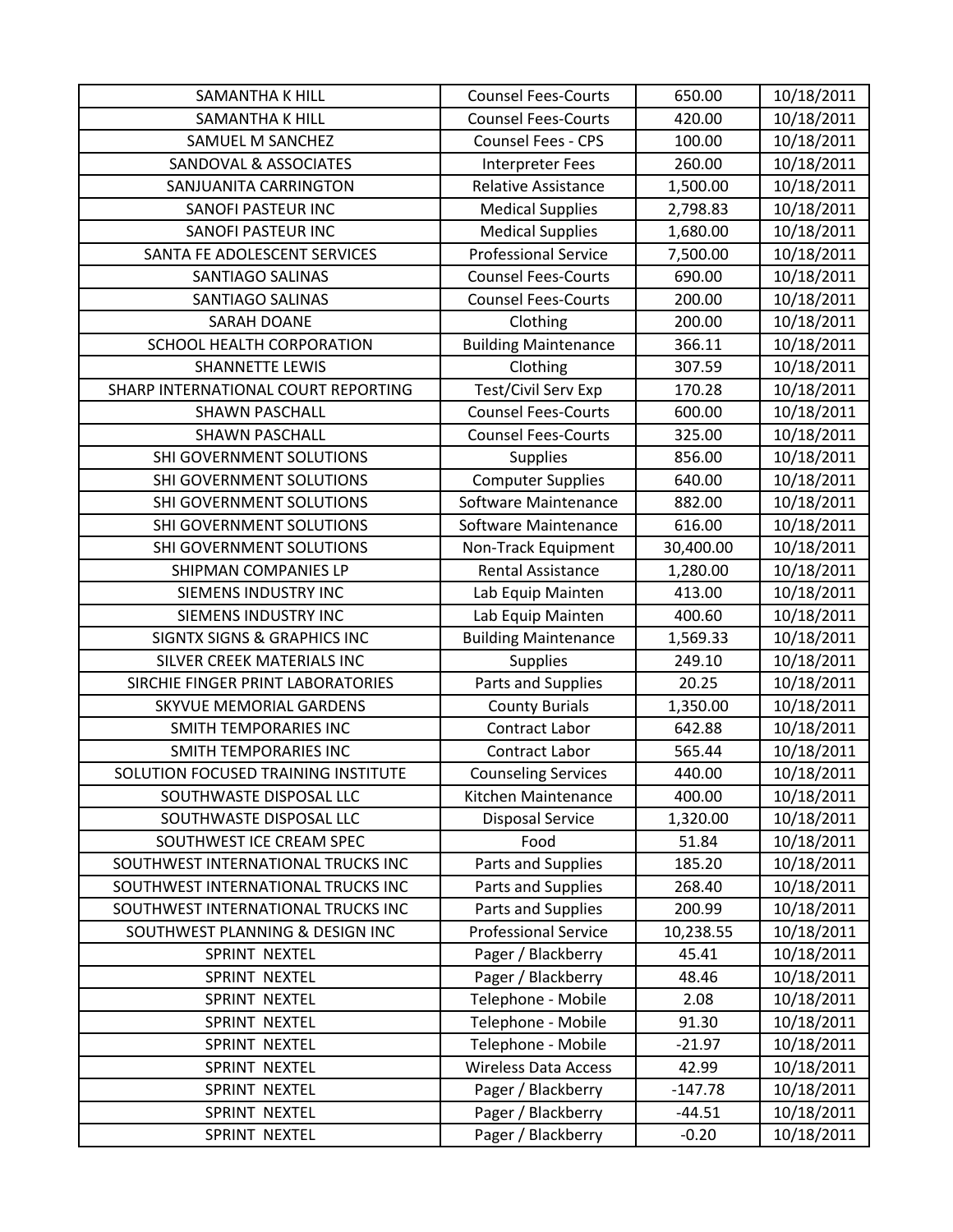| SPRINT NEXTEL                   | Pager / Blackberry          | $-0.20$   | 10/18/2011 |
|---------------------------------|-----------------------------|-----------|------------|
| SPRINT NEXTEL                   | Pager / Blackberry          | 0.63      | 10/18/2011 |
| <b>SSAJ GROUP INC</b>           | <b>Building Maintenance</b> | 1,519.00  | 10/18/2011 |
| STABILE/WINN INC                | Non-Track Const/Bldg        | 56,415.46 | 10/18/2011 |
| STABILE/WINN INC                | Non-Track Const/Bldg        | 62,033.85 | 10/18/2011 |
| STANDARD INSURANCE COMPANY      | Long Term Disability        | 41,329.83 | 10/18/2011 |
| STANDARD REGISTER COMPANY       | Capital Outlay-Compu        | 9,904.00  | 10/18/2011 |
| STANDARD REGISTER COMPANY       | Non-Track Equipment         | 517.00    | 10/18/2011 |
| STANDARD REGISTER COMPANY       | Non-Track Equipment         | 819.00    | 10/18/2011 |
| <b>STAPLES ADVANTAGE</b>        | <b>Supplies</b>             | 2.14      | 10/18/2011 |
| <b>STAPLES ADVANTAGE</b>        | <b>Supplies</b>             | 204.24    | 10/18/2011 |
| <b>STAPLES ADVANTAGE</b>        | Supplies                    | 95.16     | 10/18/2011 |
| <b>STAPLES ADVANTAGE</b>        | Supplies                    | 5.20      | 10/18/2011 |
| <b>STAPLES ADVANTAGE</b>        | Supplies                    | 157.40    | 10/18/2011 |
| <b>STAPLES ADVANTAGE</b>        | <b>Supplies</b>             | 76.00     | 10/18/2011 |
| <b>STAPLES ADVANTAGE</b>        | <b>Supplies</b>             | 44.74     | 10/18/2011 |
| <b>STAPLES ADVANTAGE</b>        | <b>Supplies</b>             | 80.74     | 10/18/2011 |
| <b>STAPLES ADVANTAGE</b>        | Supplies                    | 203.65    | 10/18/2011 |
| <b>STAPLES ADVANTAGE</b>        | <b>Supplies</b>             | 246.50    | 10/18/2011 |
| <b>STAPLES ADVANTAGE</b>        | <b>Supplies</b>             | 38.62     | 10/18/2011 |
| <b>STAPLES ADVANTAGE</b>        | <b>Supplies</b>             | 23.10     | 10/18/2011 |
| STAPLES ADVANTAGE               | <b>Supplies</b>             | 249.90    | 10/18/2011 |
| <b>STAPLES ADVANTAGE</b>        | <b>Supplies</b>             | 257.36    | 10/18/2011 |
| <b>STAPLES ADVANTAGE</b>        | <b>Supplies</b>             | 64.08     | 10/18/2011 |
| <b>STAPLES ADVANTAGE</b>        | <b>Supplies</b>             | 769.28    | 10/18/2011 |
| <b>STAPLES ADVANTAGE</b>        | Supplies                    | 24.49     | 10/18/2011 |
| <b>STAPLES ADVANTAGE</b>        | <b>Supplies</b>             | 377.64    | 10/18/2011 |
| <b>STAPLES ADVANTAGE</b>        | Supplies                    | 3.05      | 10/18/2011 |
| <b>STAPLES ADVANTAGE</b>        | <b>Supplies</b>             | 53.28     | 10/18/2011 |
| <b>STAPLES ADVANTAGE</b>        | Supplies                    | 1,187.24  | 10/18/2011 |
| <b>STAPLES ADVANTAGE</b>        | <b>Supplies</b>             | 34.92     | 10/18/2011 |
| <b>STAPLES ADVANTAGE</b>        | <b>Supplies</b>             | 41.49     | 10/18/2011 |
| <b>STAPLES ADVANTAGE</b>        | <b>Supplies</b>             | 141.94    | 10/18/2011 |
| <b>STAPLES ADVANTAGE</b>        | <b>Supplies</b>             | 57.67     | 10/18/2011 |
| <b>STAPLES ADVANTAGE</b>        | <b>Supplies</b>             | 181.00    | 10/18/2011 |
| <b>STATON &amp; TAYLOR PC</b>   | <b>Counsel Fees-Courts</b>  | 3,650.00  | 10/18/2011 |
| <b>STATON &amp; TAYLOR PC</b>   | <b>Counsel Fees-Courts</b>  | 175.00    | 10/18/2011 |
| <b>STATON &amp; TAYLOR PC</b>   | <b>Counsel Fees-Courts</b>  | 400.00    | 10/18/2011 |
| <b>STEELE &amp; FREEMAN INC</b> | <b>Restitution Payable</b>  | 25.00     | 10/18/2011 |
| STEPHANI R JOHNSON              | Counsel Fees - CPS          | 100.00    | 10/18/2011 |
| <b>STEPHANIE GONZALEZ</b>       | <b>Counsel Fees-Courts</b>  | 750.00    | 10/18/2011 |
| <b>STEPHANIE GONZALEZ</b>       | <b>Counsel Fees-Courts</b>  | 3,200.00  | 10/18/2011 |
| <b>STEPHANIE GONZALEZ</b>       | <b>Counsel Fees-Courts</b>  | 1,100.00  | 10/18/2011 |
| <b>STEPHANIE PATTEN</b>         | <b>Counsel Fees-Courts</b>  | 300.00    | 10/18/2011 |
| <b>STEPHANIE PATTEN</b>         | Counsel Fees-Juv            | 200.00    | 10/18/2011 |
| STEPHEN D HANDY PLLC            | <b>Counsel Fees-Courts</b>  | 125.00    | 10/18/2011 |
| STEPHEN D HANDY PLLC            | <b>Counsel Fees-Courts</b>  | 100.00    | 10/18/2011 |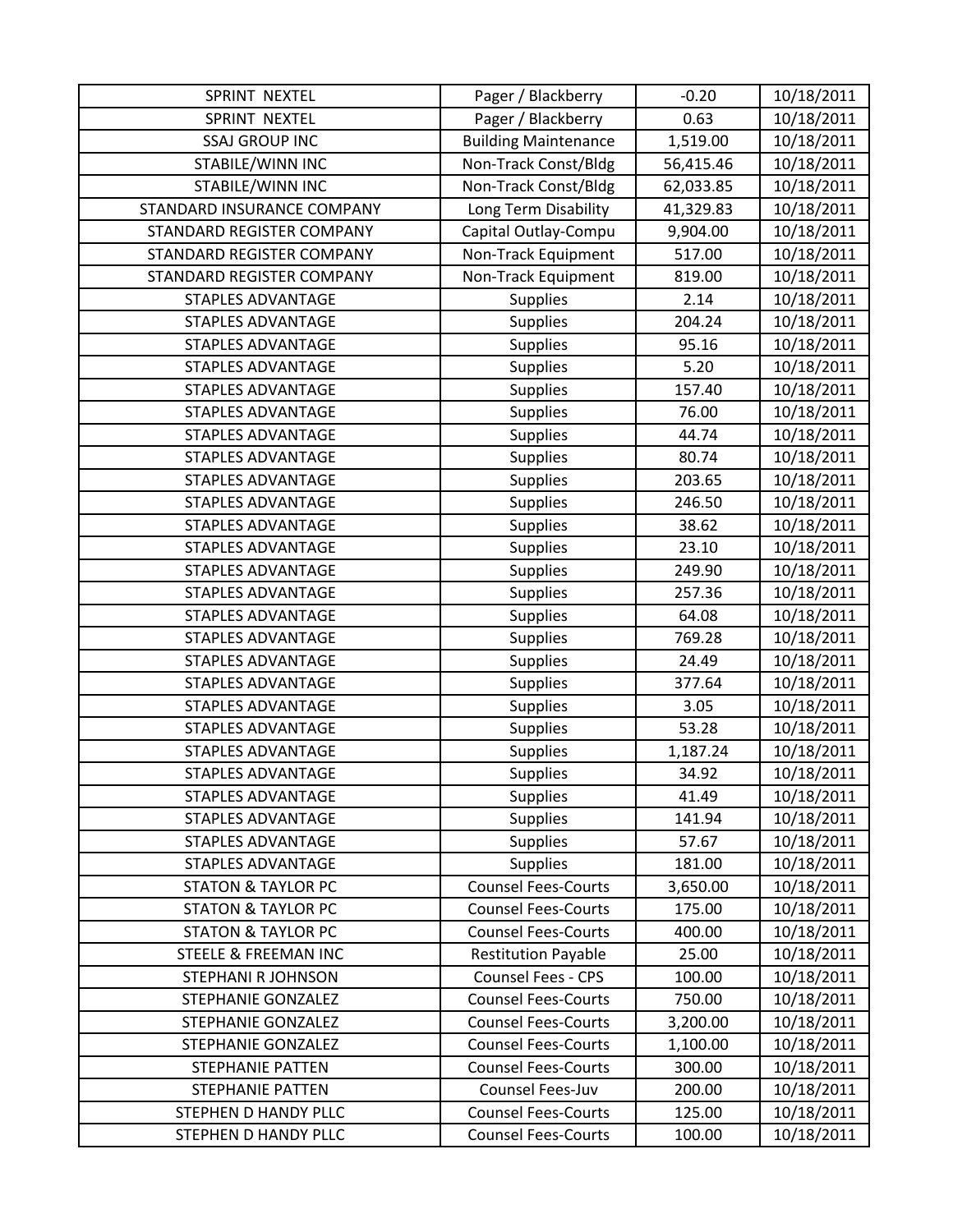| Stephen R Turner                    | Travel                      | 737.00    | 10/18/2011 |
|-------------------------------------|-----------------------------|-----------|------------|
| <b>SUMMIT CONSULTANTS</b>           | <b>Professional Service</b> | 2,000.00  | 10/18/2011 |
| <b>SUNDOWN RANCH INC</b>            | <b>Residential Servc</b>    | 6,636.00  | 10/18/2011 |
| <b>SWN COMMUNICATIONS INC</b>       | Subscriptions               | 4,625.00  | 10/18/2011 |
| TACTICAL SYSTEMS NETWORK LLC        | Investigative               | 1,448.50  | 10/18/2011 |
| <b>TAN THAN</b>                     | <b>Interpreter Fees</b>     | 450.00    | 10/18/2011 |
| <b>TARGET BANK</b>                  | <b>Supplies</b>             | 77.28     | 10/18/2011 |
| <b>TARGET BANK</b>                  | <b>Supplies</b>             | 717.14    | 10/18/2011 |
| TARRANT CO SAMARITAN HOUSE INC      | <b>Subrecipient Service</b> | 19,049.87 | 10/18/2011 |
| TARRANT CO SAMARITAN HOUSE INC      | <b>Subrecipient Service</b> | 16,088.70 | 10/18/2011 |
| TARRANT CO SAMARITAN HOUSE INC      | <b>Subrecipient Service</b> | 14,554.79 | 10/18/2011 |
| <b>TARRANT COUNTY ACCESS</b>        | <b>Professional Service</b> | 20.15     | 10/18/2011 |
| TARRANT COUNTY AUTO THEFT TASK      | <b>Confidential Funds</b>   | 2,000.00  | 10/18/2011 |
| <b>TARRANT COUNTY CHALLENGE INC</b> | <b>Professional Service</b> | 14,813.91 | 10/18/2011 |
| <b>TARRANT COUNTY COLLEGE-NE</b>    | <b>Meeting Expenses</b>     | 50.00     | 10/18/2011 |
| <b>TARRANT COUNTY COLLEGE-NE</b>    | <b>Meeting Expenses</b>     | 50.00     | 10/18/2011 |
| TARRANT COUNTY DISTRICT ATTORNEY    | <b>Counsel Fees-Courts</b>  | 625.00    | 10/18/2011 |
| TARRANT COUNTY DISTRICT ATTORNEY    | <b>Counsel Fees-Courts</b>  | 800.00    | 10/18/2011 |
| TARRANT COUNTY DISTRICT ATTORNEY    | <b>Counsel Fees-Courts</b>  | 275.00    | 10/18/2011 |
| TARRANT COUNTY DISTRICT ATTORNEY    | <b>Counsel Fees-Courts</b>  | 175.00    | 10/18/2011 |
| TARRANT COUNTY DISTRICT ATTORNEY    | <b>Counsel Fees-Courts</b>  | 350.00    | 10/18/2011 |
| TARRANT COUNTY HOSPITAL DISTRICT    | <b>Subrecipient Service</b> | 4,300.97  | 10/18/2011 |
| TARRANT COUNTY HOSPITAL DISTRICT    | <b>Subrecipient Service</b> | 12,218.19 | 10/18/2011 |
| TARRANT COUNTY HOSPITAL DISTRICT    | <b>Subrecipient Service</b> | 31,621.01 | 10/18/2011 |
| TARRANT COUNTY HOSPITAL DISTRICT    | <b>Subrecipient Service</b> | 359.60    | 10/18/2011 |
| TARRANT COUNTY HOSPITAL DISTRICT    | <b>Subrecipient Service</b> | 4,962.94  | 10/18/2011 |
| <b>TARRANT COUNTY SHERIFF</b>       | Travel                      | 886.66    | 10/18/2011 |
| TARRANT REGIONAL TRANSPORTATION     | Dues                        | 15,000.00 | 10/18/2011 |
| <b>TAWANNA L SMITH</b>              | <b>Utility Allowance</b>    | 231.00    | 10/18/2011 |
| TDCAA-TEXAS DISTRICT & COUNTY       | Law Books                   | 260.00    | 10/18/2011 |
| TDI FLEET SERVICES                  | Central Garage Inv          | 3.48      | 10/18/2011 |
| TDI FLEET SERVICES                  | Central Garage Inv          | 25.00     | 10/18/2011 |
| <b>TEKSYSTEMS INC</b>               | <b>Professional Service</b> | 1,927.80  | 10/18/2011 |
| <b>TERRI MOORE</b>                  | <b>Counsel Fees-Courts</b>  | 850.00    | 10/18/2011 |
| <b>TEXAS ASSOCIATION OF</b>         | Education                   | 325.00    | 10/18/2011 |
| TEXAS COMM ON FIRE PROTECTION       | Dues                        | 255.00    | 10/18/2011 |
| <b>TEXAS CONFERENCE OF</b>          | Education                   | 105.00    | 10/18/2011 |
| TEXAS DEPT OF STATE HEALTH LOCKBOX  | Non-Track Const/Bldg        | 402.00    | 10/18/2011 |
| TEXAS DEPT OF STATE HEALTH LOCKBOX  | State Right of Way          | 57.00     | 10/18/2011 |
| TEXAS DEPT OF STATE HEALTH LOCKBOX  | <b>Building Maintenance</b> | 57.00     | 10/18/2011 |
| TEXAS FIRE PROTECTION SPECL'ST      | <b>Building Maintenance</b> | 969.00    | 10/18/2011 |
| TEXAS FIRE PROTECTION SPECL'ST      | <b>Building Maintenance</b> | 600.00    | 10/18/2011 |
| TEXAS FURNITURE SOURCE INC          | Non-Track Equipment         | 879.60    | 10/18/2011 |
| TEXAS JUVENILE PROBATION COMM       | Education                   | 175.00    | 10/18/2011 |
| <b>TEXAS PARKS AND WILDLIFE</b>     | Trust - JP 8                | 229.50    | 10/18/2011 |
| TEXAS PUBLIC HEALTH ASSOCIATION-THP | Education                   | 150.00    | 10/18/2011 |
| TEXAS PUBLIC HEALTH ASSOCIATION-THP | Education                   | 150.00    | 10/18/2011 |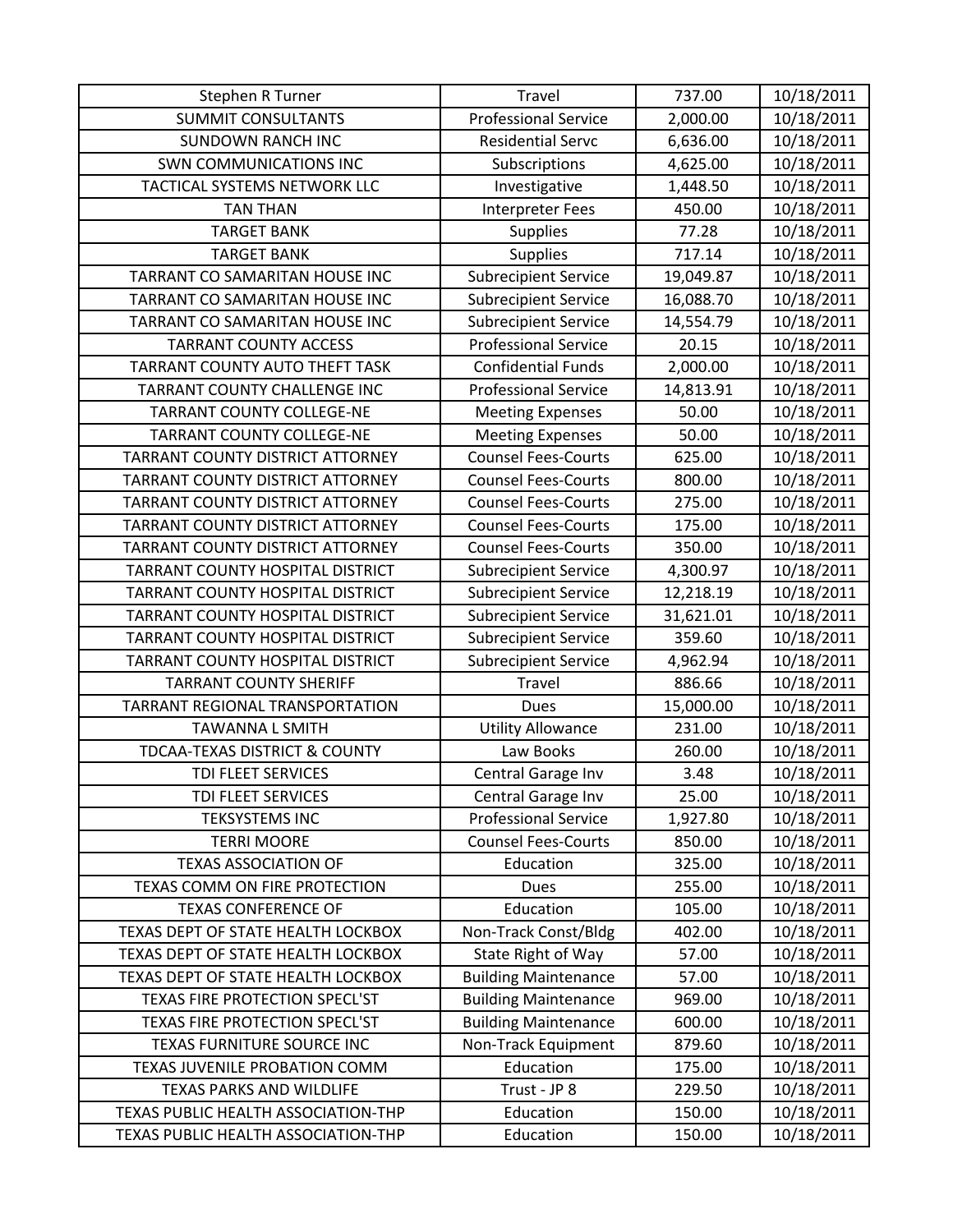| TEXAS PUBLIC HEALTH ASSOCIATION-THP | Education                   | 150.00    | 10/18/2011 |
|-------------------------------------|-----------------------------|-----------|------------|
| <b>TEXAS REHAB GROUP LLC</b>        | Rehab/Preserve Act          | 1,440.00  | 10/18/2011 |
| <b>TEXAS REHAB GROUP LLC</b>        | Rehab/Preserve Act          | 16,900.00 | 10/18/2011 |
| <b>TEXAS STATE UNIVERSITY</b>       | Education                   | 100.00    | 10/18/2011 |
| <b>TEXAS STATE UNIVERSITY</b>       | Education                   | 100.00    | 10/18/2011 |
| <b>TEXAS STATE UNIVERSITY</b>       | Education                   | 100.00    | 10/18/2011 |
| <b>TEXAS STATE UNIVERSITY</b>       | Education                   | 100.00    | 10/18/2011 |
| <b>TEXAS STATE UNIVERSITY</b>       | Education                   | 100.00    | 10/18/2011 |
| <b>TEXAS STATE UNIVERSITY</b>       | Education                   | 100.00    | 10/18/2011 |
| <b>TEXAS STATE UNIVERSITY</b>       | Education                   | 100.00    | 10/18/2011 |
| <b>TEXAS STATE UNIVERSITY</b>       | Education                   | 100.00    | 10/18/2011 |
| <b>TEXAS STATE UNIVERSITY</b>       | Education                   | 100.00    | 10/18/2011 |
| <b>TEXAS STATE UNIVERSITY</b>       | Education                   | 100.00    | 10/18/2011 |
| <b>TEXAS STATE UNIVERSITY</b>       | Education                   | 100.00    | 10/18/2011 |
| <b>TEXAS STATE UNIVERSITY</b>       | Education                   | 100.00    | 10/18/2011 |
| <b>TEXAS STATE UNIVERSITY</b>       | Education                   | 100.00    | 10/18/2011 |
| <b>TEXAS STATE UNIVERSITY</b>       | Education                   | 100.00    | 10/18/2011 |
| <b>TEXAS STATE UNIVERSITY</b>       | Education                   | 100.00    | 10/18/2011 |
| <b>TEXAS TOLLWAYS</b>               | Vehicle Maintenance         | 2.80      | 10/18/2011 |
| TEXAS WORKFORCE COMMISSION(320)     | Subscriptions               | 375.00    | 10/18/2011 |
| THE CARLYLE APARTMENTS              | <b>Rental Assistance</b>    | 630.00    | 10/18/2011 |
| THE CARROLL LAW FIRM PC             | <b>Counsel Fees - CPS</b>   | 100.00    | 10/18/2011 |
| THE CENTER FOR SUCCESS & INDEPENDEN | <b>Residential Servc</b>    | 22,120.00 | 10/18/2011 |
| THE DECKER LAW FIRM PC              | <b>Counsel Fees - CPS</b>   | 480.00    | 10/18/2011 |
| THE DECKER LAW FIRM PC              | <b>Counsel Fees - CPS</b>   | 100.00    | 10/18/2011 |
| THE HUSTON FIRM PC                  | <b>Counsel Fees-Courts</b>  | 300.00    | 10/18/2011 |
| THE HUSTON FIRM PC                  | <b>Counsel Fees-Courts</b>  | 450.00    | 10/18/2011 |
| THE HUSTON FIRM PC                  | <b>Counsel Fees-Courts</b>  | 437.50    | 10/18/2011 |
| THE LAW FIRM OF DAVID C JONES       | <b>Counsel Fees-Courts</b>  | 425.00    | 10/18/2011 |
| THE LAW FIRM OF DAVID C JONES       | <b>Counsel Fees-Courts</b>  | 907.00    | 10/18/2011 |
| THE LAW FIRM OF DAVID C JONES       | <b>Counsel Fees-Courts</b>  | 80.00     | 10/18/2011 |
| THE LAW OFFICE OF ANGELA DOSKOCIL   | Cnsl Fees-Fam Drg Ct        | 100.00    | 10/18/2011 |
| THE LAW OFFICE OF ANGELA DOSKOCIL   | Counsel Fees-Probate        | 400.00    | 10/18/2011 |
| THE LAW OFFICE OF ANTOINETTE BONE   | <b>Counsel Fees-Probate</b> | 400.00    | 10/18/2011 |
| THE MULHOLLAND CO                   | <b>Supplies</b>             | 121.50    | 10/18/2011 |
| THE MULHOLLAND CO                   | <b>Supplies</b>             | 3.00      | 10/18/2011 |
| THE SPOKEN WORD LLC                 | Interpreter Fees            | 100.00    | 10/18/2011 |
| THE SPOKEN WORD LLC                 | Interpreter Fees            | 175.00    | 10/18/2011 |
| THE SPOKEN WORD LLC                 | Interpreter Fees            | 660.00    | 10/18/2011 |
| THE SPOKEN WORD LLC                 | Interpreter Fees            | 420.00    | 10/18/2011 |
| <b>THERESSA NEWLIN</b>              | Clothing                    | 418.74    | 10/18/2011 |
| THERMO ELECTRON NORTH AMERICA LLC   | Lab Equip Mainten           | 8,277.00  | 10/18/2011 |
| THOMPSON PUBLISHING GROUP           | Law Books                   | 438.50    | 10/18/2011 |
| <b>THYSSENKRUPP ELEVATOR</b>        | <b>Elevator Maintenance</b> | 522.87    | 10/18/2011 |
| <b>THYSSENKRUPP ELEVATOR</b>        | <b>Elevator Maintenance</b> | 2,456.08  | 10/18/2011 |
| <b>THYSSENKRUPP ELEVATOR</b>        | <b>Elevator Maintenance</b> | 872.52    | 10/18/2011 |
| TIC EXPRESS LLC                     | <b>Supplies</b>             | 49.13     | 10/18/2011 |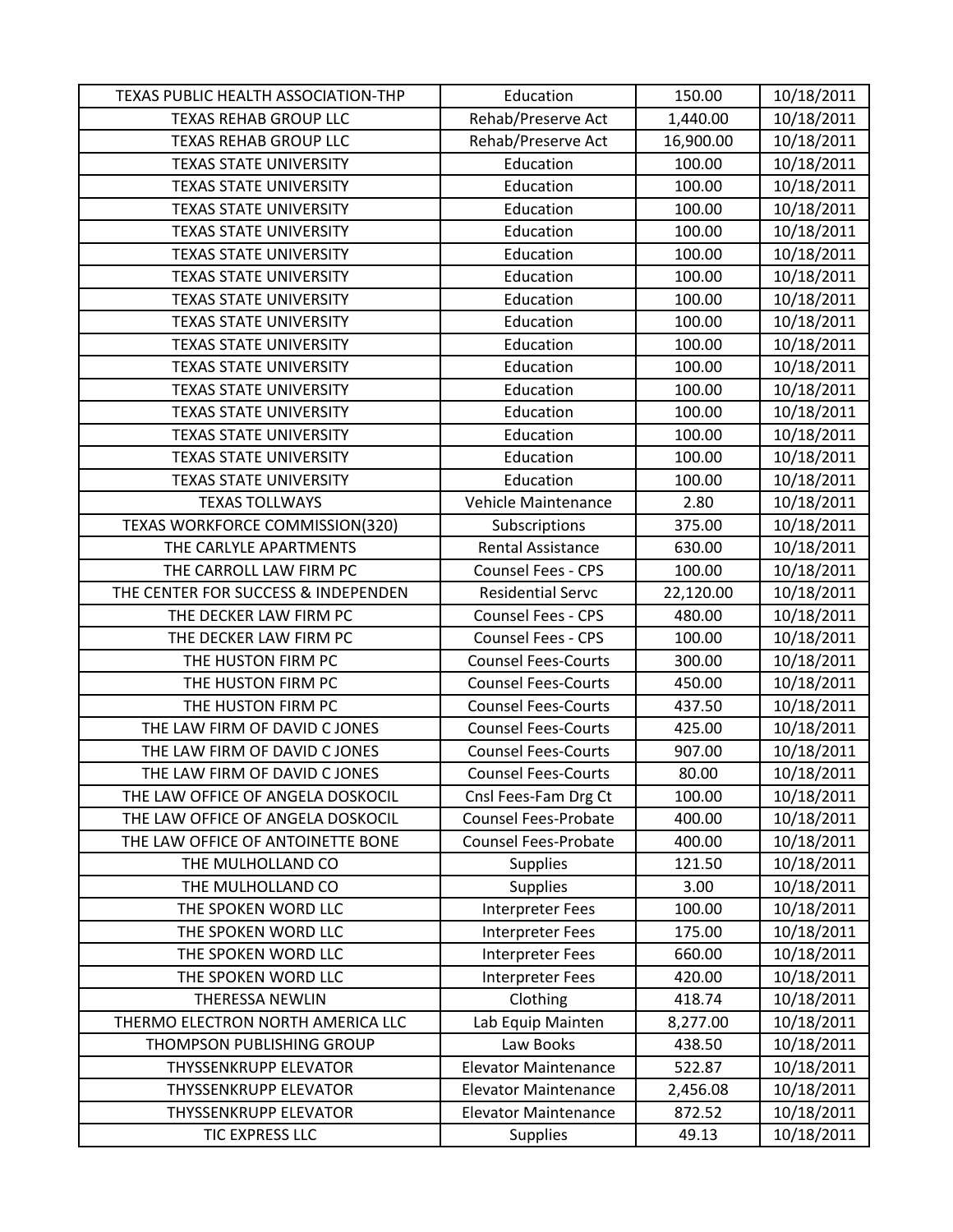| <b>TIC EXPRESS LLC</b>              | <b>Supplies</b>             | 155.09   | 10/18/2011 |
|-------------------------------------|-----------------------------|----------|------------|
| TIC EXPRESS LLC                     | Supplies                    | 286.18   | 10/18/2011 |
| <b>TIJUANA MITCHELL</b>             | Clothing                    | 515.65   | 10/18/2011 |
| TLG CASA SERENA APARTMENTS LLC      | <b>Utility Assistance</b>   | 59.06    | 10/18/2011 |
| TLG CASA SERENA APARTMENTS LLC      | <b>Rental Assistance</b>    | 586.00   | 10/18/2011 |
| <b>TORANA HUNTER</b>                | Clothing                    | 117.82   | 10/18/2011 |
| <b>TRACIE KENAN</b>                 | <b>Counsel Fees-Courts</b>  | 900.00   | 10/18/2011 |
| <b>TRINA ALAO</b>                   | Clothing                    | 351.44   | 10/18/2011 |
| <b>TRIO COMMUNICATIONS</b>          | Radio Serv-Non Contr        | 800.00   | 10/18/2011 |
| <b>TRIPLENET PRICING LLC</b>        | <b>Supplies</b>             | 112.00   | 10/18/2011 |
| TRIPLENET PRICING LLC               | <b>Supplies</b>             | 131.60   | 10/18/2011 |
| TRIPLENET PRICING LLC               | <b>Supplies</b>             | 243.90   | 10/18/2011 |
| TRIPLENET PRICING LLC               | <b>Supplies</b>             | 127.30   | 10/18/2011 |
| TRIPLENET PRICING LLC               | Supplies                    | 293.91   | 10/18/2011 |
| TRIPLENET PRICING LLC               | <b>Supplies</b>             | 121.50   | 10/18/2011 |
| TRIPLENET PRICING LLC               | <b>Supplies</b>             | 108.20   | 10/18/2011 |
| <b>TRIPLENET PRICING LLC</b>        | <b>Supplies</b>             | 121.95   | 10/18/2011 |
| <b>TRIPLENET PRICING LLC</b>        | Supplies                    | 302.90   | 10/18/2011 |
| <b>TRIPLENET PRICING LLC</b>        | <b>Computer Supplies</b>    | 228.40   | 10/18/2011 |
| <b>TRIPLENET PRICING LLC</b>        | <b>Supplies</b>             | 58.00    | 10/18/2011 |
| TRIPLENET PRICING LLC               | <b>Supplies</b>             | 112.00   | 10/18/2011 |
| TRUGREEN CHEMLAWN                   | Landscaping Expense         | 99.00    | 10/18/2011 |
| TRUGREEN CHEMLAWN                   | Landscaping Expense         | 261.00   | 10/18/2011 |
| TX COMMISSION ON ENVIRONMENTAL QUAL | Subscriptions               | 111.00   | 10/18/2011 |
| TXDMV-TX DEPT OF MOTOR VEHICLES     | Subscriptions               | 23.00    | 10/18/2011 |
| TXDMV-TX DEPT OF MOTOR VEHICLES     | Subscriptions               | 26.72    | 10/18/2011 |
| TXI OPERATIONS, LP (NT)             | <b>Cement and Concrete</b>  | 6,116.55 | 10/18/2011 |
| TXU ELECTRIC COMPANY                | <b>Utility Assistance</b>   | 557.02   | 10/18/2011 |
| TXU ELECTRIC COMPANY                | <b>Utility Assistance</b>   | 5,070.83 | 10/18/2011 |
| <b>U S POSTAL SERVICE</b>           | Postage                     | 2,599.00 | 10/18/2011 |
| <b>U S POSTMASTER</b>               | Postage                     | 1,100.00 | 10/18/2011 |
| UNIVERSITY OF N TX HEALTH SCIENCE   | <b>Professional Service</b> | 64.92    | 10/18/2011 |
| UNIVERSITY OF NORTH TEXAS HEALTH    | <b>Professional Service</b> | 257.50   | 10/18/2011 |
| UNTHSC-UNIVERSITY OF NORTH TX HEALT | Misc Payable                | 9.92     | 10/18/2011 |
| UPS/UNITED PARCEL SERVICE           | Postage                     | 50.11    | 10/18/2011 |
| UPS/UNITED PARCEL SERVICE           | Postage                     | 194.79   | 10/18/2011 |
| <b>UPS/UNITED PARCEL SERVICE</b>    | Postage                     | 14.71    | 10/18/2011 |
| US DOSIMETRY TECHNOLOGY INC         | Lab Equip Mainten           | 339.45   | 10/18/2011 |
| VANESSA M JORDAN                    | <b>Counsel Fees-Courts</b>  | 200.00   | 10/18/2011 |
| <b>VENDING NUT COMPANY</b>          | Food                        | 265.25   | 10/18/2011 |
| <b>VICKI BETTIS</b>                 | <b>Relative Assistance</b>  | 300.00   | 10/18/2011 |
| <b>VICKI E WILEY</b>                | <b>Counsel Fees - CPS</b>   | 100.00   | 10/18/2011 |
| <b>VICTOR NAVAREZ</b>               | Clothing                    | 259.77   | 10/18/2011 |
| <b>VIRGINIA CARTER</b>              | Counsel Fees-Juv            | 600.00   | 10/18/2011 |
| <b>VOLUNTEERS OF AMERICA</b>        | <b>Subrecipient Service</b> | 3,325.43 | 10/18/2011 |
| VULCAN ALUMINUM, VULCAN SIGNS       | Sign Shop Inventory         | 93.00    | 10/18/2011 |
| WALDEN'S                            | <b>Building Maintenance</b> | 430.83   | 10/18/2011 |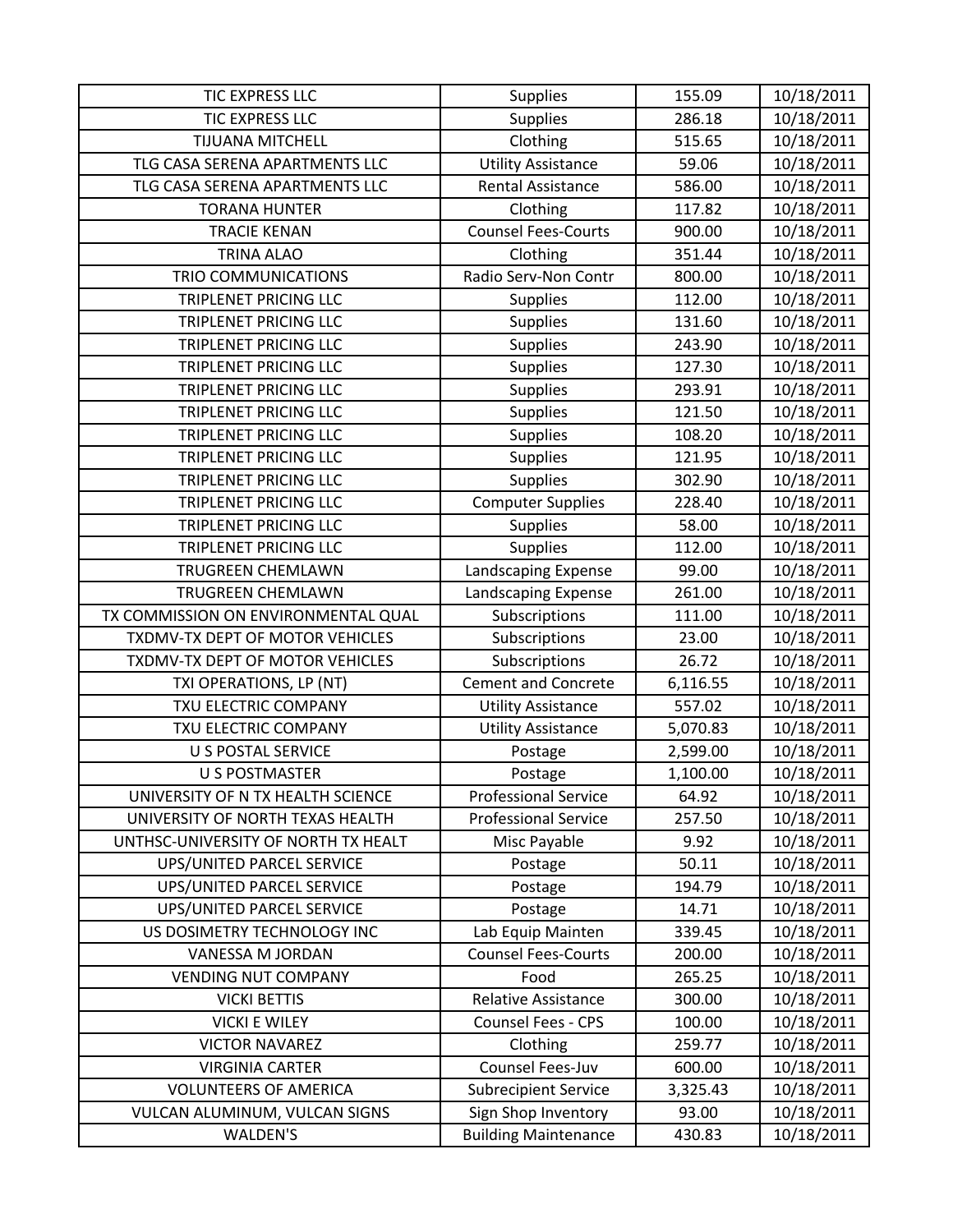| WALMART #1801                       | Food/Hygiene Assist        | 15.00     | 10/18/2011 |
|-------------------------------------|----------------------------|-----------|------------|
| <b>WALT A CLEVELAND</b>             | <b>Counsel Fees-Courts</b> | 900.00    | 10/18/2011 |
| WALT A CLEVELAND                    | <b>Counsel Fees-Courts</b> | 100.00    | 10/18/2011 |
| <b>WALT A CLEVELAND</b>             | Counsel Fees-Juv           | 100.00    | 10/18/2011 |
| WALT A CLEVELAND                    | <b>Counsel Fees-Courts</b> | 400.00    | 10/18/2011 |
| <b>WALT A CLEVELAND</b>             | Counsel Fees-Juv           | 200.00    | 10/18/2011 |
| <b>WARES GIANT TIRE SERVICE LLC</b> | <b>Tires and Tubes</b>     | 134.00    | 10/18/2011 |
| <b>WARREN ST JOHN</b>               | <b>Counsel Fees-Courts</b> | 600.00    | 10/18/2011 |
| <b>WARREN ST JOHN</b>               | <b>Counsel Fees-Courts</b> | 400.00    | 10/18/2011 |
| <b>WARREN ST JOHN</b>               | <b>Counsel Fees-Courts</b> | 300.00    | 10/18/2011 |
| <b>WARREN ST JOHN</b>               | <b>Counsel Fees-Courts</b> | 1,150.00  | 10/18/2011 |
| <b>WEST GROUP</b>                   | Law Books                  | 4,644.04  | 10/18/2011 |
| <b>WEST GROUP</b>                   | Law Books                  | 464.36    | 10/18/2011 |
| WEST SIDE LANDFILL WM               | <b>Disposal Service</b>    | 163.23    | 10/18/2011 |
| <b>WESTERN-BRW PAPER CO INC</b>     | <b>Graphics Inventory</b>  | 2,265.00  | 10/18/2011 |
| <b>WESTERN-BRW PAPER CO INC</b>     | <b>Supplies</b>            | 365.00    | 10/18/2011 |
| WESTERN-BRW PAPER CO INC            | <b>Supplies</b>            | 182.50    | 10/18/2011 |
| <b>WESTERN-BRW PAPER CO INC</b>     | <b>Supplies</b>            | 14.50     | 10/18/2011 |
| <b>WESTERN-BRW PAPER CO INC</b>     | Supplies                   | 14.50     | 10/18/2011 |
| WESTERN-BRW PAPER CO INC            | <b>Supplies</b>            | 130.50    | 10/18/2011 |
| <b>WESTERN-BRW PAPER CO INC</b>     | <b>Supplies</b>            | 130.50    | 10/18/2011 |
| WESTERN-BRW PAPER CO INC            | <b>Supplies</b>            | 1,971.00  | 10/18/2011 |
| <b>WESTERN-BRW PAPER CO INC</b>     | Supplies                   | 1,971.00  | 10/18/2011 |
| <b>WESTERN-BRW PAPER CO INC</b>     | <b>Supplies</b>            | 182.50    | 10/18/2011 |
| <b>WESTERN-BRW PAPER CO INC</b>     | Sheriff Inventory          | 2,920.00  | 10/18/2011 |
| WESTERN-BRW PAPER CO INC            | <b>Supplies</b>            | 1,460.00  | 10/18/2011 |
| WESTERN-BRW PAPER CO INC            | <b>Supplies</b>            | 219.00    | 10/18/2011 |
| WESTERN-BRW PAPER CO INC            | <b>Supplies</b>            | 2,920.00  | 10/18/2011 |
| WESTERN-BRW PAPER CO INC            | <b>Supplies</b>            | 435.00    | 10/18/2011 |
| WHITE SETTLEMENT POLICE DEPT        | <b>Drug Seizures</b>       | 327.50    | 10/18/2011 |
| WHITE SETTLEMENT POLICE DEPT        | Drug Seizure Int           | 0.30      | 10/18/2011 |
| <b>WILLIAM BARRY NORMAN</b>         | Psych Exam/Testimony       | 100.00    | 10/18/2011 |
| <b>WILLIAM BARRY NORMAN</b>         | Psych Exam/Testimony       | 800.00    | 10/18/2011 |
| <b>WILLIAM BARRY NORMAN</b>         | Psych Exam/Testimony       | 400.00    | 10/18/2011 |
| <b>WILLIAM BRIAN GOZA</b>           | <b>Counsel Fees-Courts</b> | 1,100.00  | 10/18/2011 |
| <b>WILLIAM BRIAN GOZA</b>           | <b>Counsel Fees-Courts</b> | 100.00    | 10/18/2011 |
| <b>WILLIAM BRIAN GOZA</b>           | <b>Counsel Fees-Courts</b> | 100.00    | 10/18/2011 |
| WILLIAM H BILL RAY PC               | <b>Counsel Fees-Courts</b> | 300.00    | 10/18/2011 |
| WILLIAM H BILL RAY PC               | <b>Counsel Fees-Courts</b> | 3,825.00  | 10/18/2011 |
| WILLIAM H BILL RAY PC               | <b>Counsel Fees-Courts</b> | 2,175.00  | 10/18/2011 |
| WILLIAM H BILL RAY PC               | <b>Counsel Fees-Courts</b> | 1,050.00  | 10/18/2011 |
| WILLIAM H BILL RAY PC               | Cnsl Fees-Crim Appls       | 13,594.75 | 10/18/2011 |
| WILLIAM H BILL RAY PC               | Cnsl Fees-Crim Appls       | 300.00    | 10/18/2011 |
| WILLIAM H BILL RAY PC               | <b>Counsel Fees-Courts</b> | 100.00    | 10/18/2011 |
| WILLIAM MICHAEL HARBER JR           | <b>Counsel Fees-Courts</b> | 300.00    | 10/18/2011 |
| WILLIAM MICHAEL HARBER JR           | <b>Counsel Fees-Courts</b> | 100.00    | 10/18/2011 |
| <b>WILLIAM S HARRIS</b>             | <b>Counsel Fees-Courts</b> | 490.00    | 10/18/2011 |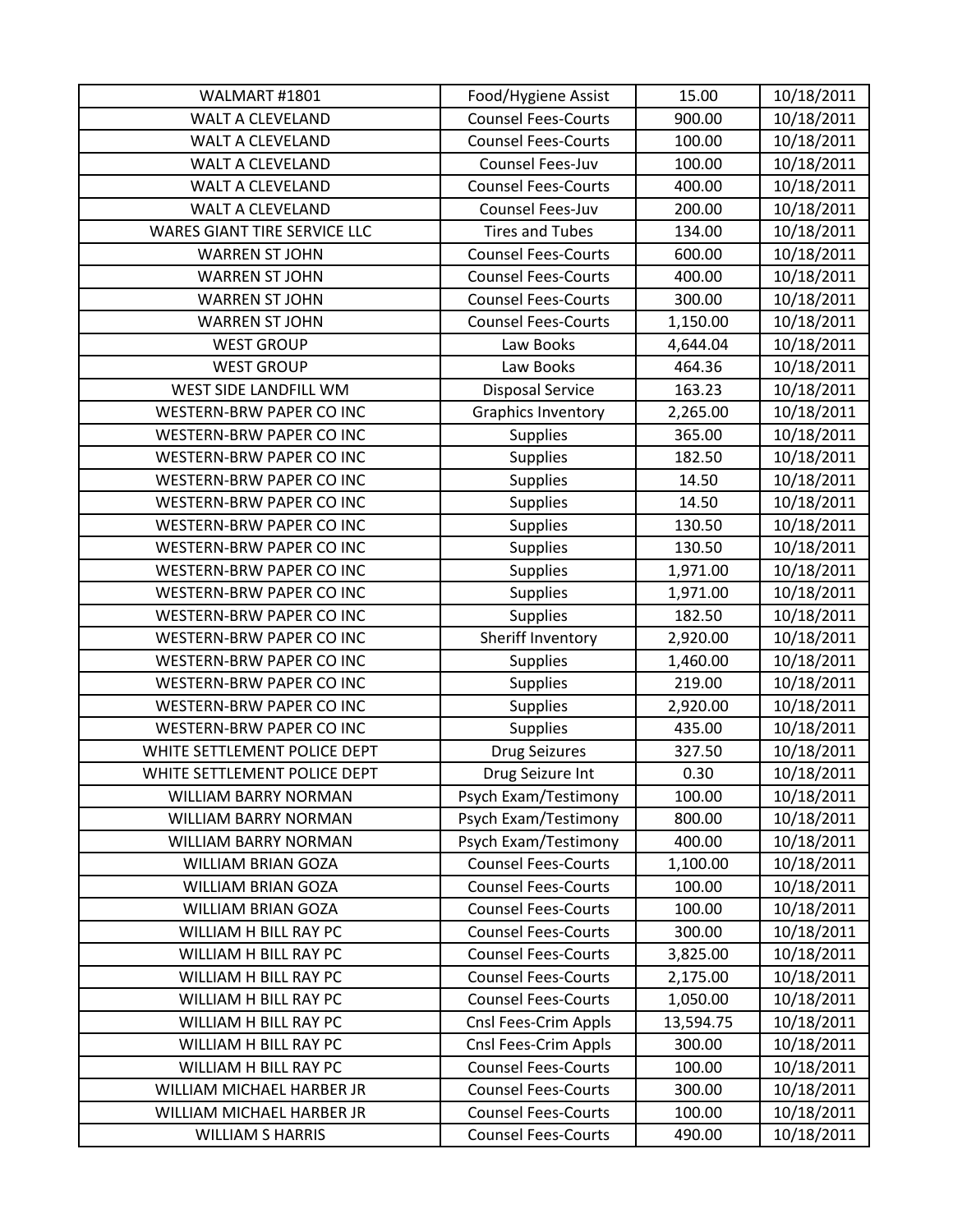| <b>WILLIAM S HARRIS</b>                  | Cnsl Fees-Crim Appls        | 2,730.00  | 10/18/2011 |
|------------------------------------------|-----------------------------|-----------|------------|
| <b>WOLTERS KLUWER LAW &amp; BUSINESS</b> | Law Books                   | 43.50     | 10/18/2011 |
| <b>WOLTERS KLUWER LAW &amp; BUSINESS</b> | Law Books                   | 647.20    | 10/18/2011 |
| WOMEN'S CENTER OF TARR CO INC            | Tuition C/room Train        | 150.00    | 10/18/2011 |
| WOMEN'S CENTER OF TARR CO INC            | Tuition C/room Train        | 75.00     | 10/18/2011 |
| WOMEN'S CENTER OF TARR CO INC            | Tuition C/room Train        | 75.00     | 10/18/2011 |
| WOMEN'S CENTER OF TARR CO INC            | Tuition C/room Train        | 450.00    | 10/18/2011 |
| WOOD & ASSOCIATES POLYGRAPH SERVICE      | <b>Professional Service</b> | 1,050.00  | 10/18/2011 |
| WOODARD BUILDING SUPPLY                  | <b>Building Maintenance</b> | 676.00    | 10/18/2011 |
| WOODWARD YOUTH CORPORATION               | <b>Residential Servc</b>    | 12,442.50 | 10/18/2011 |
| YELLOW CAB CO                            | Transportation              | 210.40    | 10/18/2011 |
| YOLANDA BAILEY                           | Clothing                    | 296.45    | 10/18/2011 |
| YOUNG WOMENS CHRISTIAN ASSOC             | <b>Subrecipient Service</b> | 6,346.07  | 10/18/2011 |

| <b>COMMISSIONERS' REPORT OF CLAIMS - Addendum</b> |                                        |                    |                   |
|---------------------------------------------------|----------------------------------------|--------------------|-------------------|
|                                                   | FOR THE WEEK ENDING - October 18, 2011 |                    |                   |
|                                                   |                                        |                    |                   |
| <b>Vendor Name</b>                                | <b>Item Description</b>                | <b>Paid Amount</b> | <b>Check Date</b> |
| Alice Whitten                                     | 5006 Chapter 13 Levy                   | 4,271.71           | 10/18/2011        |
| Arkansas Office of Child                          | Child Support                          | 201.23             | 10/18/2011        |
| <b>Arthur Weinman Architects</b>                  | <b>Professional Service</b>            | 11,346.59          | 10/18/2011        |
| <b>Automated Collection Serv</b>                  | 5002 Student Loan Levy                 | 231.81             | 10/18/2011        |
| <b>Bonnie C Wells</b>                             | Investigative                          | 507.00             | 10/18/2011        |
| CLEAT                                             | <b>Union Dues</b>                      | 5,769.00           | 10/18/2011        |
| California Sdu                                    | <b>Child Support</b>                   | 119.07             | 10/18/2011        |
| Chapter 13 Trustee                                | 5006 Chapter 13 Levy                   | 534.25             | 10/18/2011        |
| City of North Richland Hills                      | <b>County Projects</b>                 | 1,730,343.52       | 10/18/2011        |
| <b>CTJ Maintenance Inc</b>                        | <b>Custodian Services</b>              | 4,048.40           | 10/18/2011        |
| Delta Dental Insurance Co                         | <b>Dental Claims</b>                   | 11,842.30          | 10/18/2011        |
| Delta Dental Insurance Co                         | <b>Dental Claims</b>                   | 2,321.70           | 10/18/2011        |
| Delta Management Associat                         | 5002 Student Loan Levy                 | 128.03             | 10/18/2011        |
| Ellis County District Cle                         | <b>Child Support</b>                   | 369.23             | 10/18/2011        |
| Financial Asset Managemen                         | 5002 Student Loan Levy                 | 163.32             | 10/18/2011        |
| Florida, State of, Disbur                         | Child Support                          | 64.38              | 10/18/2011        |
| <b>Fraternal Order of Police</b>                  | <b>Union Dues</b>                      | 1,812.50           | 10/18/2011        |
| <b>GC Services LP</b>                             | 5002 Student Loan Levy                 | 225.14             | 10/18/2011        |
| Gilbane Building Co                               | Retainage                              | (214, 019.00)      | 10/18/2011        |
| <b>Gilbane Building Co</b>                        | <b>Professional Service</b>            | 4,498,668.00       | 10/18/2011        |
| Healthsmart                                       | Medical Claims - AC & CO               | 181.06             | 10/18/2011        |
| Healthsmart                                       | <b>Medical Claims - RT</b>             | 15,709.20          | 10/18/2011        |
| Healthsmart                                       | Misc Receivable                        | (9,736.58)         | 10/18/2011        |
| HUD, US Dept of                                   | HUD 5007 Garnishment                   | 75.00              | 10/18/2011        |
| <b>Internal Revenue Service</b>                   | 5001 Tax Levy                          | 2,236.21           | 10/18/2011        |
| <b>IRS FICA EE</b>                                | FICA-Employee                          | 336,441.92         | 10/18/2011        |
| <b>IRS FICA ER</b>                                | FICA-Employer                          | 496,652.41         | 10/18/2011        |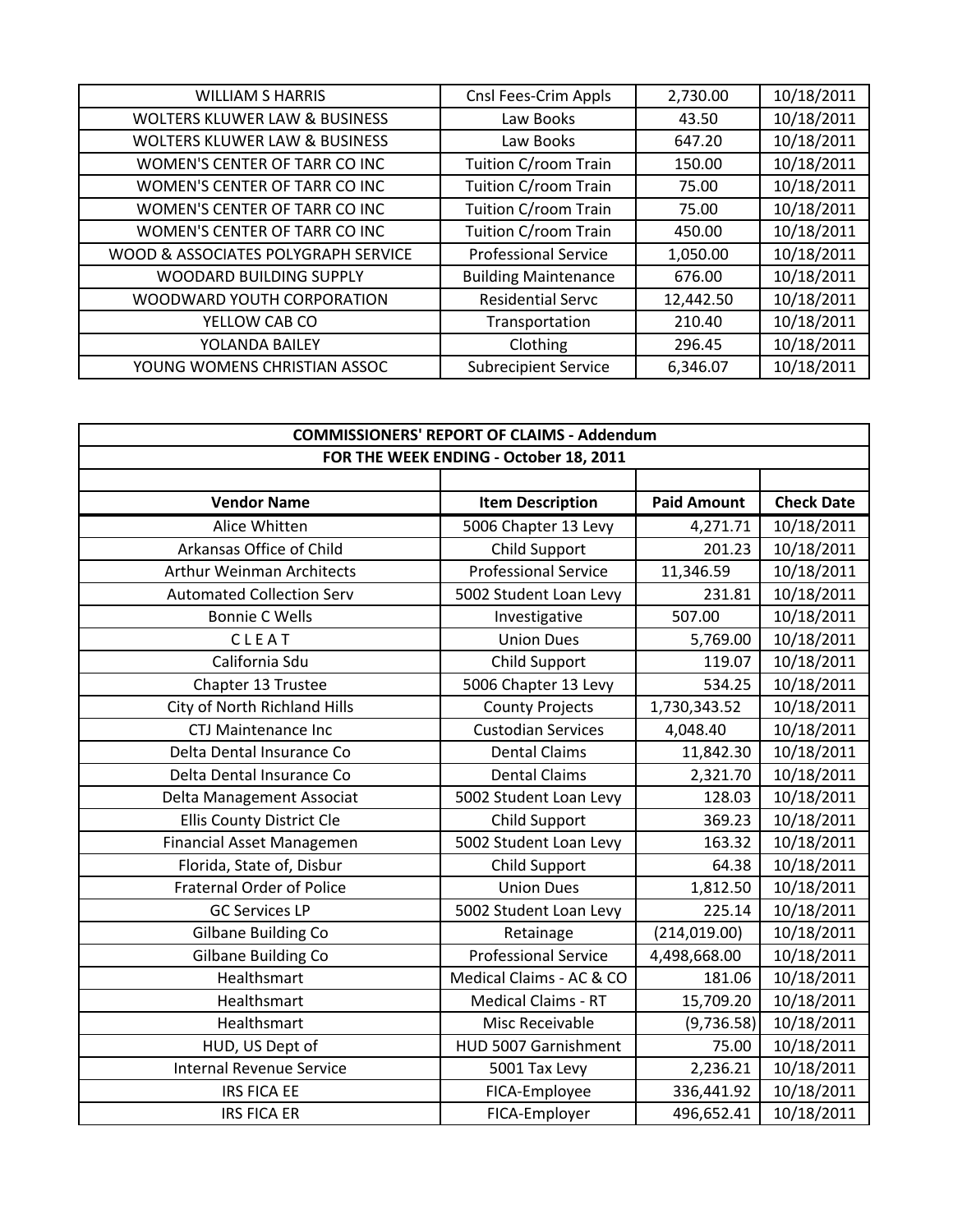| <b>IRS FIT</b>                           | FIT Withholding             | 927,827.84   | 10/18/2011 |
|------------------------------------------|-----------------------------|--------------|------------|
| IRS MED EE                               | Medicare-Employee           | 117,895.83   | 10/18/2011 |
| <b>IRS MED ER</b>                        | Medicare-Employer           | 117,895.83   | 10/18/2011 |
| JPMorgan Chase Bank NA                   | <b>Medical Supplies</b>     | 20.49        | 10/18/2011 |
| JPMorgan Chase Bank NA                   | Lab Supplies                | 11.50        | 10/18/2011 |
| JPMorgan Chase Bank NA                   | Tuition C/room Train        | 154.85       | 10/18/2011 |
| JPMorgan Chase Bank NA                   | Advertis/Leg Notice         | 820.00       | 10/18/2011 |
| JPMorgan Chase Bank NA                   | Education                   | 1,125.00     | 10/18/2011 |
| JPMorgan Chase Bank NA                   | <b>Travel</b>               | 54.00        | 10/18/2011 |
| JPMorgan Chase Bank NA                   | Subscriptions               | 125.00       | 10/18/2011 |
| JPMorgan Chase Bank NA                   | Transportation              | 69.70        | 10/18/2011 |
| JPMorgan Chase Bank NA                   | Education                   | 63.55        | 10/18/2011 |
| JPMorgan Chase Bank NA                   | Clothing                    | 2,655.83     | 10/18/2011 |
| JPMorgan Chase Bank NA                   | Parts and Supplies          | 1,127.16     | 10/18/2011 |
| JPMorgan Chase Bank NA                   | Field Equip&Supplies        | 141.37       | 10/18/2011 |
| <b>Lincoln Financial Group</b>           | Deferred Comp               | 20,710.88    | 10/18/2011 |
| Louisiana Department of S                | Child Support               | 79.48        | 10/18/2011 |
| Metropolitan Life                        | Metlife                     | 17,255.23    | 10/18/2011 |
| Michelle Seay                            | Reporter's Records          | 3,556.00     | 10/18/2011 |
| Michigan State Disburseme                | Child Support               | 278.39       | 10/18/2011 |
| Missouri Family Support P                | <b>Child Support</b>        | 367.84       | 10/18/2011 |
| Mr J D Johnson                           | Education                   | 638.36       | 10/18/2011 |
| Nationwide Retirement Sol                | Deferred Comp               | 105,642.31   | 10/18/2011 |
| <b>NCO Financial Systems Inc</b>         | 5002 Student Loan Levy      | 666.57       | 10/18/2011 |
| Nizam Peerwani, M.D., P.A.               | Med Exam Contract           | 84,361.00    | 10/18/2011 |
| North Dakota Sdu                         | Child Support               | 281.54       | 10/18/2011 |
| North Texas State Hospital               | Education                   | 125.00       | 10/18/2011 |
| Oklahoma Dept of Human Se                | Child Support               | 173.13       | 10/18/2011 |
| Paulette Williams                        | Williams 5007 Garnishment   | 303.54       | 10/18/2011 |
| PayFlex                                  | <b>Dependent Care</b>       | 2,933.51     | 10/18/2011 |
| PayFlex                                  | Medical                     | 38,792.35    | 10/18/2011 |
| Pennsylvania-HEAA                        | 5002 Student Loan Levy      | 501.11       | 10/18/2011 |
| Pioneer Credit Recovery I                | 5002 Student Loan Levy      | 215.89       | 10/18/2011 |
| Police & Firefighters Ins                | <b>Union Dues</b>           | 17,600.39    | 10/18/2011 |
| R B Everett and Company                  | Parts and Supplies          | 298.92       | 10/18/2011 |
| Social Security Admin Lev                | SSA 5007 Garnishment        | 25.00        | 10/18/2011 |
| Spindlemedia Inc                         | <b>Computer Maintenance</b> | 25,000.00    | 10/18/2011 |
| Tarrant Co. P/R Acct                     | <b>Payroll Transfers</b>    | 5,846,230.05 | 10/18/2011 |
| <b>Tarrant County Child Supp</b>         | Child Support               | 144.92       | 10/18/2011 |
| <b>Tarrant County Deputy She</b>         | <b>Union Dues</b>           | 1,429.50     | 10/18/2011 |
| Tennesse Child Support Re                | <b>Child Support</b>        | 212.30       | 10/18/2011 |
| <b>Texas Child Support Disbu</b>         | <b>Child Support</b>        | 41,797.73    | 10/18/2011 |
| <b>Texas Comptroller of Public Accts</b> | Sales Tax - Law Library     | 200.97       | 10/18/2011 |
| <b>Texas Comptroller of Public Accts</b> | Sales Tax - Auction Sales   | 3,271.62     | 10/18/2011 |
| <b>Texas Comptroller of Public Accts</b> | Sales Tax - Parking         | 3,425.81     | 10/18/2011 |
| <b>Texas Comptroller of Public Accts</b> | Sales Tax - Pspt Photo      | 521.45       | 10/18/2011 |
| <b>Texas Comptroller of Public Accts</b> | Discount                    | (37.09)      | 10/18/2011 |